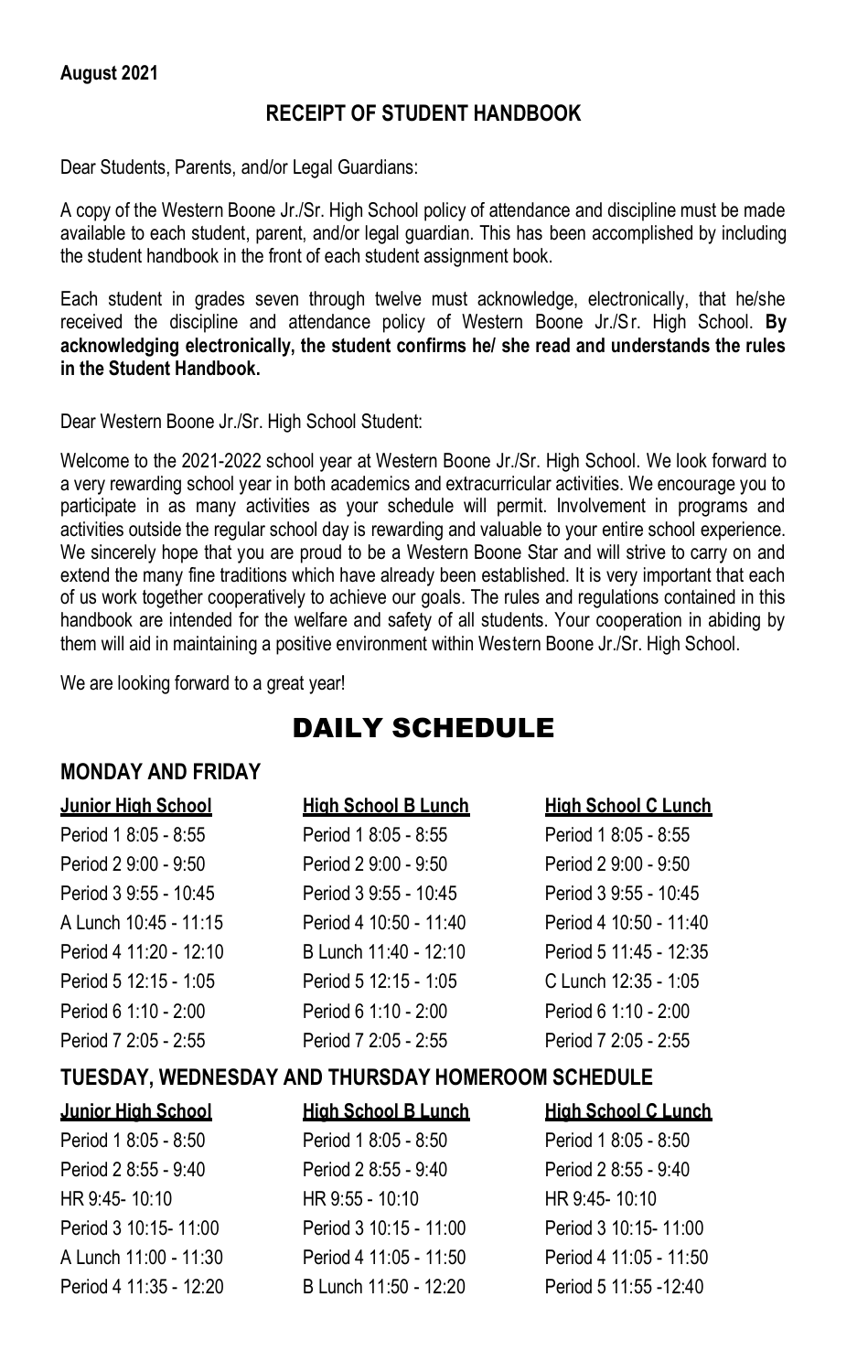| Period 5 12:25 - 1:10 | Period 5 12:25 - 1:10 | C Lunch 12:40 - 1:10 |
|-----------------------|-----------------------|----------------------|
| Period 6 1:15 - 2:00  | Period 6 1:15 - 2:00  | Period 6 1:15 - 2:00 |
| Period 7 2:05 - 2:55  | Period 7 2:05 - 2:55  | Period 7 2:05 - 2:55 |

# **2-HOUR DELAY SCHEDULE:**

| Period 1 10:05 - 10:38 | Period 1 10:05 - 10:38 | Period 1 10:05 - 1 0:38 |
|------------------------|------------------------|-------------------------|
| Period 2 10:43 - 11:16 | Period 2 10:43 - 11:16 | Period 2 10:43 - 1 1:16 |
| A Lunch 11:16 - 11:46  | Period 3 11:21 - 11:55 | Period 3 11:21 - 11:55  |
| Period 3 11:51 - 12:25 | B Lunch 11:55 - 12:25  | Period 4 12:00 - 12:33  |
| Period 4 12:30 - 1:03  | Period 4 12:30 - 1:03  | C Lunch 12:33 - 1:03    |
| Period 5 1:08 - 1:42   | Period 5 1:08 - 1:42   | Period 5 1:08 - 1:42    |
| Period 6 1:47 - 2:21   | Period 6 1:47 - 2:21   | Period 6 1:47 - 2:21    |
| Period 7 2:26 - 2:55   | Period 7 2:26 - 2:55   | Period 7 2:26 - 2:55    |

**Students are to stay in the cafeteria before school until the 7:45 a.m. bell rings. Students are not allowed in the academic area after 3:30 p.m.**

### **SCHOOL SONG**

Hail, Hail to Western Boone All hail to the red, white and blue. Hail, Hail to Western Boone We'll always be loyal to you. With our spirit and our fight We will back you with all our might. To you we pledge our heart and hand For a victory tonight. S, S, Sta, A, A, Ars. Sta, Ars, Stars, Stars. Stars!

# WESTERN BOONE ATTENDANCE POLICY

Students are expected to attend school every day unless there is a very good reason to be absent. **Students are allowed no more than 8 absences per class, each semester.** There are certain absences that will not count toward the eight-day limit. These are listed in section A below. Each absence is either excused or unexcused. Students who receive an unexcused absence are not permitted to make up schoolwork for credit or grades. Any student who is absent the entire day is not allowed to attend any extracurricular activities without prior permission from the administration.

Upon the 9th absence from school or class period (documented and/ or undocumented) the student **will** be required to make up those hours, hour for hour, (7 hours per school day for a complete day) in order to maintain their credits or they **will** forfeit any or all credits for that semester. Parents and/or legal guardians of the student who is in violation of the attendance policy may request a meeting with the Principal (or designee) to review the loss of credits. Failure to request a review of loss of credit will result in the removal of the student from the class and/or the removal of the student from the school setting according to the Due Process procedures.

#### **STUDENT ILLNESS:**

A child with an illness that prevents the child from feeling well enough to participate in the usual activities and routines should not be sent to school. This would include fever over 99.6 degrees, vomiting, diarrhea, excessive coughing or runny nose, or extreme fatigue. At school, if your child's temperature reaches 100.0 degrees, vomiting occurs, or he/she is unable to participate in the usual activities and routines because of illness, we will contact you. **Keep contact information current**. Do not send your child back to school until they have been without a fever or fever reducing medication for 24 hours. Your child needs this time to recuperate from the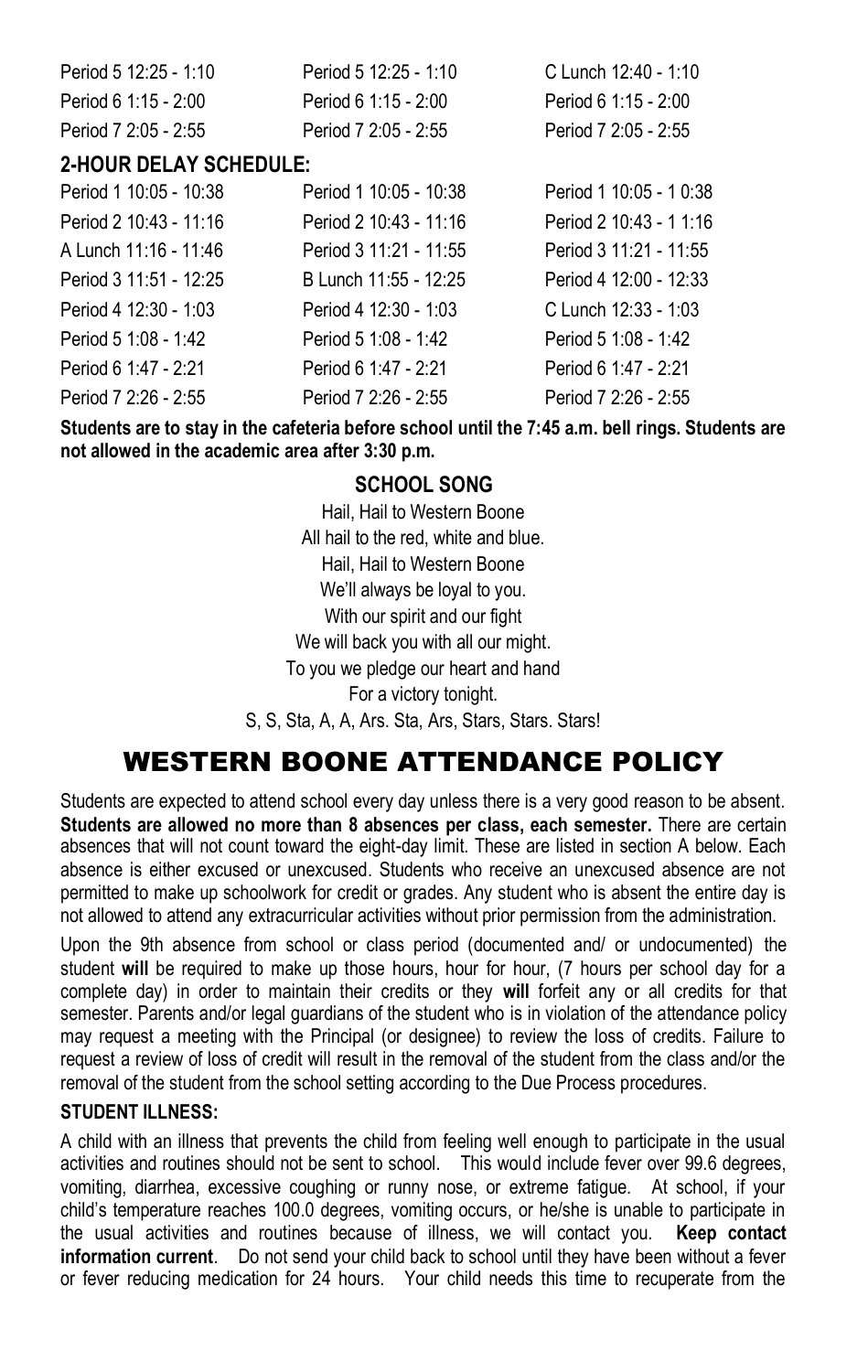illness. These guidelines are based on recommendations by the American Academy of Pediatrics. In the 2020-2021 school year Western Boone Schools will follow the recommendations provided by the CDC and Boone County Health Department in regards to the prevention and response to a COVID 19 outbreak.

# **SECTION A (EXCUSED BY LAW):**

- 1.) Service as a page for the Indiana General Assembly.
- 2.) Service in a precinct election or as a helper to a political candidate when requested by a political party.
- 3.) Active duty with the National Guard.
- 4.) Subpoenaed by a court as a witness.
- 5.) Attendance at State Fair for educational purposes.
- 6.) Educationally related non- classroom activities, i.e. Field trips.
- 7.) Attendance for religious instruction.

# **SECTION B: (EXCUSED WITH DOCUMENTATION)**

Upon the 9th undocumented absence, the student's attendance records will be forwarded to the School Resource Office and the Boone County Juvenile Probation Department.

Excused absences, with documentation, will not count toward the undocumented 8 day limit. Documentation is defined as an approved document provided to the school containing information outlining the reason for the absence.

Types of approved documentation:

- 1. Doctor's note.
- 2. Court Documentation.
- 3. College Visit Brochures (All College visits must be pre-arranged).
- 4. Funeral Program.
- 5. Other: Documentation not listed may be approved at the school's discretion.

**\*ANY** absence where documentation is not provided will be considered **undocumented.**

#### **Parent notification for a student who is ill is considered undocumented unless documentation from a physician is provided within 24 hours.**

Administrative consideration may be given when an extenuating circumstance would indicate that it would be in the best interest of the student and/or school.

#### **The Administration has final approval in this policy and the administrative procedures followed. All other absences not listed above, including truancies shall be considered unexcused absences.**

Any absence not covered by the above list will be dealt with by the Administration. Appropriate preventive and/or disciplinary action will be taken on an individual basis with those who violate the attendance policy. The proper authorities will be notified in cases of repeated truancies and educational neglect.

# **STUDENT'S RESPONSIBILITIES:**

- 1.) The student is expected and it is his/her responsibility to make up all work in accordance with the homework policy.
- 2.) All students are to be signed in by 10:45 a.m. to participate/attend any extracurricular activity.
- 3.) It is the student's responsibility to clear all absences and tardies.
- 4.) Students may not leave the building without the approval of the administration until their class day is complete. If a student leaves without permission for any reason, his/her absence will be considered a truancy and will be unexcused.
- 5.) When it is necessary for a student to leave school before the end of the school day, he/she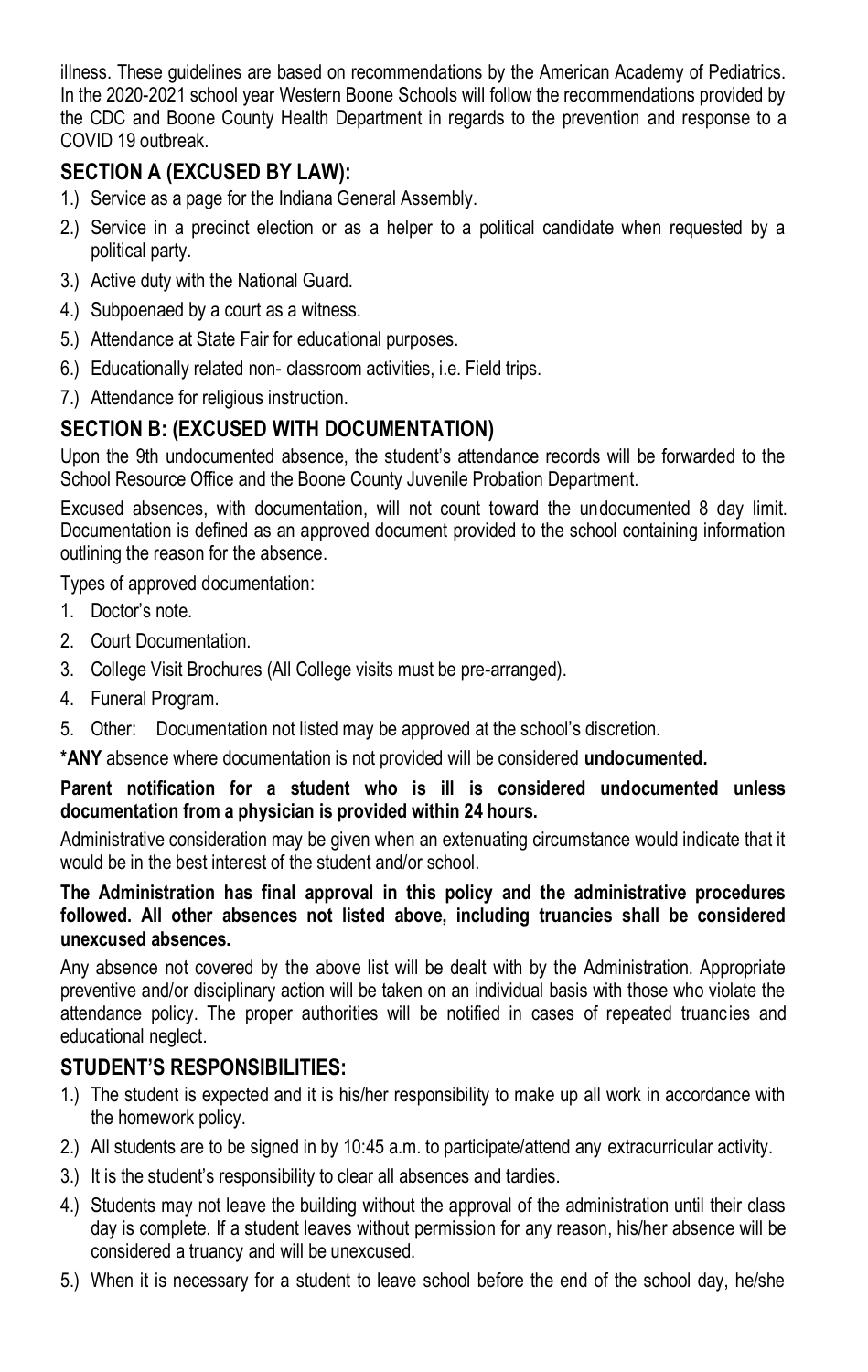must receive a "permission to leave the building slip" from the main office. (See Permission to leave building section for further information)

# **ATTENDANCE PROCEDURES:**

- 1.) If a student must be absent, the parent or legal guardian shall call Western Boone at 765-482-6143 and inform the school of their student's absence or send a note with the student on the day the student returns to school. During non-school hours, the parent or legal guardian may call the Attendance Hotline at 765-482-6143 then press 2, and leave a message of their student's absence.
- 2.) Absent students whose parents have not called the school the day of their child's absence, will be called or receive a home visit by the School Resource Officer.
- 3.) When calling the office, please wait for voice instructions to be completed. All phone calls not accompanied by documentation will be considered undocumented.
- **4.) All documentation must be provided within 24 hours of the absence or it will be considered undocumented.**

# **HABITUAL TRUANCY:**

As defined by Western Boone School Board Policy 6293: A student is considered to be a habitual truant when the student willfully fails or refuses to attend school in defiance of parental or school authority for the third (3rd) time during the school year.

# **CHRONIC ABSENTEEISM:**

Recently IC 20-20-8-8 was amended to define habitual truancy to include students absent ten (10) days or more from school, within a school year, without being excused or without being absent under a parental request filed with the school. Chronic absenteeism includes students absent from school for ten percent (10%) or more of a school year for any reason. *Students with more than 8 absences may not be allowed to attend field trips.*

#### **Students who are habitually truant or chronically absent will be reported to the intake officer and the Department of Child Services.**

# **PERMISSION TO LEAVE THE BUILDING:**

- 1.) A "permission to leave the building slip" must be obtained from the main office prior to leaving Western Boone School during the school day.
- 2.) Students are to report to the main office before the 7:45 a.m. warning bell with a note from the parent or legal guardian to obtain a "permission to leave the building slip".
- 3.) The student must sign out when leaving the building and sign in at the main office when returning to school during the same day. Students must provide documentation upon returning to school.
- **4.) Parents must come into the main office when picking up students who leave during the school day.**

# **PREARRANGED OR EXTENDED ABSENCES:**

It is the responsibility of the parent/legal guardian and the student to clear any prearranged or extended absence with the Administration of Western Boone. If a student is going to be absent for a family-related function, he/she must have the absence approved by completing the **prearranged absence form from the main office at least one week in advance of the function**. Prearranged or extended absences will be counted as undocumented.

# **UNEXCUSED ABSENCES:**

**For all unexcused absences, the student will receive a "0" for the day**. The student is allowed to request the assignment(s) that he/she missed, but will receive no credit for those assignment(s).

# **TARDIES:**

A student tardy to school in the morning must report directly to the main office to receive an admit slip. All other tardies are to report to the assigned classroom. A student is given (1) one excused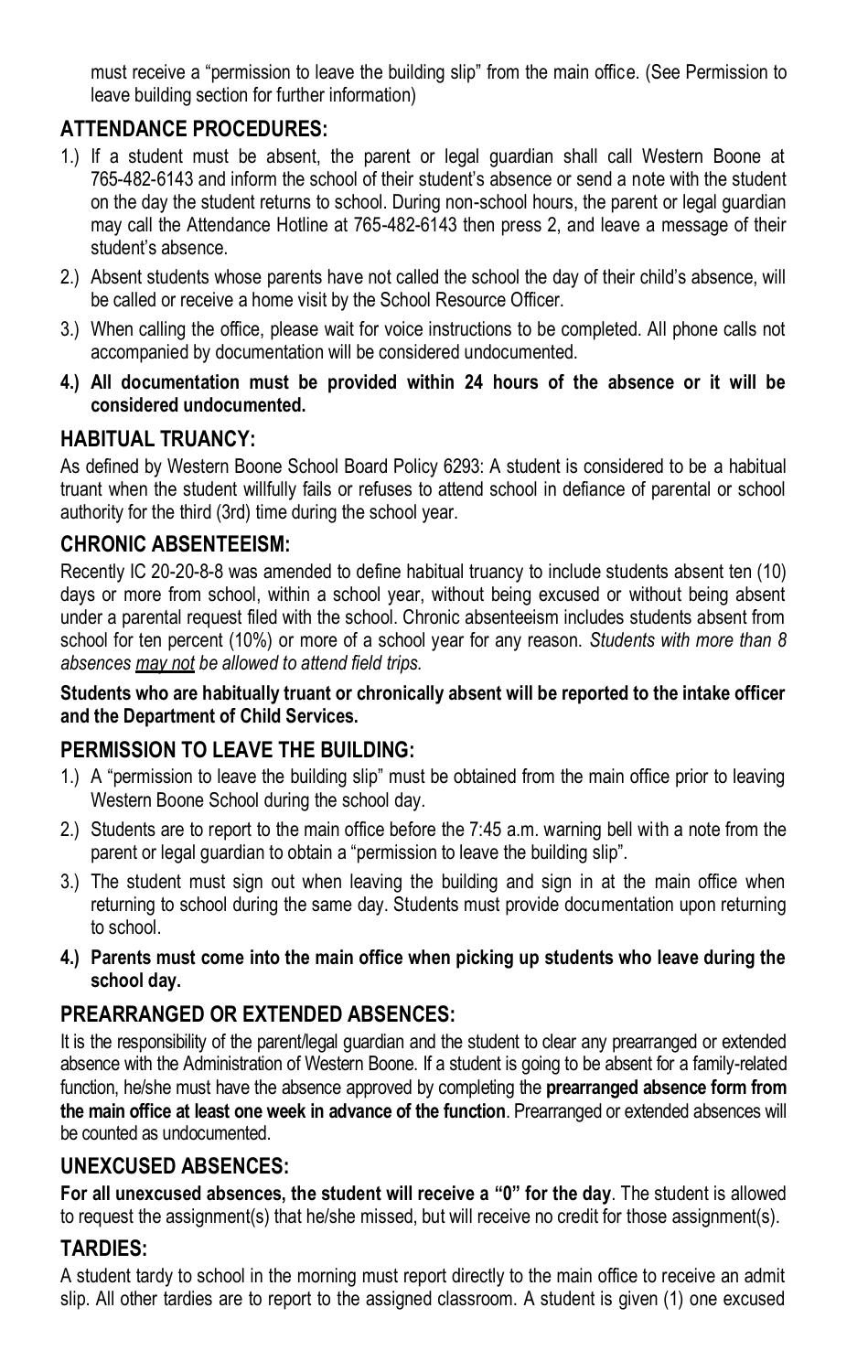tardy for each class every nine weeks-grading period. All tardies accrued after the excused tardy will result in the student receiving the appropriate disciplinary action. A tardy is defined as a student not being in his/her assigned seat when the bell rings for class to begin.

# **EXIT INTERVIEWS:**

Any student wishing to withdraw or drop out from Western Boone Jr.-Sr. High School for reasons other than moving to another school district, attending a private school, or home-based instruction must have an exit interview with the Principal before the withdrawal will be approved.

# **CLINIC PROCEDURES:**

- 1.) A student must have a pass from a teacher to go to the clinic.
- 2.) A student must go to his/her next period teacher to get a pass if they need to use the clinic between classes.
- 3.) A student may rest in the clinic for one period (if needed).
- 4.) If further treatment is needed, every effort will be made to contact the parent(s)/legal guardian(s).
- 5.) **Permission to go home must be given by the assistant principal, principal, school nurse, or person designated by the principal before the parent(s)/legal guardian(s) are called to the school. The procedure is to go to the clinic and let the nurse send you home. Failure to follow this procedure will result in the student being counted as unexcused for the remainder of the day.**

# **MEDICATION POLICY:**

Any student who needs to take any medication while at school should do so only through the clinic. The student should bring the medication to the clinic with a note from his/her parent or legal guardian, and the written order of a doctor (Indiana Law IC 20-33-8-13) informing the clinic of when the medication is to be taken and the dosage.

# **PASSES:**

If a student must leave his/her assigned area for any reason for another destination during class time, anywhere on or off school grounds, he/she must have in his/her possession a pass signed by a faculty or staff member. Students are not permitted to leave the classroom unless it is absolutely necessary.

# **EMERGENCY PROCEDURES:**

Western Boone School Corporation has an Emergency Preparedness Plan in place with a countywide response. The corporation also has developed a Crisis Intervention Team to deal with situations in the individual schools. An alarm will be sounded for fire drills. Tornado drills will be announced over the P.A. system. Students are to listen and follow the directions from the teacher(s) and move to the designated area(s) calmly, quietly, and quickly. Evacuation plans are posted in each room. Lock down procedures will be reviewed periodically by the staff and students.

#### **INCLEMENT WEATHER:**

Procedures to be followed for extra-curricular activities due to inclement weather:

Morning delay of school-No morning practices.

Early dismissal of school--No practices or games.

Cancellation of school-No practices or games

Determination time in the morning will be no later than 6:00a.m. Discretion of the Superintendent will be used when unusual circumstances arise.

# DISCIPLINARY POLICY OF WESTERN BOONE SCHOOL CORPORATION

The Board of School Trustees of Western Boone School Corporation adopts this policy in accordance with the requirement of Indiana Code 20-33-8-12. All administrators, teachers and staff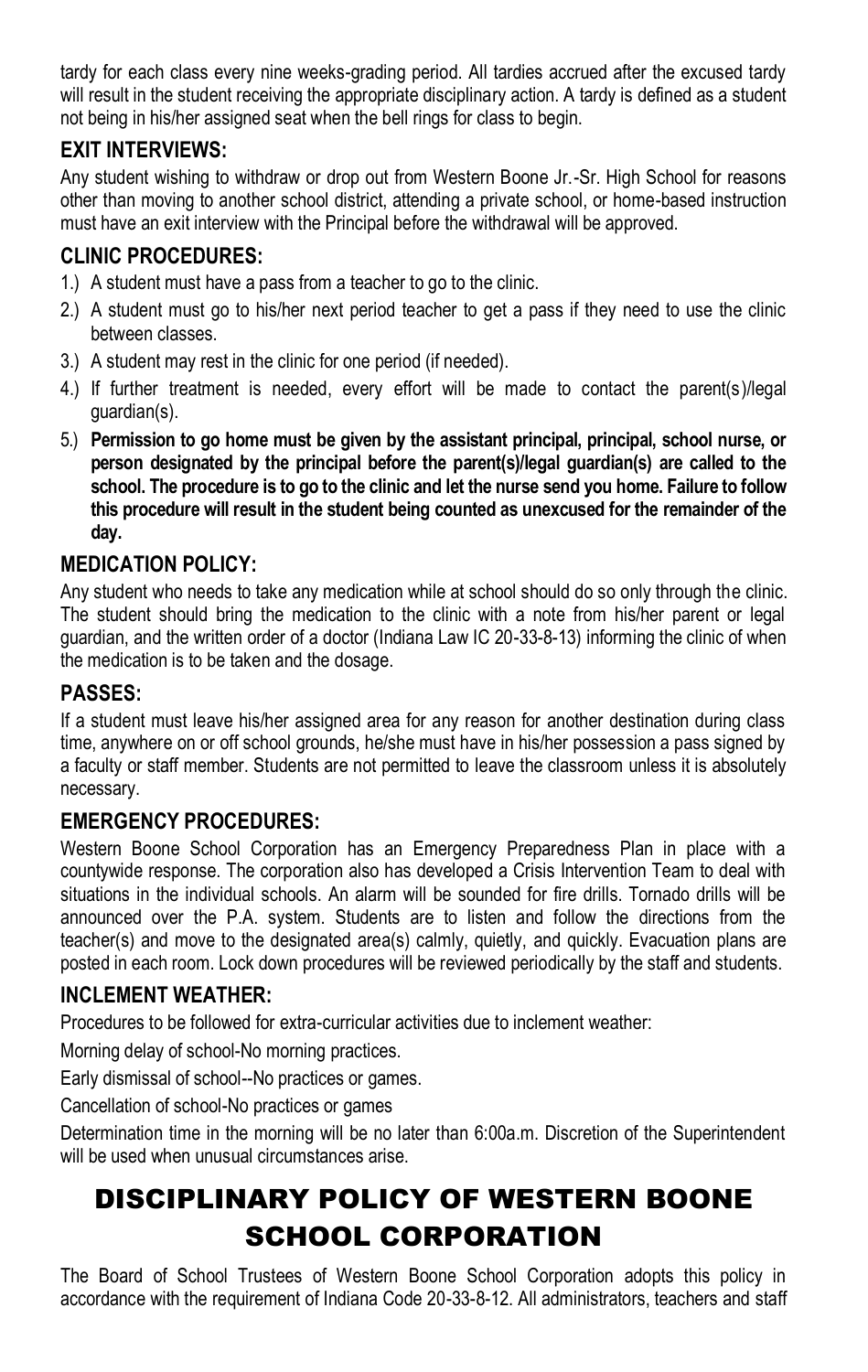members of the school corporation shall comply to the extent applicable, with the Due Process and Pupil Discipline Act, Indiana Code 20-33-8, as amended from time to time, in connection with the discipline of students, whether in or outside of the school setting. Any action to expel or suspend a student from school shall be in accordance with the above Act. Additional forms of disciplinary action, which are not covered by the Act, include but are not limited to the following:

- 1.) Counseling with the student or group of students.
- 2.) Conference with the parent/legal guardian or group of parents/legal guardians.
- 3.) Assigning students additional work.
- 4.) Rearranging class schedules.
- 5.) Requiring a student to remain in school after regular hours to do additional schoolwork or for counseling.
- 6.) Restriction of extracurricular activity(s).
- 7.) Removal of a student by a teacher from that teacher's class for a period not to exceed one (1) class period for junior high, or high school students.
- 8.) Assignment by the principal of:
	- (a) a special course of study;
	- (b) an alternative educational program; or
	- (c) an alternative school.
- 9.) Removal of a student from school sponsored transportation.

Additional rules of student conduct and procedures relating to student discipline for the Junior-Senior High School, Granville Wells, and Thorntown Elementary Schools are attached hereto and incorporated into this policy.

### **DISCIPLINE PROCEDURES AT WESTERN BOONE JR.-SR. HIGH SCHOOL:**

Referral of a student to the principal and/or assistant principal is used after the teacher has attempted other appropriate preventive and corrective measures. Once a student reaches the office, the seriousness of the case will speak for itself. The case will be dealt with as rapidly, firmly, and as fairly as possible. In many instances, parents will be contacted. When a student is suspended out of school, the parent will be contacted as soon as possible. After the student and his/her parents or legal guardians have conferred with the administration, the student may be re-admitted to school at the end of their suspension. **It is understood that during an out of school suspension the suspended student cannot attend classes, participate in any school activities, functions, school sponsored events, or be on school grounds**. Per Board Policy 60-40, Western Boone County Community School Corporation School Board of Trustees will not hear suspension/ expulsion appeals.

# **GENERAL STATEMENTS OF GOOD BEHAVIOR:**

If every student were to adopt the policy that the main purpose of school is an education, and strive toward that goal, disciplinary problems would be nonexistent. Therefore, the following statements are presented to serve as a guide to acceptable behavior.

- **Student disrespect toward teachers, school personnel, students, guest, or oneself will not be tolerated in any form.**
- **The use of profanity, fighting, littering, running in the building, throwing objects, defacing school or private property, name calling, tardiness to class or school, screaming or yelling, whistling, horseplay, stealing, tampering with defibrillators, fire extinguishers or fire alarms, gambling and violence are acts that will not be tolerated and will result in disciplinary action.**
- **Do not cut class(s): Cutting class is defined as not being in your assigned area or class during the school day without written permission.**
- **Students must have a pass to be excused from a class or to the office.**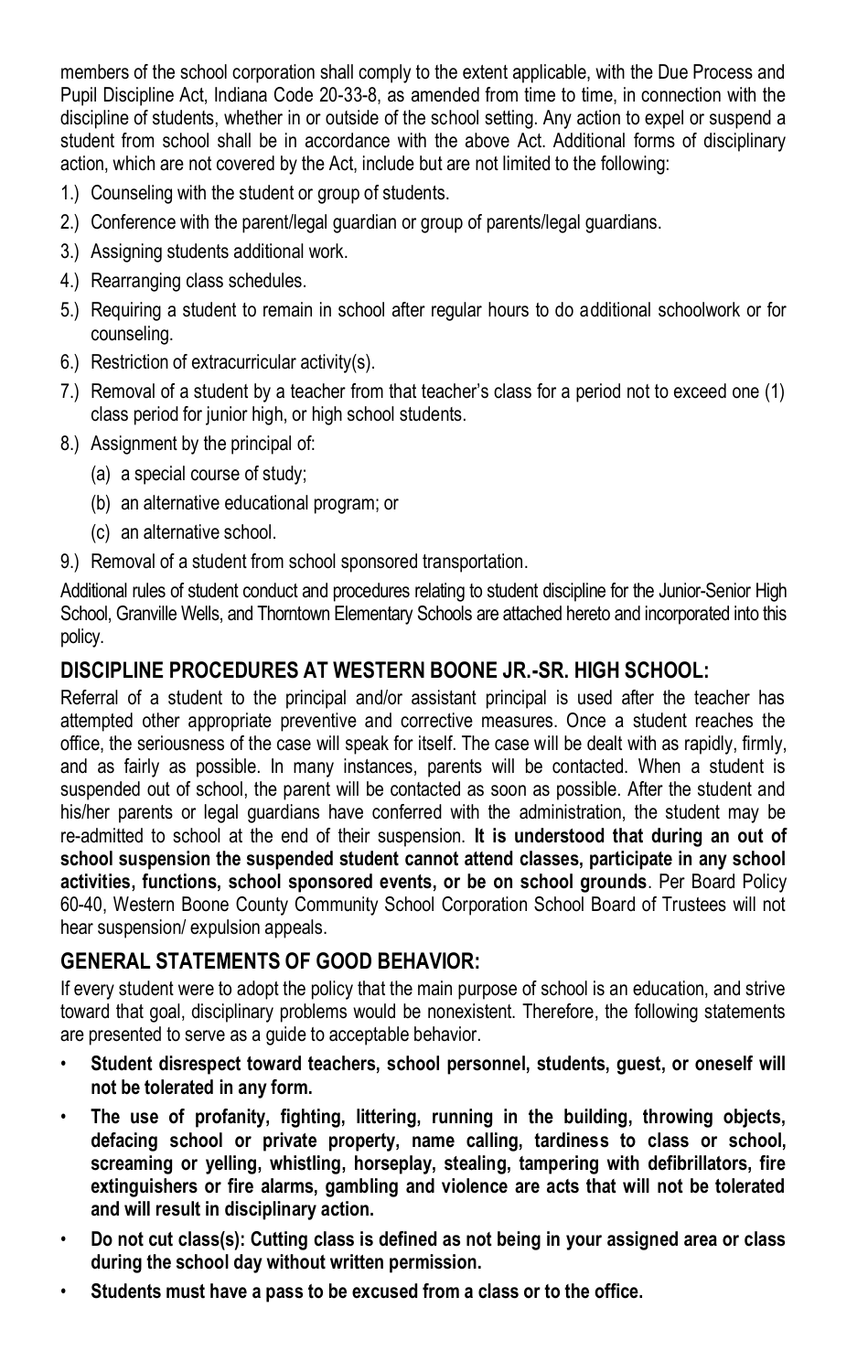- **School equipment, supplies and textbooks are furnished for the student's use. The student is responsible for the care and use of such items.**
- **Students share in the responsibility of keeping the halls, classrooms, and grounds free of litter at Western Boone. Students should make every effort to place trash in the proper containers.**
- **No students are allowed in the halls until 7:45 a.m. unless properly supervised.**
- **Students are not allowed to have food or drinks in the academic area. This includes before and after school hours.**
- **Students are not allowed to bring book bags, backpacks, and coats into the classroom.**
- **Students staying after school must be under direct supervision of a teacher or coach. Anyone without direct supervision must leave the building.**
- **Students with multiple grades of F may be denied the privilege of attending field trips.**

# **BEHAVIOR DISCIPLINE REGULATIONS:**

The following regulations will be used to help determine the disciplinary assignments at Western Boone Jr.-Sr. High School. **[Example: tardies 1-2 (1 means 1st offense of tardies, 2 means the number of detentions, etc.]**

|                                                                                      | Action                                                                                                                                                                                                                                                                                                                                  | <b>Detention</b>                  | <b>Fridav</b><br>School      | <b>ISS</b>                       | <u>OSS</u> | <b>Expulsion</b> |
|--------------------------------------------------------------------------------------|-----------------------------------------------------------------------------------------------------------------------------------------------------------------------------------------------------------------------------------------------------------------------------------------------------------------------------------------|-----------------------------------|------------------------------|----------------------------------|------------|------------------|
| 1.                                                                                   | Insubordination disruptive                                                                                                                                                                                                                                                                                                              | $1 - 1$                           | $3 - 1$                      | $4 - 1$                          | $5 - 3$    | 6                |
|                                                                                      | behavior                                                                                                                                                                                                                                                                                                                                | $2 - 2$                           |                              |                                  |            |                  |
| 2.                                                                                   | Failure to do or complete<br>assignments, homework,<br>etc.                                                                                                                                                                                                                                                                             | Deal with on an individual basis. |                              |                                  |            |                  |
| 3.                                                                                   | Cheating and Plagiarism                                                                                                                                                                                                                                                                                                                 | 1-zero on<br>work                 | $2 - F$ for<br>nine<br>weeks | $3 - F$ for<br>semester<br>Grade |            |                  |
|                                                                                      | Detentions, Friday School and OSS may be used as an alternative for students doing or providing<br>homework or assignments for another student but are not enrolled in that given class. (i.e. writing a<br>book report for another student.)]                                                                                          |                                   |                              |                                  |            |                  |
| 4.                                                                                   | Cutting class ("0" for<br>the class)                                                                                                                                                                                                                                                                                                    | $1 - 1$                           | $2 - 1$                      | $3 - 3$                          | 4          |                  |
| 5.                                                                                   | Cafeteria disruption                                                                                                                                                                                                                                                                                                                    |                                   | $1 - 1$                      | $2 - 1$                          | $3-3$      | 4                |
| (Lunch duty may be used as alternative, also cafeteria privileges may be suspended.) |                                                                                                                                                                                                                                                                                                                                         |                                   |                              |                                  |            |                  |
| 6.                                                                                   | Tardies to class or school: The 2nd tardy by a student in the nine-week period. The teacher of<br>the class will assign the student to write two pages out of the handbook. The student will have<br>24 hours to turn this in. If they fail to write the pages or turn them in, they will be sent to the<br>office for a Friday school. |                                   |                              |                                  |            |                  |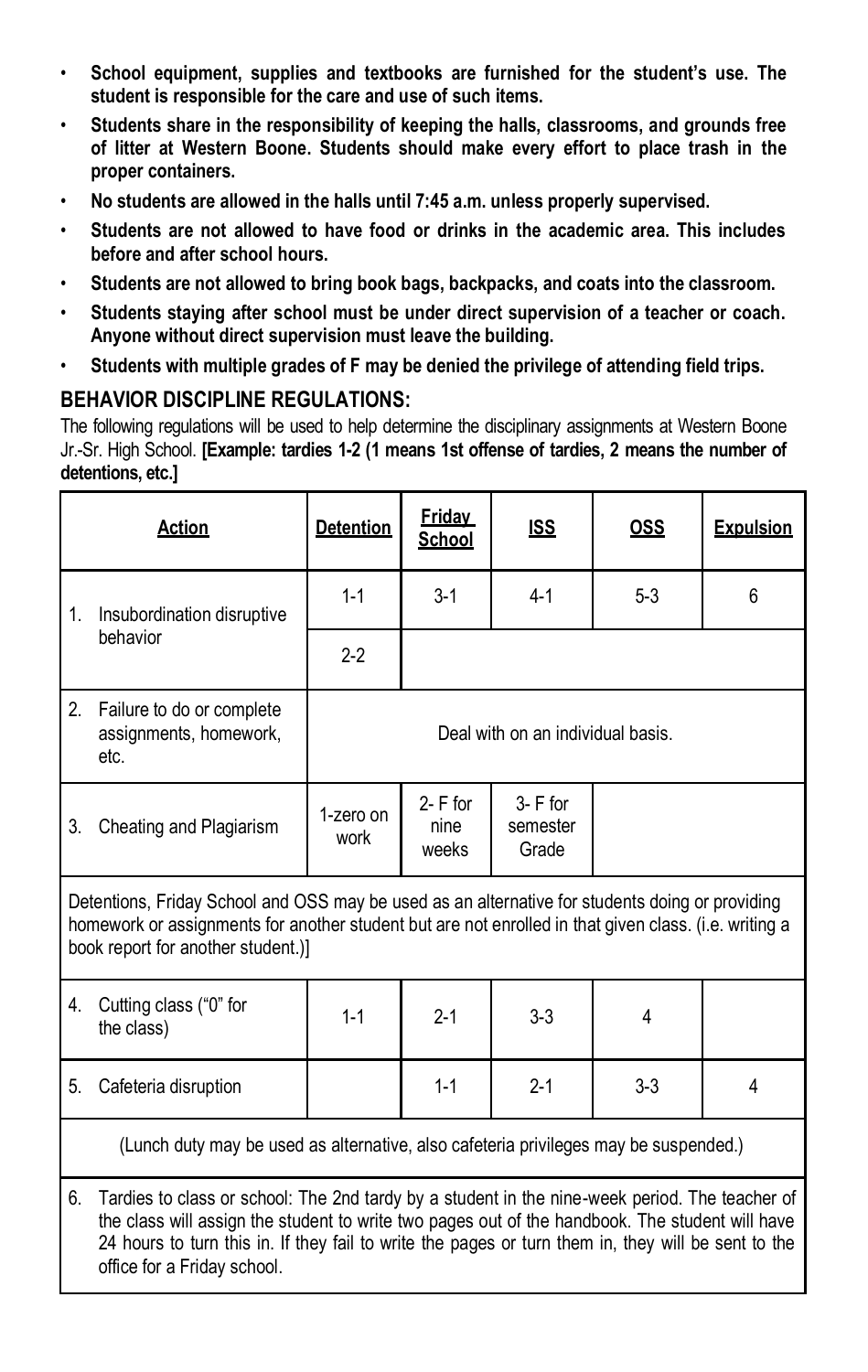3rd Tardy will result in four pages or two Friday schools.

4th Tardy will result in six pages or three Friday schools.

5th Tardy will result in eight pages or one day of OSS.

6th Tardy – 3 Days OSS

7th Tardy – Expulsion

| 7. | Inappropriate behavior                                                                                            |                  | $1 - 1$                     | $2-2$      | $3 - 3$                     | 4                |
|----|-------------------------------------------------------------------------------------------------------------------|------------------|-----------------------------|------------|-----------------------------|------------------|
| 8. | Fighting and/or abusive<br>behavior**                                                                             |                  |                             |            | $1 - 3$<br>$2 - 5$          | 3                |
| 9. | Obscenity/Profanity                                                                                               | $1-2$            | $2 - 1$                     | $3-2$      | $4 - 3$                     | 5                |
|    | 10. Physical attack on a staff<br>member**                                                                        |                  |                             |            |                             | 1                |
|    | 11. Improper attire (Change<br>clothes)                                                                           |                  | $1 - 1$<br>$2-2$<br>$3 - 3$ |            | $4 - 3$                     |                  |
|    | 12. Use of, under the influence,<br>or possessing a tobacco<br>product and/or any product<br>containing nicotine. |                  |                             |            | $1 - 3 - 5$<br>$2 - 5 - 10$ | 3                |
|    |                                                                                                                   |                  |                             |            |                             |                  |
|    | <b>Action</b>                                                                                                     | <b>Detention</b> | <b>Friday</b><br>School     | <b>ISS</b> | <b>OSS</b>                  | <b>Expulsion</b> |
|    | 13. Use of, under the<br>influence, or possessing<br>alcohol, other drugs or<br>drug paraphernalia. **            |                  |                             |            |                             | 1                |
|    | 14. Possession, use, or threat<br>with a weapon **<br>[Confiscate object(s)]                                      |                  |                             |            |                             | 1                |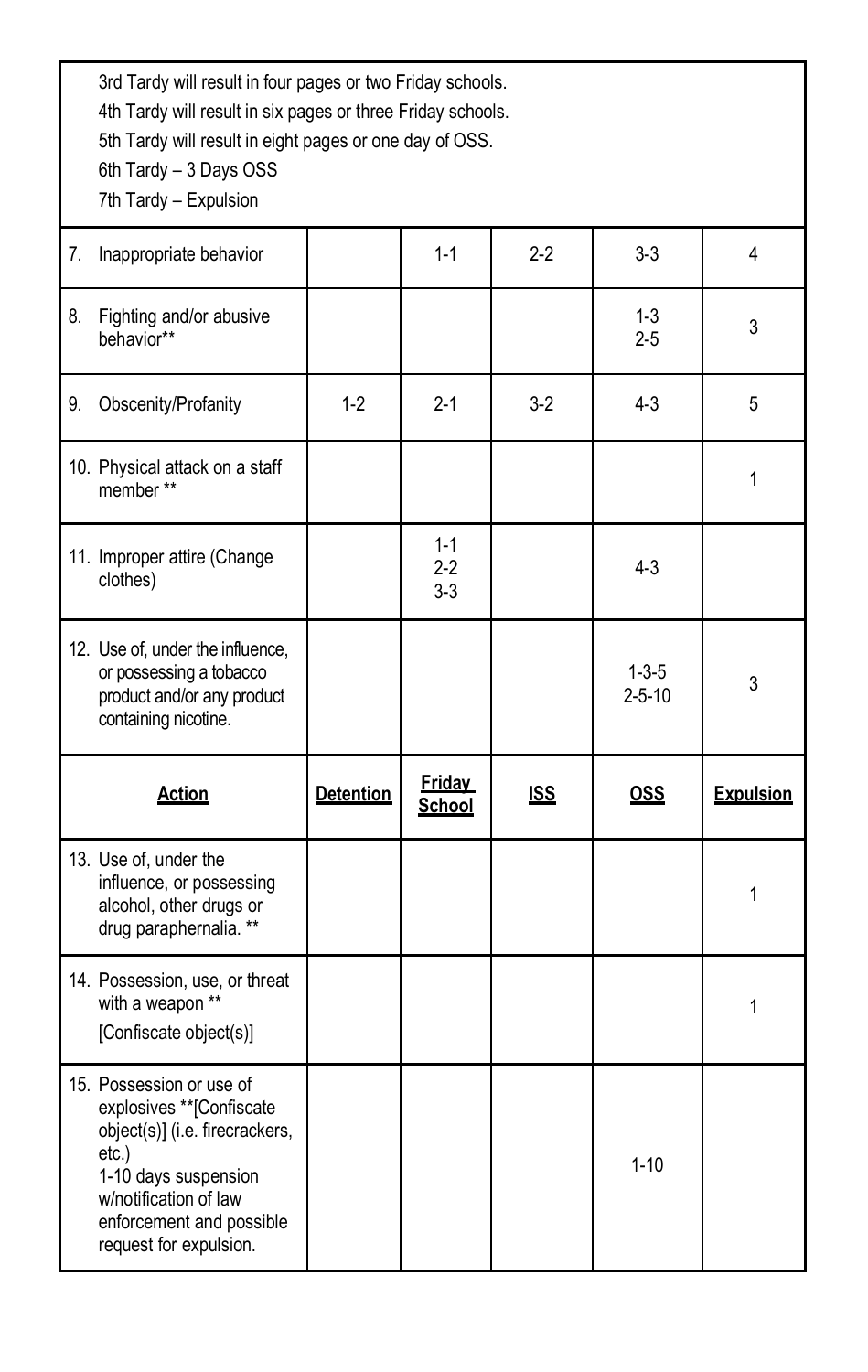| 16. Cell Phone disruption<br>during class.                           |                                            | $1 - 1$<br>2-2                       |                                                            | 3rd Offense<br>3 days out<br>of school.                        |                  |  |
|----------------------------------------------------------------------|--------------------------------------------|--------------------------------------|------------------------------------------------------------|----------------------------------------------------------------|------------------|--|
| 4th Offense out of school suspension.                                |                                            |                                      |                                                            |                                                                |                  |  |
| 17. Harassment and/or<br>Intimidation                                |                                            |                                      | (Deal with on individual basis)                            |                                                                |                  |  |
| 18. Theft (Restitution) **                                           |                                            |                                      |                                                            | $1 - 3$                                                        | 2                |  |
| 19. Vandalism to school or<br>private property<br>Restitution**      |                                            | $1-2$                                |                                                            | $2 - 3$                                                        | 3                |  |
| 20. Leaving the building or<br>school grounds without<br>permission  |                                            | $1 - 1$                              | $2 - 1$                                                    | $3 - 3$                                                        | 4                |  |
| 21. Truancy ** ("0" for the days<br>class work)                      |                                            | $1 - 1$                              |                                                            | $2 - 3$                                                        | 3                |  |
| 22. Unexcused Absence                                                | ["0" for the<br>days class<br>work]        |                                      |                                                            |                                                                |                  |  |
| 23. Violation of the school's<br>attendance policy **                |                                            |                                      |                                                            |                                                                | 1                |  |
| 24. Forgery (Forging notes,<br>$etc.$ )                              |                                            | $1 - 1$                              | $2 - 1$                                                    | $3-3$                                                          | 4                |  |
| 25. Parking violation                                                | 1-\$5 fine<br>5 days no<br>driving         | 2-\$10 fine<br>10 days<br>no driving | 3-\$20 fine no driving the remainder of<br>the school year |                                                                |                  |  |
| <b>Action</b>                                                        | <b>Detention</b>                           | <b>Friday</b><br>School              | <u>ISS</u>                                                 | <u>OSS</u>                                                     | <b>Expulsion</b> |  |
| 26. Reckless driving, violation<br>of student driving<br>regulations | 1-\$20.00<br>fine 20<br>days no<br>driving |                                      |                                                            | 2-\$20.00 fine No driving the<br>remainder of the school year. |                  |  |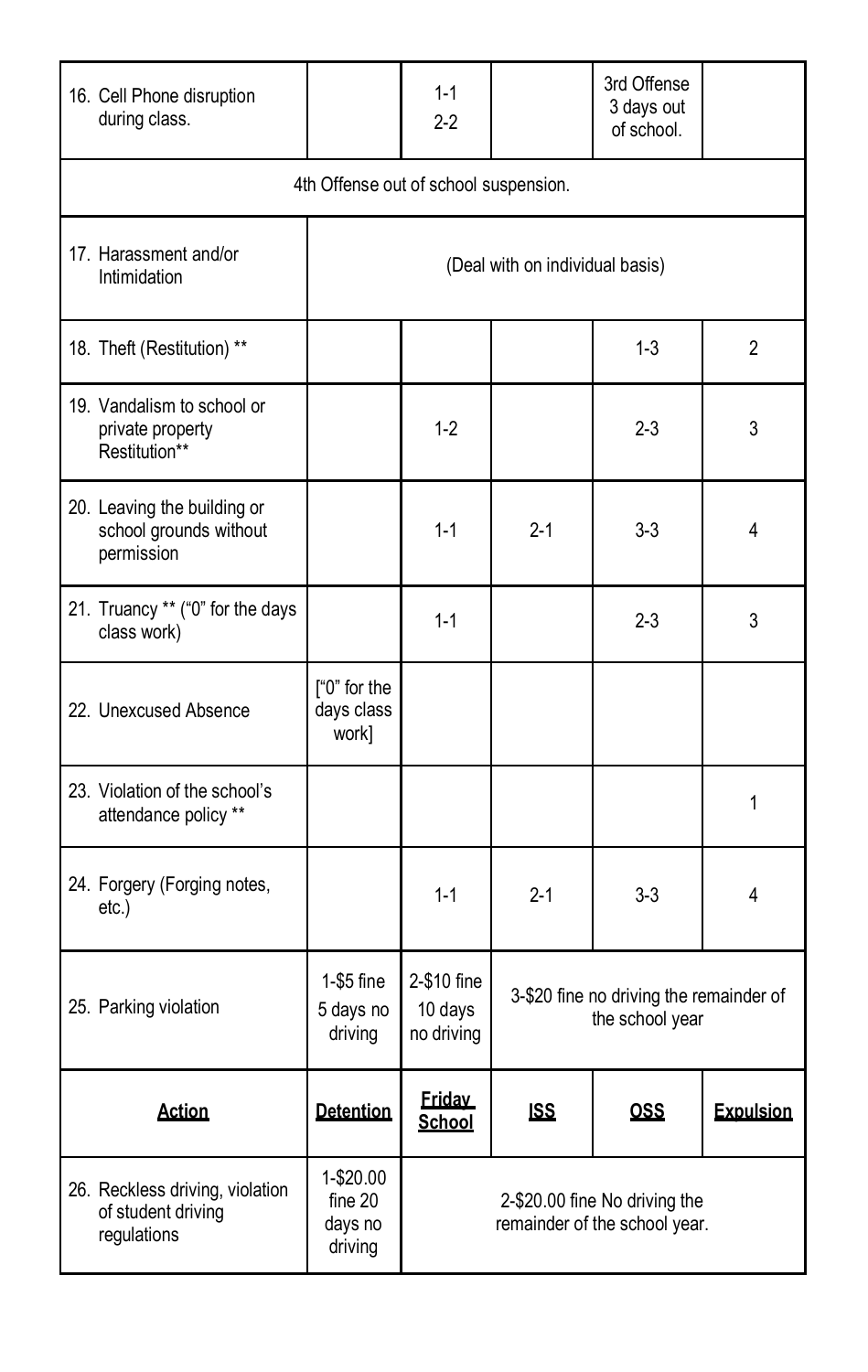| 27. Gambling **                                                                                                                                                                                                                                                                    |                                                           | $1-2$ | $2-2$ | $3-3$ | 4 |
|------------------------------------------------------------------------------------------------------------------------------------------------------------------------------------------------------------------------------------------------------------------------------------|-----------------------------------------------------------|-------|-------|-------|---|
| 28. Selling or providing any<br>item without school<br>approval **                                                                                                                                                                                                                 | Punishment will depend on the severity of the infraction. |       |       |       |   |
| 29. Failure to identify self or<br>falsely identifying oneself                                                                                                                                                                                                                     |                                                           | $1-2$ | $2-5$ | 3     | 4 |
| 30. Setting off fire alarm(s) **                                                                                                                                                                                                                                                   |                                                           |       |       |       | 1 |
| 31. Lack of proper<br>immunization **                                                                                                                                                                                                                                              | Suspension or expulsion until requirements are met.       |       |       |       |   |
| 32. Any student receiving 10 discipline reports per year will undergo a discipline review by<br>the administration. The outcome of this review may be, but not limited to, a discipline<br>contract, out of school suspension, or recommendation for expulsion of the student.     |                                                           |       |       |       |   |
| 33. Any student of Senior status who is expelled or suspended out of school for the<br>remainder of the semester will not be allowed to participate in the graduation<br>ceremonies. Diplomas will be picked up after the completion of the commencement<br>exercise.              |                                                           |       |       |       |   |
| 34. Students will be subject to severe discipline measures if they are involved in<br>harassment, intimidation, making of false statements or demeaning implications<br>towards any staff member at WBHS through the use of internet, e-mail, or any other<br>technological media. |                                                           |       |       |       |   |
| 35. If two or more students are in the same bathroom stall at the same time, two(2) Friday<br>Schools will be issued to all students in the stall.                                                                                                                                 |                                                           |       |       |       |   |
| 36. Students are not to put stickers or anything with adhesive on their school issued<br>computer.                                                                                                                                                                                 |                                                           |       |       |       |   |
|                                                                                                                                                                                                                                                                                    |                                                           |       |       |       |   |

#### **COMPOUNDING FACTORS WILL BE DEALT WITH ON AN INDIVIDUAL BASIS**

\*\* Denotes the proper legal authorities will be notified.

# STUDENT SUSPENSION, EXPULSION, AND DUE PROCESS

Recognizing that the behavior of some students may be so disruptive that it interferes with school purposes or educational functions of the School Corporation, school officials may find it necessary to remove a student from school. In this event and in accordance with the provisions of IC 20-33-8-9, the Western Boone School Board authorizes administrators and staff members to take the following actions:

1. **Removal from class or activity** - Teacher: a junior high, or high school teacher will have the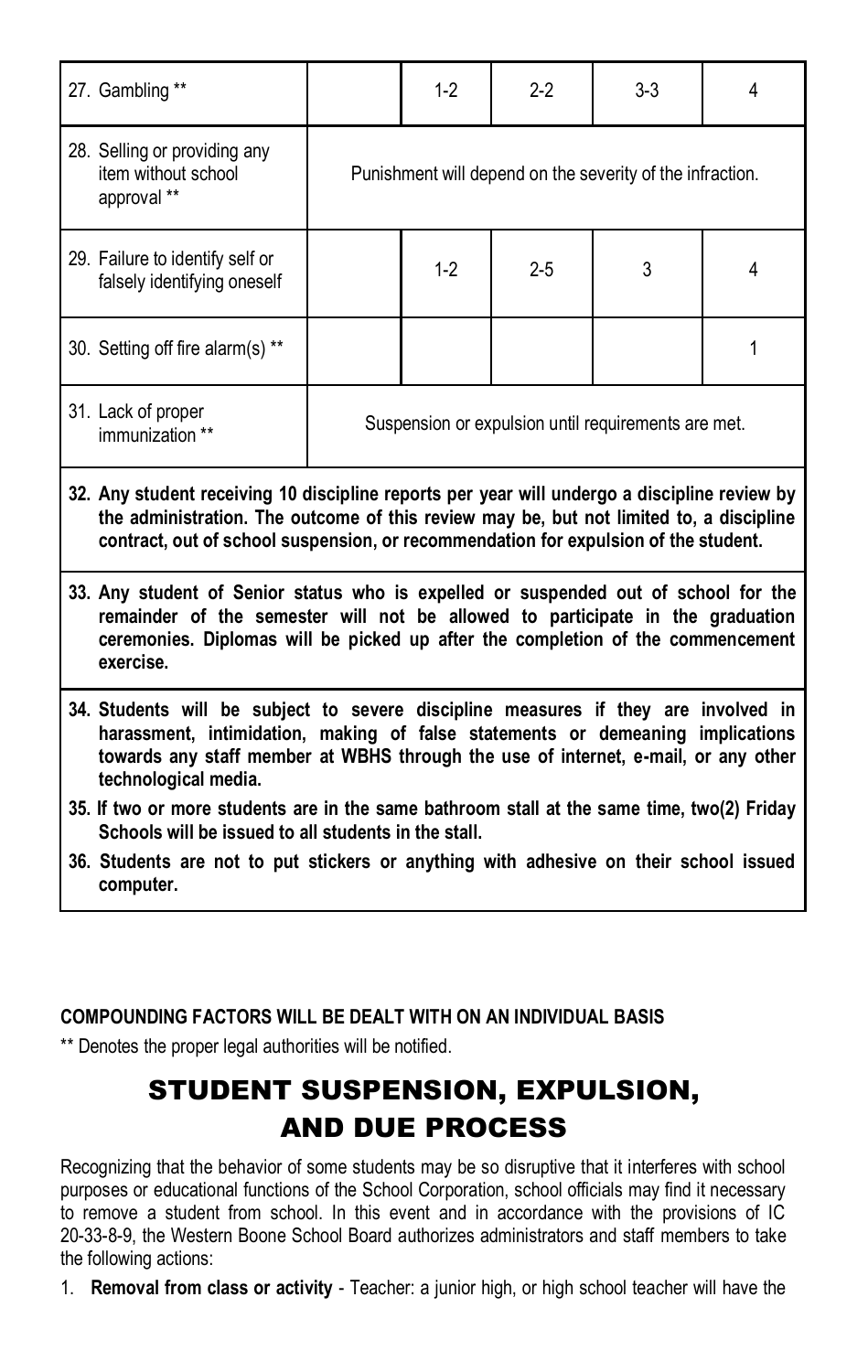right to remove a student from his/her class or activity for a period up to one (1) school day if the student is assigned regular or additional work to be completed in another school setting.

- 2. **Suspension from school** Principal: a school principal (or designee) may deny a student the right to attend school or take part in any school function for a period of up to 10 school days.
- 3. **Expulsion:** in accordance with the due process procedures defined in this policy, a student may be expelled from school for a period no longer than the remainder of the current semester plus the following semester, with the exception of a violation of rule 13 listed under the grounds for Suspension and Expulsion in this policy.

### **GROUNDS FOR SUSPENSION OR EXPULSION:**

#### Indiana Code 20-33-8-14

Grounds for suspension or expulsion are **student misconduct** or **substantial disobedience**. The following includes examples of student misconduct or substantial disobedience, but are not limited to:

- 1. Using violence, force, noise, coercion, threat, intimidation, fear, passive resistance, or other comparable conduct constituting an interference with school purposes, or urging other students to engage in such conduct. The following enumeration is illustrative and not limited to the type of conduct prohibited by this rule:
	- (A) Occupying any school building, school grounds, or parts thereof with the intent to deprive others of its use.
	- (B) Blocking the entrance or exits of any school building or corridor or room therein with the intent to deprive others of lawful access to or from, or use of the building, corridor, or room.
	- (C) Setting fire to or substantially damaging any school building or property.
	- (D) Prevention of or attempting to prevent by physical act the convening or continued functioning of any school or educational function, or of any lawful meeting or assembly on school property.
	- (E) Continuously and intentionally making noise or acting in any manner so as to interfere seriously with the ability of the teacher or any of the other school personnel to conduct the educational function under his/her supervision.
- 2. Causing or attempting to cause substantial damage to school property, stealing or attempting to steal school property of substantial value, or repeatedly damaging or stealing school property of small value.
- 3. Causing or attempting to cause substantial damage to valuable private property, stealing or attempting to steal valuable private property, or repeatedly damaging or stealing private property.
- 4. Intentionally causing or attempting to cause physical injury or intentionally behaving in such a way as could reasonably cause physical injury to any person. Self-defense or reasonable action under-taken on the reasonable belief that it was necessary to protect some other person does not, however, constitute a violation of this section.
- 5. Threatening or intimidating any student for the purpose of, or with the intent of, obtaining money or anything of value from the student.
- 6. Possessing, handling, or transmitting a knife or any other object that can reasonably be considered a weapon, or is represented to be a weapon. "Any object" includes any item that is considered a weapon but is not a firearm as defined in rule #13 below.
- 7. Possessing, using, transmitting, or being affected by any controlled substance, prescription drug, narcotic drug, hallucinogenic drug, amphetamine, barbiturate, marijuana, alcohol ic beverage, intoxicant or depressant of any kind, or any paraphernalia used in connection with the listed substances. Also prohibited is the consumption of any of the stated substances immediately before attending school or a school function or event.
- 8. Engaging in any unlawful selling of a controlled substance or engaging in a criminal law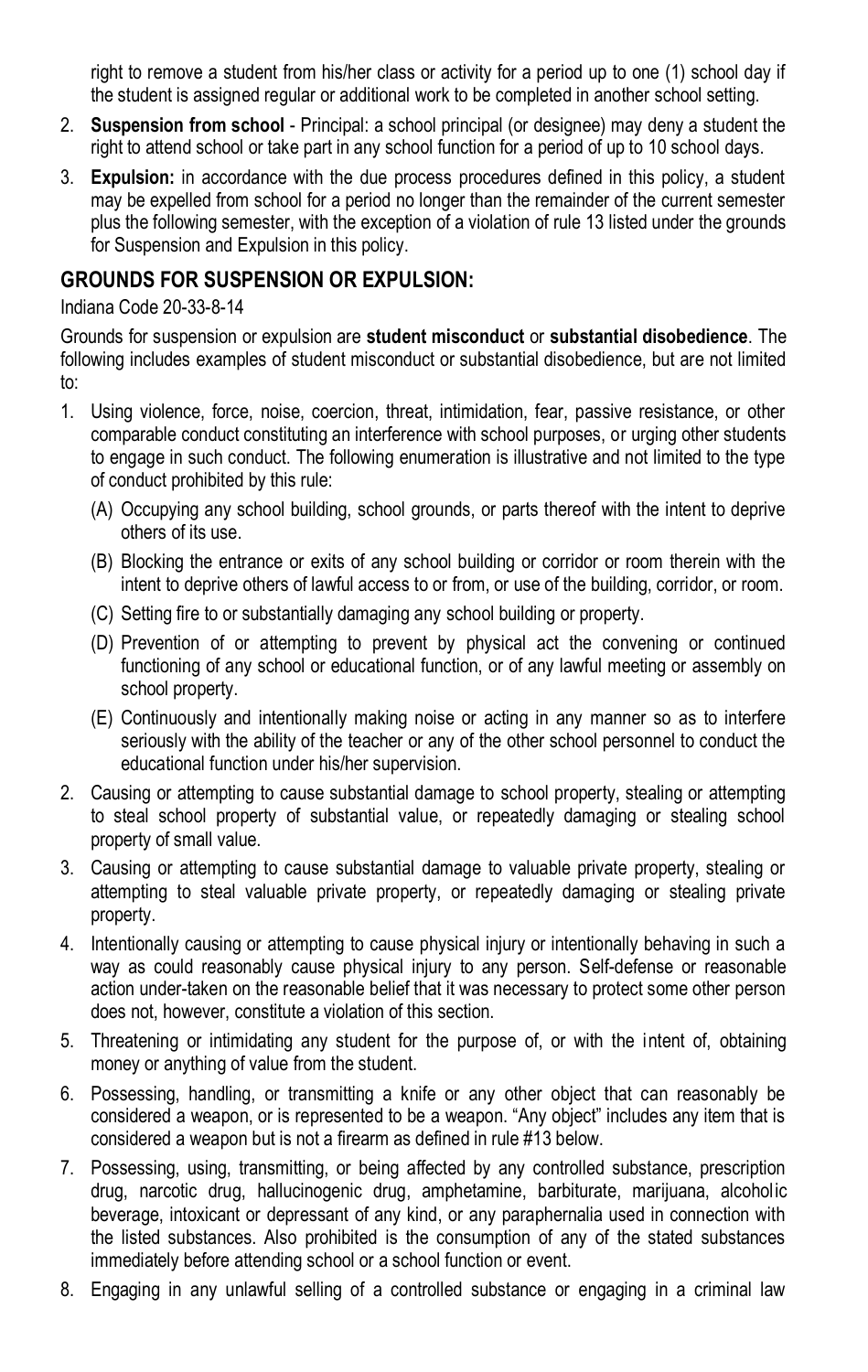violation that constitutes a danger to other students or constitutes an interference with school purposes or educational function.

- 9. Failing in a substantial number of instances to comply with directions of teachers or other school personnel during any time when the student is properly under their supervision, where the failure constitutes an interference with school purposes and/or educational function.
- 10. Engaging in any activity forbidden by the laws of Indiana that constitutes an interference with school purposes or an educational function.
- 11. Violating or repeatedly violating any rules that are reasonably necessary in carrying out school purposes or an educational function and validly adopted in accordance with Indiana law, including, but not limited to:
	- (a) Engaging in sexual behavior on school property;
	- (b) Disobedience of administrative authority;
	- (c) Willful absence or tardiness of students;
	- (d) Knowingly possessing, using, or transmitting any substance which is represented to be or looks like a narcotic drug, hallucinogenic drug, amphetamine, barbiturate, marijuana, alcoholic beverage, stimulant, or intoxicant of any kind;
	- (e) Possessing, using, transmitting, or being under the influence of caffeine-based substance containing phenylpanolamine (PPA), or stimulants of any kind, be they available with or without a prescription.
	- (f) Engaging in speech or conduct, including clothing, jewelry, or hairstyle, which is profane, indecent, lewd, vulgar, or offensive to school purposes.
- 12. Possessing or using in a school building during school hours an electronic paging device or a hand-held portable telephone in situation not related to a school purpose or educational function.
- 13. Possession of a firearm or deadly weapon: **(Indiana Code 20-33-8-16) Gun Free School Act of 1994**
	- (a) No student shall possess, handle, or transmit any firearm or deadly weapon on school property.
	- (b) The following devices are considered to be a firearm under this rule:
		- Any weapon, which will or is designed to or may readily be converted to expel a projectile by the action of an explosive.
		- The frame or receiver of any weapon described above.
		- Any firearm muffler or firearm silencer.
		- Any destructive device which is an explosive, incendiary, or poison gas bomb, grenade, rocket having a propellant charge of more than four ounces, missile having an explosive or incendiary charge of more than one-quarter ounce, mine, or any similar device.
		- Any weapon which will, or which may be readily converted to, expel a projectile by the action of an explosive or other propellant, and which has any barrel with a bore of more than one-half inch in diameter.
		- Any combination of parts either designed or intended for use in converting any device into any destructive device described in the two immediately preceding examples, from which a destructive device may be readily assembled.
		- An antique firearm.
		- A rifle or a shotgun which the owner intends to use solely for sporting, recreational, or cultural purposes.
	- (c) The penalty for possession of a firearm: suspension up to 10 days and expulsion from school for at least one calendar year with the return of the student to be at the beginning of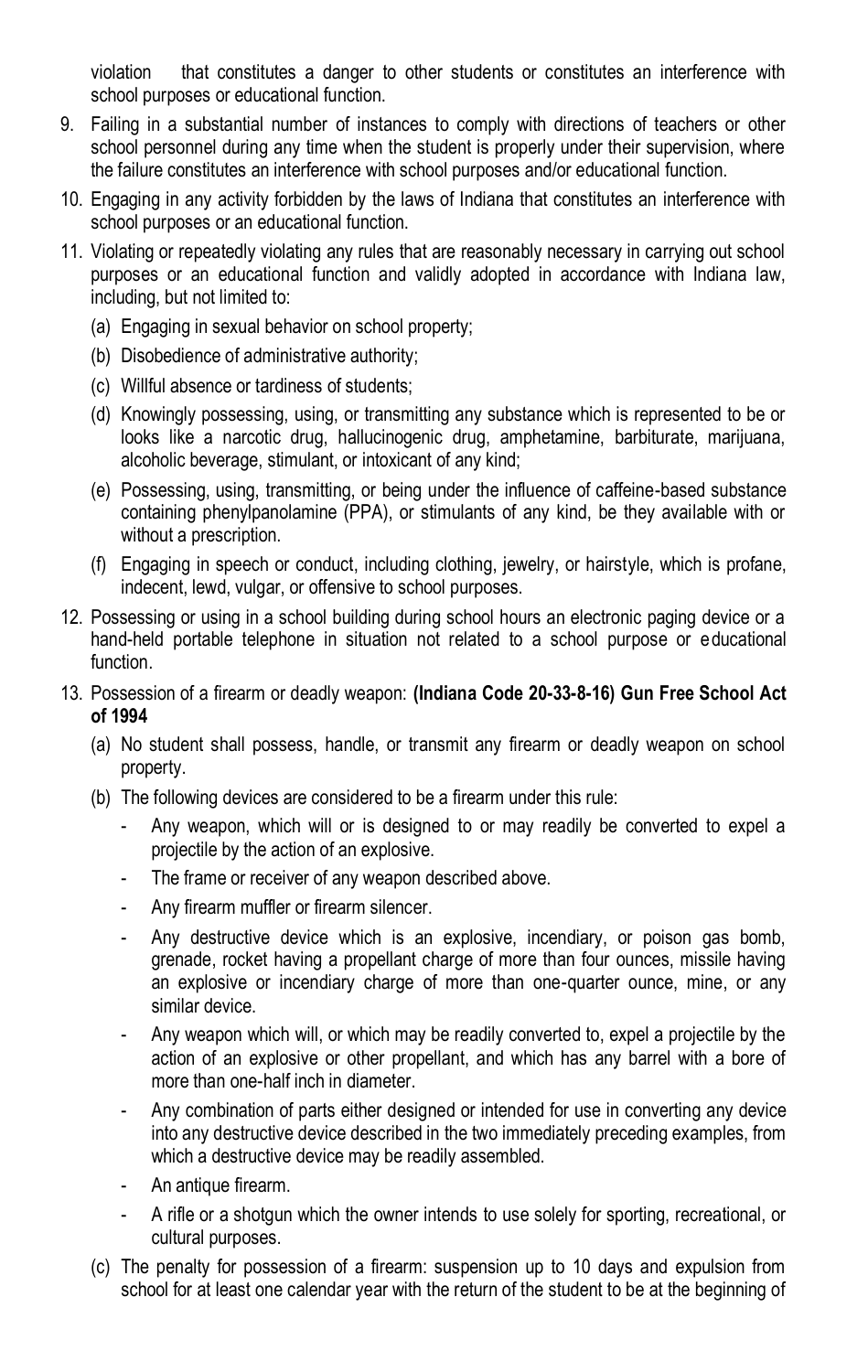the first semester after the one year period.

The length of the expulsion may be reduced by the superintendent if the circumstances warrant such reduction.

- (d) The superintendent shall notify the county prosecuting attorney's office when a student is expelled under this rule.
- 14. Possession of or using tobacco products, E Cigs, e liquids, vaping devices or similar related products, or lighters on school grounds, in the school building or at any school sponsored activities. In conjunction with the Indiana State Excise Police, any student in possession of an age restricted tobacco product may be ticketed and subject to monetary fine. Low THC Extract products, such as CBD Oil and other unauthorized substances, as defined by state law are included in this rule and/or violations of the school corporation administration of medication policy are included in this rule.
- 15. Possessing and/ or using illegal or prohibited items. These items include, but are not limited to, disabling sprays (such as mace, pepper spray, mustard spray), stun guns, knives, razor blades, fireworks, and ammunition, explosive powders, stink bombs, any device or liquid designed to explode, and any item or device used to injure others.

#### 16. **Indiana Code 20-33-8-15**

In addition to the grounds listed above, a student may be suspended or expelled for engaging in unlawful activity on or off school grounds if the unlawful activity may reasonably be considered to be an interference with school purposes or educational function, or the student's removal is necessary to restore order or protect persons on school property. This includes any unlawful activity meeting the above criteria which takes place during weekends, holidays, school breaks, and the summer period when a student may not be attending classes or other school functions.

#### **The grounds for suspension or expulsion listed above apply when a student is:**

- (a) On school grounds immediately before, during, and immediately after school hours and at any other time when the school is being used by a school group;
- (b) Off school grounds at a school activity, function, or event or
- (c) Traveling to or from school or a school activity, function, or event.

#### **SUSPENSION PROCEDURE:**

When a principal (or designee) determines that a student should be suspended, the following procedures will be followed:

- 1. A meeting will be held prior to the suspension of any student. At this meeting the student will be entitled to:
	- (a) A written or oral statement of the charges;
	- (b) If the student denies the charges, a summary of the evidence against the student will be presented; and,
	- (c) The student will be provided an opportunity to explain his/her conduct.
- 2. The meeting shall precede suspension of the student except where the nature of the misconduct requires immediate removal. In such situations, the meeting will follow the suspension as soon as reasonably possible following the date of the suspension.
- 3. Following the suspension, the parents or guardians of the suspended students will be notified in writing. The notification will include the dates of the suspension, describe the student's misconduct, and the action taken by the principal.

#### **EXPULSION PROCEDURES:**

When the principal (or designee) recommends to the superintendent (or designee) that a student be expelled from school, the following procedures will be followed:

1. The superintendent (or designee) may appoint one of the following persons as the expulsion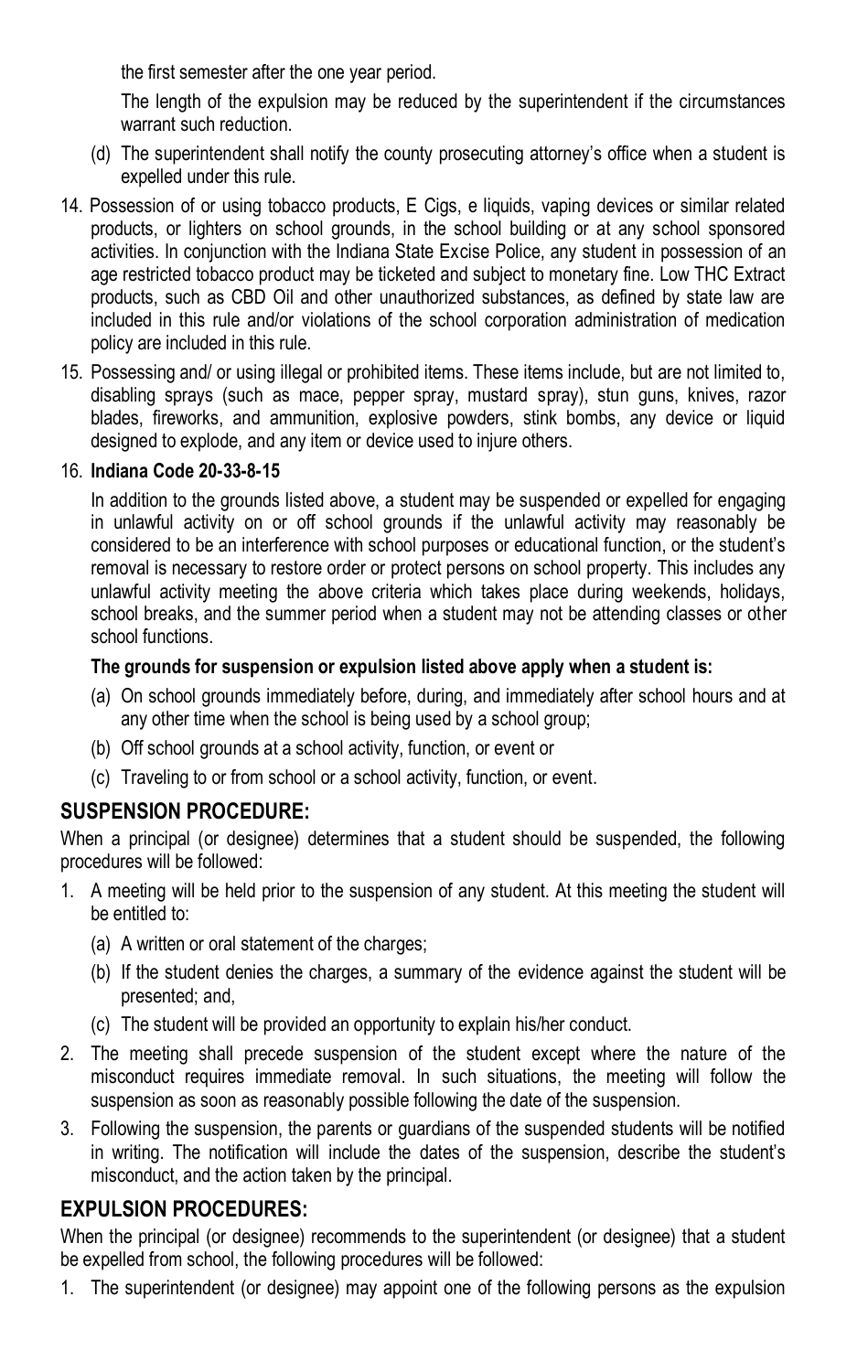examiner:

- (a) Legal counsel
- (b) A member of the administrative staff who did not expel the student and was not involved in the events giving rise to the expulsion.
- 2. An expulsion meeting will take place if the student's parent request an expulsion meeting. Failure by a student's parent to request this meeting will be deemed a waiver of rights administratively to contest the expulsion. The request for an expulsion meeting will be in writing, delivered by certified mail or by personal delivery and must be received within 7 days of the postmarked date on the expulsion papers sent by the expulsion examiner.
- 3. Once a written request is made, the expulsion examiner will notify the student's parents of the date, time, and place of the expulsion meeting.
- 4. If an expulsion meeting is conducted, the principal (or designee), will present the evidence to support the charges against the student. The student or parent will have the opportunity to answer the charges against the student and present any evidence to support the student's position.
- 5. Following an expulsion meeting, the expulsion examiner will make a written summary of the evidence heard at the meeting, take any action found to be appropriate, and give notice of the action taken to the student and the student's parents via certified mail.

### **DETENTIONS:**

Detentions are a part of the disciplinary action plan of Western Boone Jr.-Sr. High School. Detentions are scheduled for Tuesdays, Wednesday, and Thursdays from 7:00 a.m. to 8:00 a.m. or 3 p.m. to 4 p.m. Detentions are assigned to give the student and parent time to arrange transportation. **If a conflict does occur after the assignment of the detention, the student and/or parent must contact the main office to reschedule the assigned detention. Missing a detention will result in a Friday school.**

#### **FRIDAY SCHOOL:**

Friday School is an alternative for more serious or repeated acts of misconduct. Friday School is held at Western Boone Jr.-Sr. High School from 3:00 p.m. to 6:00 p.m. on the assigned Friday nights. These sessions are a strictly controlled study environment. Failure of the assigned student to provide adequate study materials for the duration of the session, or failure to behave properly during the session shall result in an out-of-school suspension. It is very important that students learn proper behavior and accept consequences for inappropriate behavior. Missing Friday School will result in two additional Friday Schools, for a total of three. Students missing one of the re-assigned Friday schools will receive 3 days of Out of School Suspension (OSS).

#### **OUT OF SCHOOL SUSPENSION (OSS):**

Out of School Suspension is designed as the last step before expulsion. Western Boone and the Juvenile Court System of Boone County work in conjunction with the students ages 12 to 17 who are suspended out of school to place them in an alternative educational setting during the time of their out of school suspension. Students that receive three(3) Out of School Suspensions in one school year, a request for expulsion may result upon the third suspension.

# **CLASSROOM RULES:**

Western Boone Jr.-Sr. High School recognizes that each classroom presents its own unique environment, thus each classroom will have a set of classroom rules and/or regulations. A student's failure to follow these rules and/or regulations as set forth by the teacher will be viewed as insubordination and referred to the main office for disciplinary action. The media center is included as a classroom.

# **DRESS CODE:**

No hats are to be worn in the building by male or female students. All shirts, midriffs, crop top, and other clothing are to cover the entire torso of the students. (i.e. No skin is to show between the top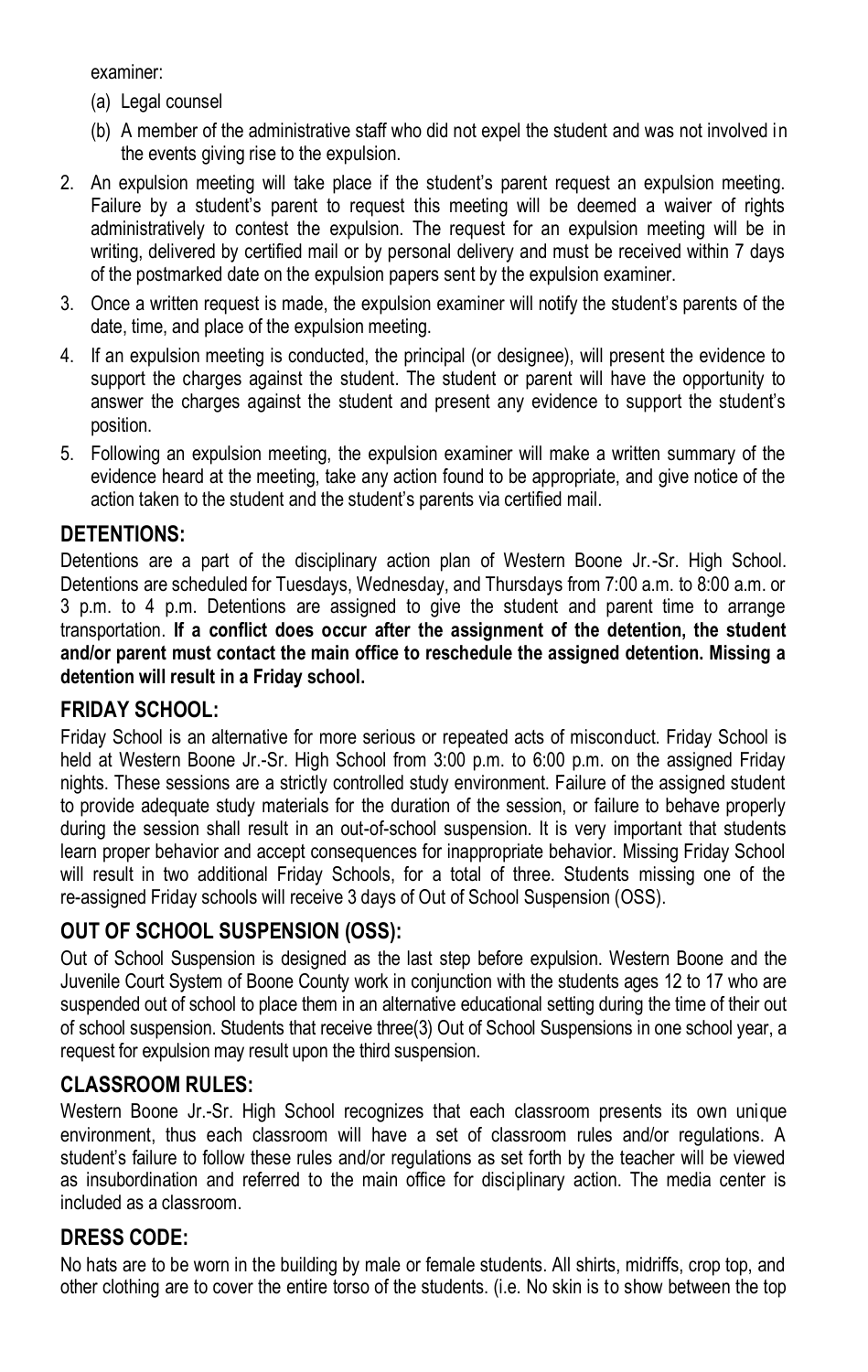of the pants, shorts, or skirt and the bottom of the shirt or blouse.) All shirts must cover the shoulders (No Tank Tops). Shorts and skirts must be fingertip length**. Leggings, yoga pants, spandex, or any style of tight fitting sweat pants are not to be worn at school, without a covering that is fingertip length.** No holes in pants above fingertip length. No pajama pants or slippers. Indecent clothing, or clothing promoting offensive or suggestive language, pictures, and symbols of tobacco, alcohol, alcoholic beverages, or other drugs, is not to be worn at school. Sunglasses are also not to be worn in the school building. No studded or spiked items, chains or any item that might cause a concern for student's safety. No heavy and/or long coats. Body piercing: physical education teachers or coaches may request that the piercing be removed or taped during an activity. Bandanas are not to be worn at school.

### **PROM/ JR. HIGH DANCE GUIDELINES**

Prom/ Jr. High Dance is a formal occasion sponsored by Western Boone Jr.-Sr. High School. Therefore, being a school event, all school discipline policies are in effect. Students' attire needs to adhere to the following guidelines in order to be considered acceptable for prom.

#### Guidelines of Dresses

- Overall dress length must be mid- thigh in length or below and front, back or side slits cannot be above the mid-thigh.
- Strapless dresses are allowed.
- No excessive cleavage with any dresses.
- Bare or open back dresses are acceptable as long as they are not cut below the natural waistline.
- Dresses that show bare stomachs and/ or sides of the torso are not permitted.
- Dresses with see-through material are not permitted.
- Appropriate undergarments must be worn and should not be visible.

#### Guidelines for Tuxedos or Suits

- A formal tuxedo or suit is required. Proper attire includes a collared, button shirt with a tie and formal pants.
- Shirts and shoes are to be worn at all times.
- No baseball style hats are permitted. Formal top hats and Cowboy hats are acceptable.

All students and/or guests must show a ticket for entrance. Non-Webo guests must show a photo i.d. for entrance into prom. Jr. High students cannot bring guests from another school.

Webo students are responsible for their guests adhering to the above guidelines.

Once a student and/ or guest leaves the prom/ dance, he or she will not be permitted to re-enter.

#### **CELL PHONES:**

Students are not to use their cell phone during school hours (8:00 a.m. - 2:55 p.m.), however, students are permitted access to their cell phones during their lunch period. In addition, using a cell phone or other electronic device in a situation not related to a school purpose or educational function could result in disciplinary action.

#### **COMPUTER USE:**

- 1.) WEBO computers are to be used for educational activities in support of curriculum plans.
- 2.) To maintain the privilege of using Western Boone computer, a student must abide by the computer/network usage rules:
	- a.) Student email access permitted for educational purpose.
	- b.) Chat room and broadcast messages are not allowed
	- c.) No one may log in under someone else's name. Both parties will be found at fault.
	- d.) Sharing of passwords is strictly prohibited. Violations will result in loss of computer/network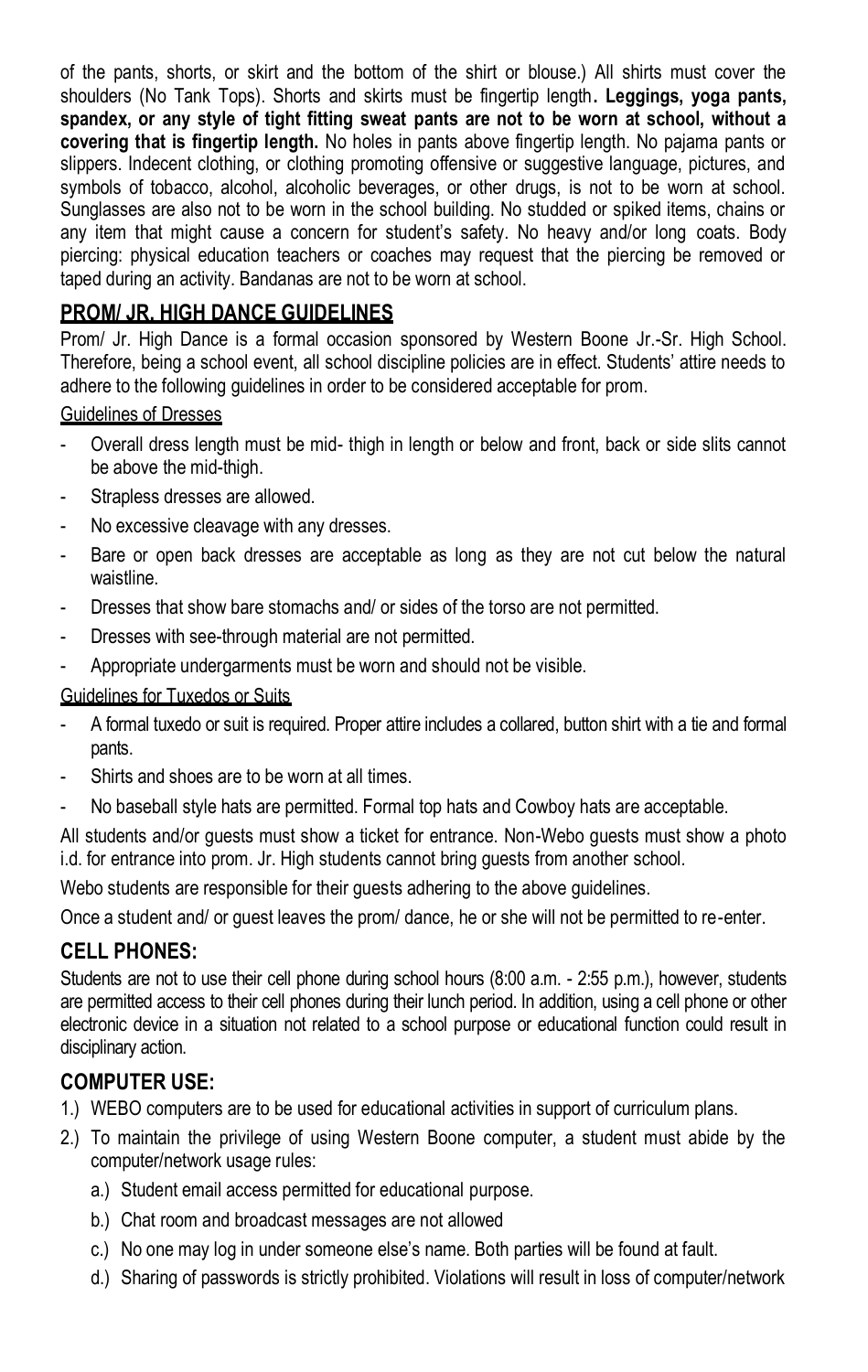privileges.

- e.) Other rules are posted.
- 3.) Anyone suspecting illegal or inappropriate use of the Internet is to report it immediately to the technician or to any faculty member who will then contact the technician.
- 4.) Students that search an inappropriate website(s) or possess/ share inappropriate photos that contain nudity and/ or pornography will, depending upon the severity, be issued a Friday School, Out of School Suspension and/ or Expulsion.

# **NETWORK AND INTERNET ACCEPTABLE USE POLICY BP 6390:**

Access to the Internet enables students to explore thousands of libraries, databases, and other resources. The Corporation expects faculty to blend thoughtful use of the Internet throughout the curriculum and provide guidance and instruction to students in its use. Access to Internet resources will be structured in ways that point students to those evaluated prior to use. However, at times, students will be able to move beyond those resources to others not previewed by staff. Outside of school, families bear responsibility for the same guidance of Internet usage as they exercise with other information services.

Students utilizing corporation-provided Network and Internet access (Network) must first have the permission of and must be supervised by Western Boone County Community School Corporation's (WBCCSC) professional staff. Students utilizing school-provided Internet access are responsible for good behavior on-line just as they are in a classroom or other area of the school. The same general rules for behavior and communications apply.

The purpose of the Network is to facilitate communications in support of research education. To remain eligible as users, students' use must be in support of and consistent with the educational objectives of the WBCCSC. Access is a privilege, not a right. Users should not assume or expect that files stored on school-based computers will be private. Electronic messages and files stored on school-based computers may be treated like school lockers. Administrators and faculty may review files and messages to maintain system integrity and insure that users are acting responsibly.

The intent of this policy is to ensure students understand the Corporation's expectations of their Network use and to ensure that students comply with all Network and Internet rules approved by the Corporation set forth in this policy.

In exchange for the use of the Network resources either at school or away from school, the student understands and agrees to the following:

- A. The use of the Network is a privilege, which may be revoked by the Corporation at any time and for any reason. Appropriate reasons for revoking privileges include, but are not limited to, altering system software, placing unauthorized information, computer viruses or harmful programs on or through the computer and/or Network. The WBCCSC reserves the right to log computer use, monitor file server space, remove files, limit or deny access, and refer the student for other disciplinary actions.
- B. The Corporation reserves all rights to any material stored in files and will remove any material, which the Corporation, in its sole discretion, believes may be unlawful, obscene, pornographic, abusive, or otherwise objectionable. Students may not use their corporation-approved computer account to obtain, view, download, or otherwise gain access to, distribute, or transmit such materials.
- C. All information and services and features on Corporation resources are intended for the private use of its registered users and any use of them for commercial-for-profit or other unauthorized purposes (i.e. advertisements, political lobbying) is expressly forbidden.
- D. Corporation resources are intended for the exclusive use of their registered users. The student is responsible for use of his/her account, password, access, and privileges. Any problems arising from the use of the student's account are the responsibility of the account holder. Use of an account by someone other than the registered account holder is forbidden and may be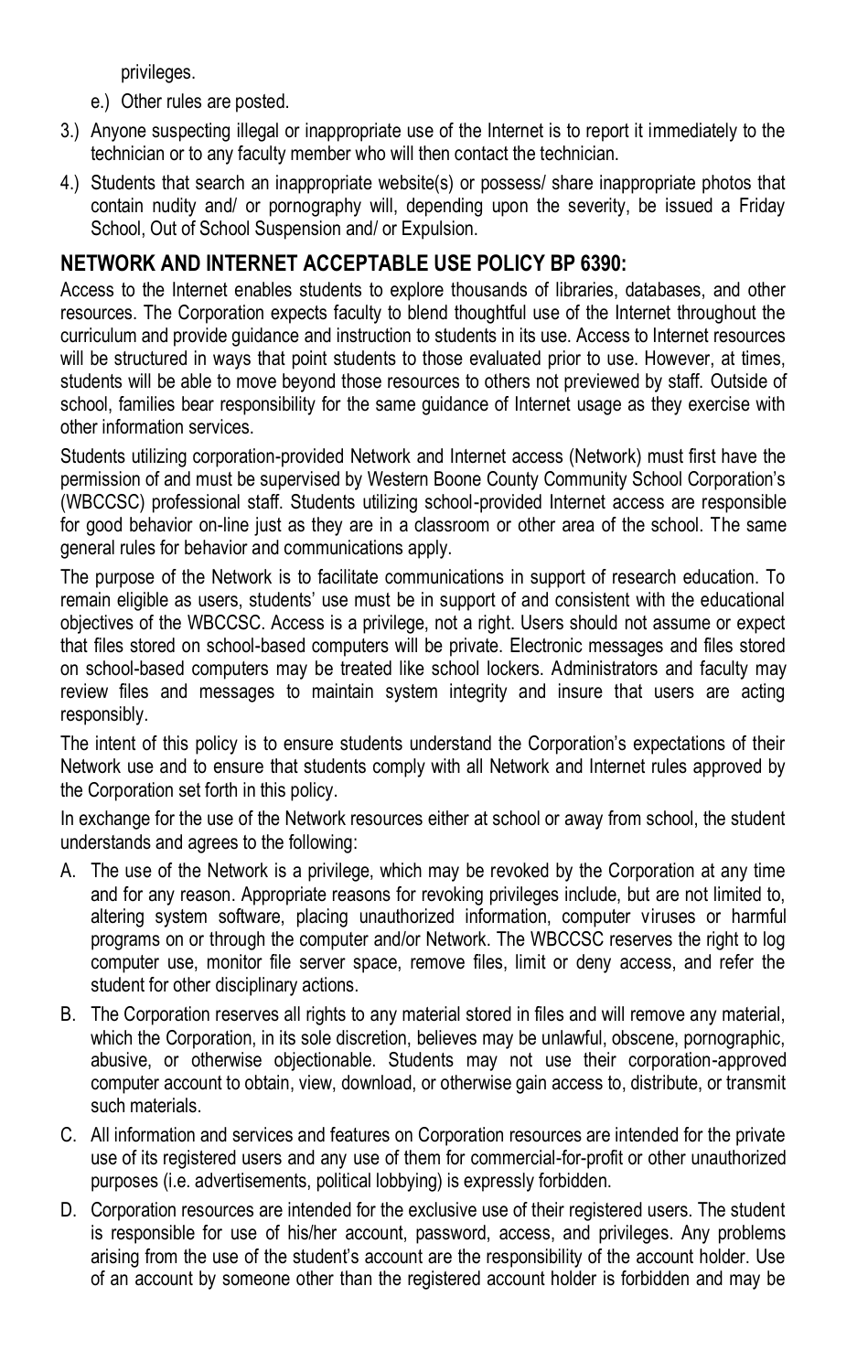grounds for disciplinary action including but not limited to the loss of Network privileges.

- E. Any misuse of the account and/or access to the Network will result in suspension of the account privileges and/or other disciplinary action determined by the WBCCSC. Access includes the use of school computers, PDA's, and any other device connecting to the Network. Students are not allowed to connect personal equipment to the Network. Should a student use a personal device to connect to the Internet via other means (i.e. Cellular network) while on school grounds, this acceptable use policy also applies. Misuse shall include, but is not limited to:
	- 1. Intentionally seeking information on, obtaining copies of, or modifying files, other data, or passwords belonging to other users;
	- 2. Disrupting the operation of the Network or any other computer system through abuse of or vandalizing, damaging, or disabling the hardware or software;
	- 3. Malicious use of the Network through cyber-bullying, hate mail, harassment, profanity, vulgar statements, or discriminatory remarks;
	- 4. Interfering with others use of the Network or accessing the materials, information, or files of another without their prior approval;
	- 5. Use for non-curricular/educational communication such as, but not limited to instant messaging and online chatting. Responding to unsolicited online contact is strictly prohibited for student safety;
	- 6. Unauthorized installation, downloading, copying, or use of licensed or copyrighted software or plagiarizing materials;
	- 7. Misrepresenting others on the Network or allowing anyone else to use an account other than the account holder.
	- 8. Accessing, uploading, downloading, or distributing pornographic, obscene, or sexually explicit material. "Sexting" is also expressly forbidden;
	- 9. Violating any local, state, or federal statute;
- F. Corporation Network resources are to be used exclusively for the support of the academic program, not for entertainment.
- G. Students bringing data files into the system agree to check the file with a virus- detection program before opening the file for use. Should the student deliberately or maliciously infect the network with a virus or cause damage through other vandalism, the student will be liable for any and all repair costs to restore the network to full operation and will be subject to additional disciplinary measures.
- H. The student may only log on and use the Network under the immediate supervision of a staff member and only with the student's authorized user account.

Violation of Corporation policy and rules will result in appropriate discipline, which may include suspension of computer access to be determined by the WBCCSC staff. Additional disciplinary action will be determined at the building level in keeping with rules set forth in the student handbook. When or where applicable, law enforcement agencies may be involved.

The WBCCSC makes no warranties of any kind, neither expressed nor implied, for the Network/Internet access it is providing. The Corporation will not be responsible for any damages users suffer, including, but not limited to, loss of data resulting from delays or interruptions of service. The Corporation will not be responsible for the accuracy, nature, or quality of information.

WBCCSC will make all reasonable attempts to prevent inappropriate access to students' personal information through the Internet. The Corporation's intent is to make Network/Internet access available for educational goals and objectives. The Corporation will filter and monitor students' Internet activities. Corporation Internet traffic travels through a content filter which blocks access to visual depictions that are obscene, pornographic, inappropriate for students, or harmful to minors. Even though the corporation institutes these technical methods/systems to regulate students' Internet access, these methods cannot guarantee 100% filter accuracy or compliance with the Corporation's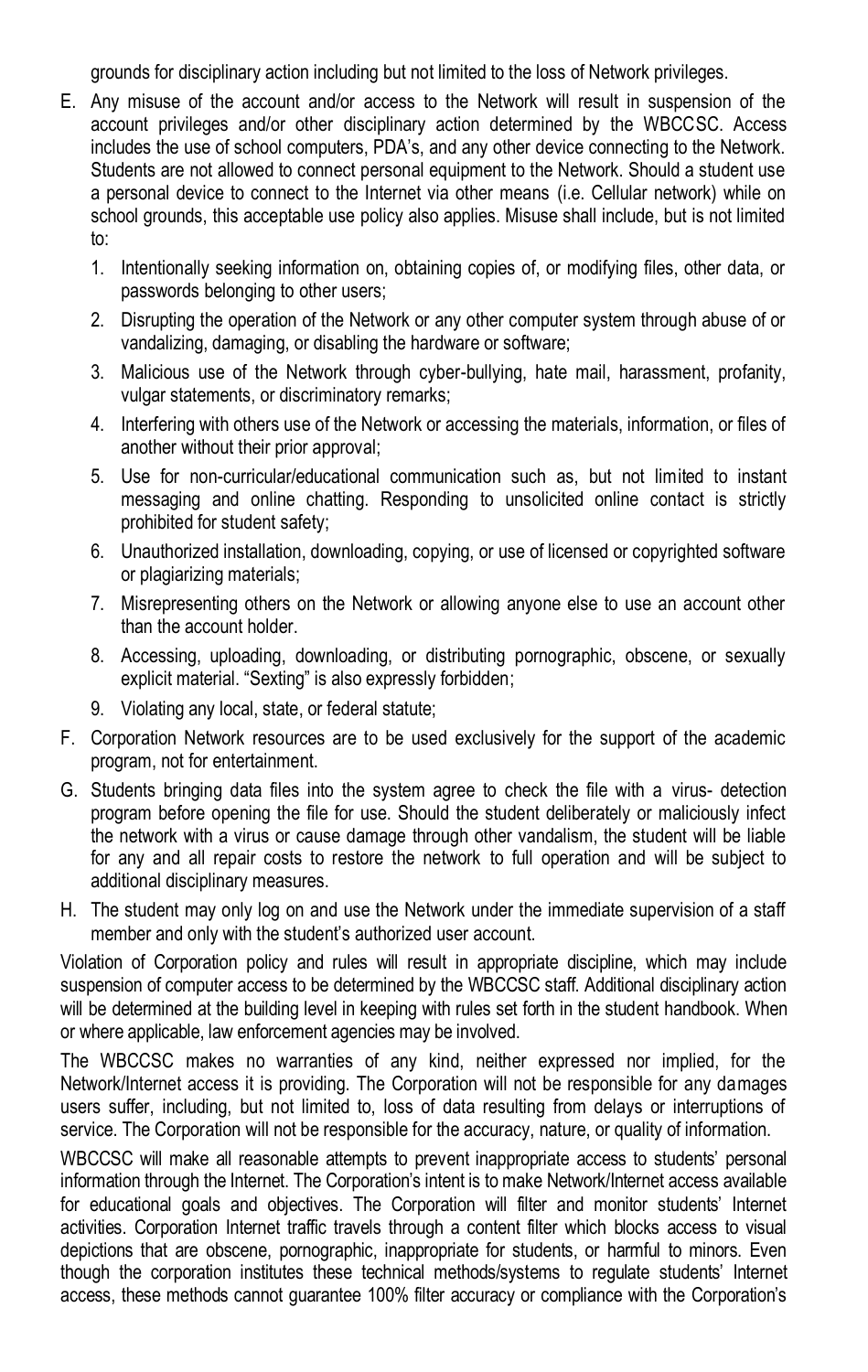acceptable use policy. The Corporation is committed to helping students use the Internet responsibly, but it is not possible to monitor student usage at all times. Ultimately, parents and guardians of minors are responsible for setting and conveying the standards that their children should follow when using media and information. By using the Corporation's Network/Internet resources, students agree to the rules and regulations set forth in this policy. This policy, upon the WBCCSC Board of Trustees approval, will be published on each school and Corporation websites, student handbooks, and available in hard copy in each building's office.

### **BUS TRANSPORTATION:**

#### **School Bus Rules**

School bus drivers are to have control of all students while transporting them between their homes and school. The driver must keep order and maintain discipline among the students while in the bus or along the route. Students are to be treated in a civil manner, and the bus driver must ensure that no one is imposed upon or mistreated while on the school bus. The school bus driver shall also use every care for the safety of the passengers and assure that all students observe the following regulations.

- 1.) Students will go directly to an available or assigned seat when entering the bus. Do not stand or loiter in the aisle.
- 2.) Students will remain properly seated, back against the back of the seat, bottom against the bottom of the seat and feet on the floor. Students may not stand or move from seat to seat while the bus is in motion.
- 3.) Students will carry on the bus only that which can be held in their laps. Nothing is to be placed in the seats or on the floor. Aisles must remain clear at all times. No athletic equipment is to be brought onto the bus during regular routes.
- 4.) Loud, boisterous, or profane language or indecent conduct will not be tolerated.
- 5.) Students are not allowed to tease, scuffle, trip, hold, hit, or use their hands or feet or body in any manner that might be considered objectionable.
- 6.) Water pistols and/or other liquids (including hairspray, cologne, and perfume) are not allowed on the bus.
- 7.) Windows or doors are not to be opened or closed without permission of the driver.
- 8.) Students are not permitted to enter or leave the bus until it has come to a complete stop and the driver has opened the door.
- 9.) Students who wish to ride the bus should be waiting at the designated boarding station at the pre-arranged time of arrival for the school bus. Habitual lateness may result in expulsion from the bus.
- 10.)Upon recommendation of the bus driver, school authorities will deny the privilege of riding on the school bus to any student who doesn't comply with these regulations. The driver may deny the privilege of riding on the bus for one day to any student who refuses to conduct him/herself according to the rules. If the driver feels that the student's actions warrant a longer period of riding privilege suspension, he/she may, with the school Principal's approval, deny the riding privileges indefinitely or until a meeting can be held with the school officials and the parent(s), from which permanent denial may result.
- 11.)The normal school bus transportation procedure is to pick children up near their homes in the morning and deliver them to school, then pick them up at school in the afternoon and deliver them to their homes. Any deviation from this plan should be pre-arranged and be mutually agreed upon by both parent and School Principal.
- 12) Cell phone usage on buses will be allowed both before and after school. If the cell phone becomes a distraction at the discretion of the driver then the driver may take this privilege away along with the phone. The driver will return the phone to the student upon leaving the bus on the first offense, on the second offense it will go to the student's principal. Violation of any of the guidelines above will result in the phone being confiscated and kept in the office until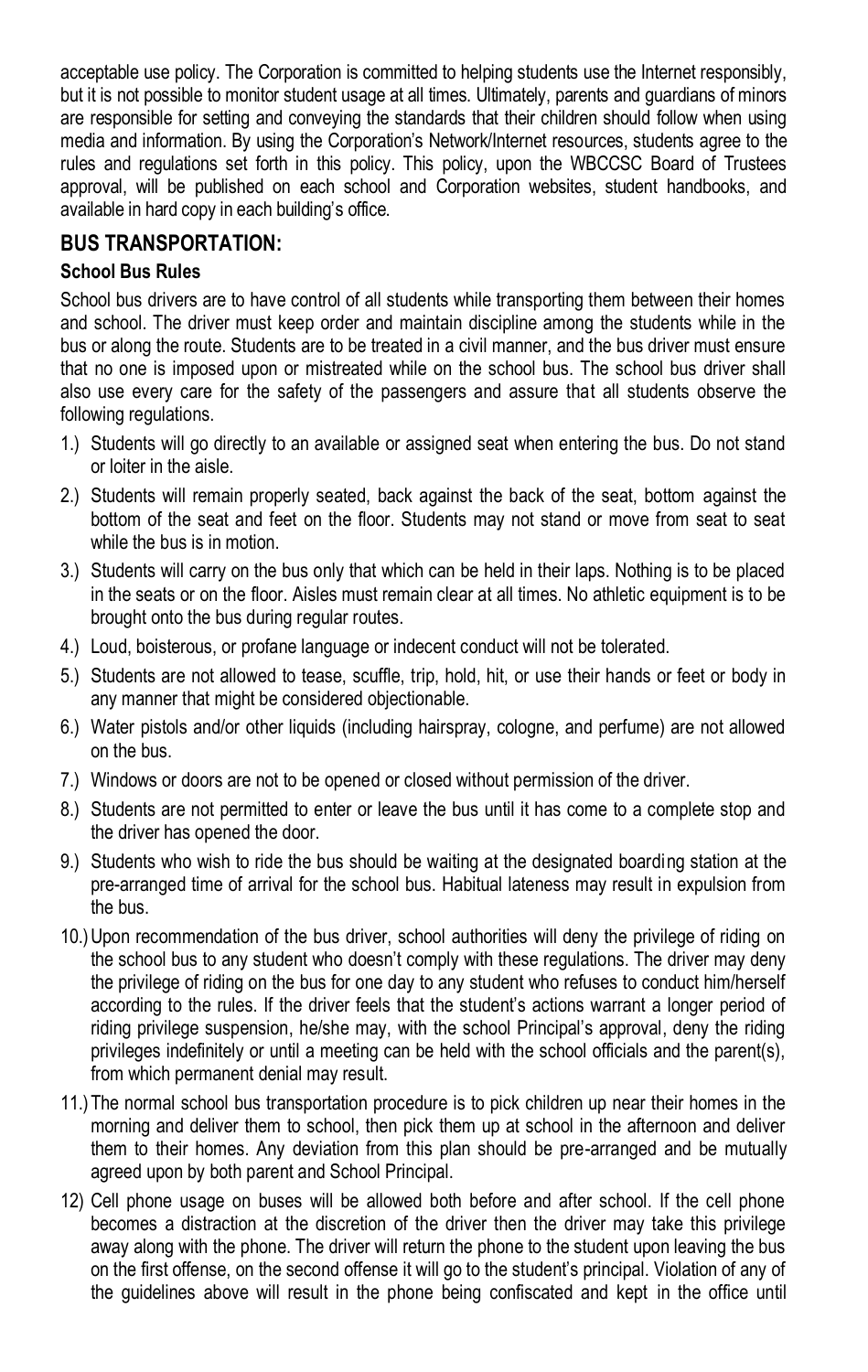parents come and pick up the phone from an administrator.

# **DRIVING AND PARKING REGULATIONS:**

The privilege of bringing a student operated motor vehicle onto school premises implies consent by the student driver, the owner of the motor vehicle and the parent or guardian of the student to allow a search of that motor vehicle when there is "reasonable suspicion for a search" of that motor vehicle. Driving privileges may be revoked if any of the following regulations are violated:

- 1. Pedestrians must always be given the right-of-way.
- 2. No parking is allowed in the exits, no-parking zones and fire lanes.
- 3. Students are to park their vehicles in the morning and come immediately into the school building.
- 4. Non-students are not to sit in parking lot during the school day.
- 5. Students are not to pass any buses between Western Boone Schools.
- 6. All students are to park in the south parking lot and exit on to St. Rd. 32 until after the last bus leaves.
- 7. All vehicles are to be parked properly in the designated areas.
- 8. All vehicles must be registered with the school. Registration fee is \$2.00. (The parking tags are only a form of identification for the school.)
- 9. Registration tag must be displayed in a prominent place when the vehicle is parked on school property. (i.e. Have the tag hanging on the rear view mirror of the car.)
- 10. Speed limit 15 M.P.H. in the parking lot.
- 11. Visitors parking is restricted to visitors **only** and handicap parking is restricted to handicap **only**.
- 12. Pickup should be in the visitor's parking area.
- 13. Students may have driving privileges revoked for unsafe driving to and from school and/ or school events.

# **PUBLIC DISPLAY OF AFFECTION:**

Students are expected to use moderation concerning their affectionate expressions toward others while on school property or at school sponsored activities. Holding hands is not considered objectionable, but all other public displays of affection are not allowed at school. (i.e. kissing in the halls or any other area of the school) Disciplinary action will be taken against students who ignore or refuse to cooperate with this reasonable rule.

# **BULLYING, CYBER BULLING, HARASSMENT AND INTIMIDATION:**

Western Boone School shall maintain an environment in the school for all students, teachers, and staff that is free from discriminatory and/or sexual insult, bullying, intimidation, or harassment. Persons who feel they have been offended under this policy should report it immediately to a counselor, principal, or appointed designee.

Definition of Bullying, (Indiana Code 20-33-8-0.2) (a) overt, unwanted, repeated acts or gestures, including verbal or written communications or images transmitted in any manner (including digitally or electronically), physical acts committed, aggression, or any other behaviors, that are committed by a student or group of students against another student with the intent to harass, ridicule, humiliate, intimidate or harm the targeted student and create for the targeted student an objectively hostile school environment that: (1) places the targeted student in reasonable fear of harm to the targeted student's person or property; (2) has a substantially detrimental effect on the targeted student's physical or mental health; (3) has the effect of substantially interfering with the targeted student's academic performance; or (4) has the effect of substantially interfering with the targeted student's ability to participate in or benefit from the services, activities, and privileges provided by the school.

In bullying situations, the following actions will be taken (levels can be skipped due to the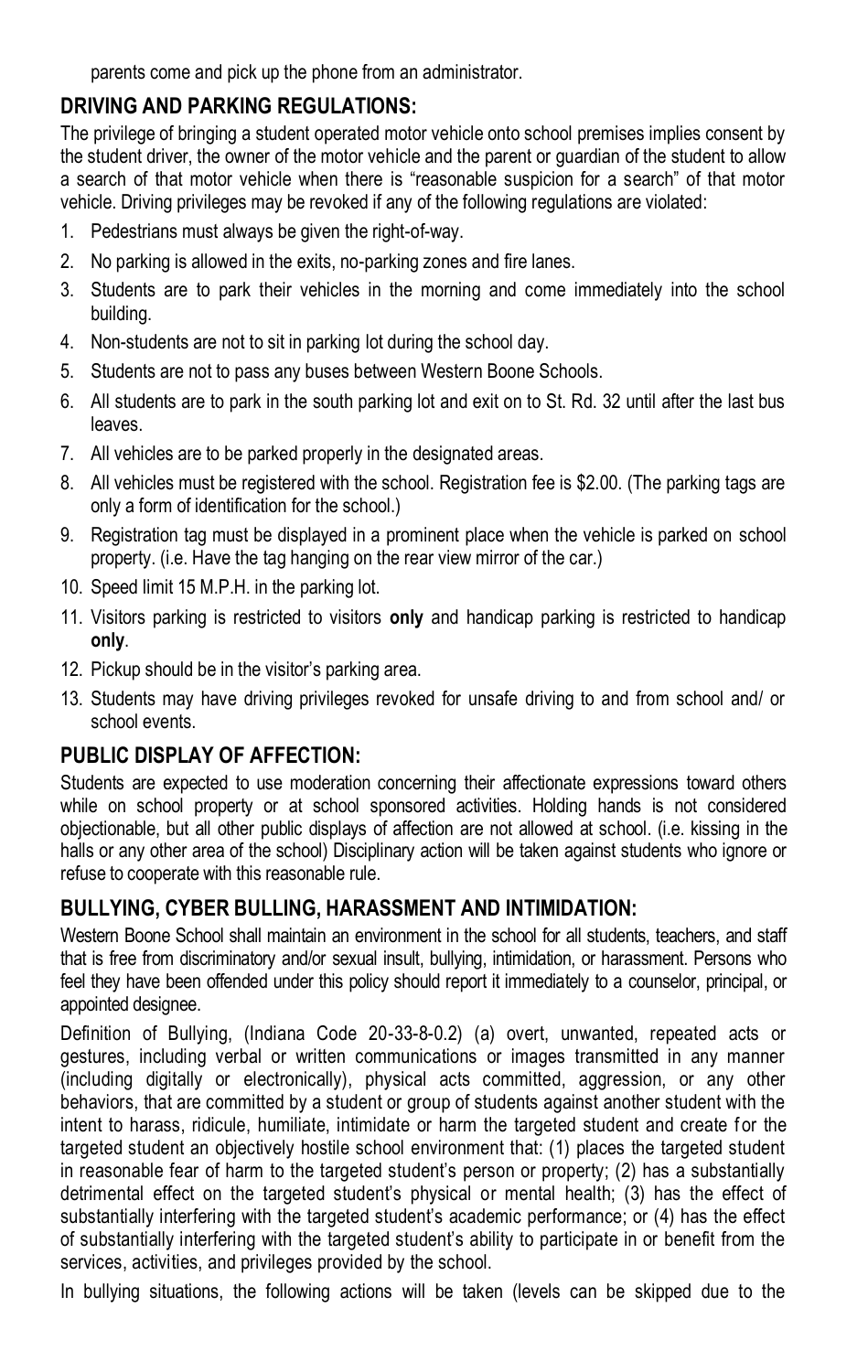seriousness of the offense). The types of bullying include Verbal, Physical, Social/Relational and/ or Electronic.

**First Offense:** Educate the person initiating the bullying (perpetrator) and the target (and supporters, if identified). The perpetrator will meet with his/her counselor and receive a verbal warning. The parent /guardian will also be notified.

**Second Offense:** A discipline referral, resulting in one hour of detention and a telephone conference with parent/ guardian.

**Third Offense:** A discipline referral resulting in a Friday School. Again, the parent/ guardian and SRO (school resource officer) will be notified.

**Fourth Offense:** A discipline referral, up to five days Out-Of-School suspension, and notification of parent/ guardian and SRO.

**Fifth Offense:** A discipline referral for five or more days of Out-Of-School suspension, and /or possible recommendation for expulsion. The parent/guardian and SRO will be involved.

NOTE: Depending on the severity of the behavior, a student may be arrested and charged with a criminal offense.

### **TOBACCO:**

Indiana law makes possession, use, or purchase of tobacco a Class C misdemeanor by a person who is less than 18 years of age. Such conduct is also a violation of school rules if it occurs on school property or during a school sponsored activity. The use of any product containing nicotine is prohibited on school property at all times.

#### **DRUG POLICY:**

Any student who wishes to participate in extra-curricular / co-curricular activities or drive to or from school or any school related events must participate in the Western Boone Junior Senior High School Drug and Alcohol Random Testing Program. Any student, who does not consent to enroll, will not be permitted to participate in such activities. Students enrolled in the Western Boone Junior Senior High School Drug and Alcohol Random Testing Program will be subject to a random chemical test to determine if the student has consumed or is under the influence of drugs or alcohol.

Students who do not drive to school or any school activities or participate in extra-curricular / co-curricular activities may voluntarily enroll in the Western Boone Junior Senior High School Drug and Alcohol Random Testing Program.

#### **Students who consume or ingest any controlled substance, alcoholic beverage, drug, or intoxicant of any kind before or while attending school or a school function or event.**

The school may require a student to submit to a test for drugs if a student exhibits behaviors that lead school authorities to suspect the student consumed or ingested a controlled substance, alcoholic beverage, drug or intoxicant of any kind. Behavior such as slurred speech, dilated pupils, unsteady walk, impaired coordination, etc. are behaviors that could lead authorities to suspect a student has consumed or ingested a controlled substance, alcoholic beverage, drug, or intoxicant of any kind. Consumption or ingestion of such substances is grounds for suspension or expulsion from school.

Use or possession of a substance or device that is designed to falsify and/ or alter drug testing results is prohibited and may result in Out of School Suspension.

Further, the school may subject items in such student's possession to test to determine if those items contain drugs or alcohol. If the school requires the student to submit to a test, the results will be given to the school administrators.

Refusal to submit to a drug test will be considered an admission of having or consumed or ingested a controlled substance, alcoholic beverage, drug or intoxicant of any kind. This is a violation of school rules and will be dealt with according to the student disciplinary policy.

**Students who violate school rules and whose behavior causes a reasonable suspicion of**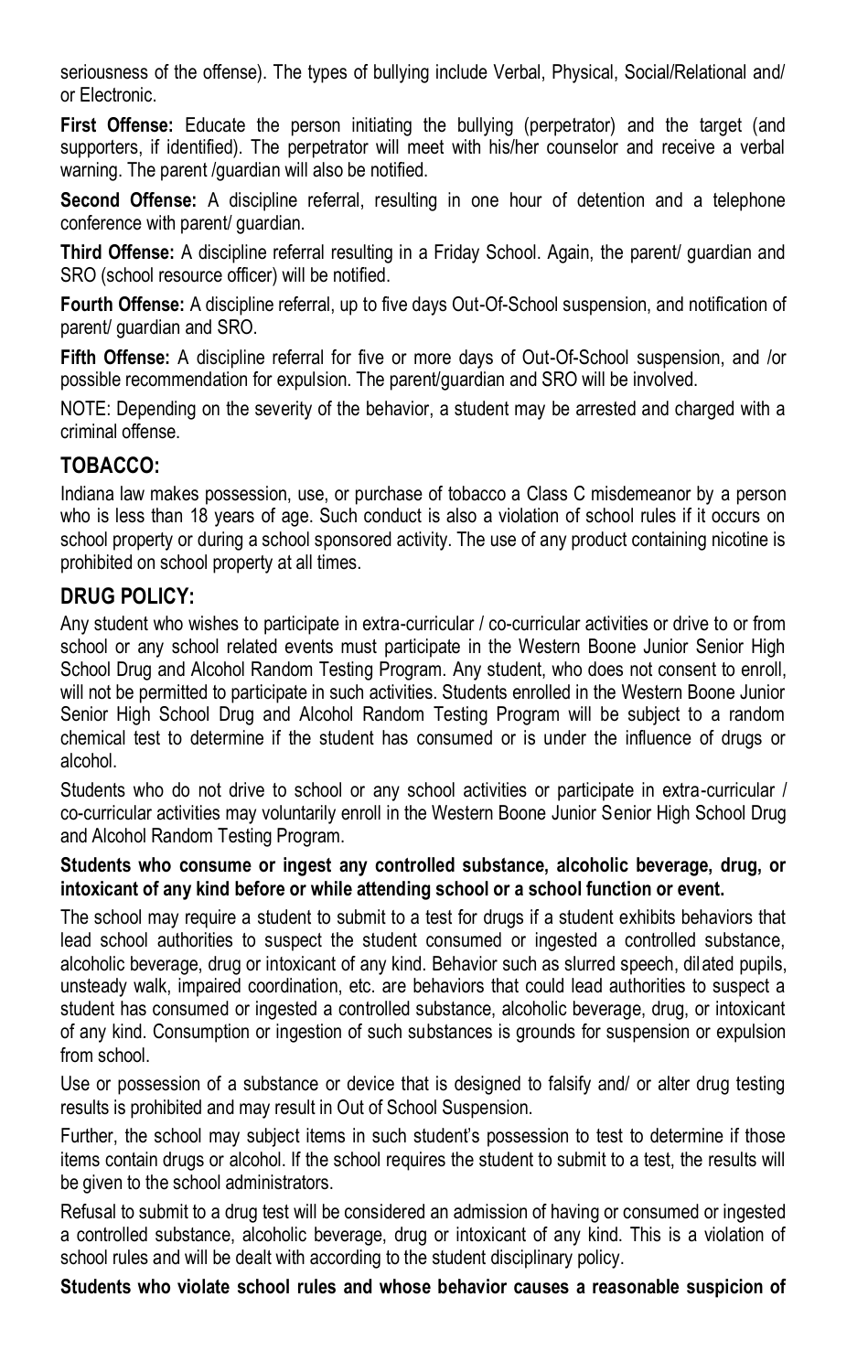#### **drug use (including alcohol).**

## **REASONABLE SUSPICION CLAUSE:**

Reasonable suspicion will be determined on an individual basis by a school administrator.

The school will require a student to submit to a test for drugs if there is reasonable suspicion of drug use. The results of the drug test will be provided to the principal or his/her designee as soon as possible.

Refusal to submit to a drug test when reasonable suspicion of drug use has been determined will be considered disobedience of administrative authority and will be dealt with as any other insubordinate act.

#### **STUDENT COOPERATION:**

Students are expected to completely and truthfully respond to all questions from staff members regarding school related matters including potential violations of the student conduct rules or state or federal law. Failure to do so may result in suspension and/ or expulsion from school.

### **GRADING SCALE FOR WESTERN BOONE JR.-SR. HIGH SCHOOL:**

|  | A 92-100 4.00<br>A- 90-91 3.67<br>B+ 88-89 3.33<br>B 82-87 3.00 |  | B- 80-81 2.67<br>$C+ 78-79 2.33$<br>$C = 72-77$ 2.00<br>C- 70-71 1.67 | $D+ 68-69 1.33$<br>$D = 62-67$ 1.00<br>D- 60-61 0.67<br>$F \leq 60$ 0.00 |
|--|-----------------------------------------------------------------|--|-----------------------------------------------------------------------|--------------------------------------------------------------------------|

WF Withdraw Failure The grade "A+" is only used for 9 weeks grade.

Classes designated as AP, ACP, or college credit (from the Indiana Core Transfer Library) receive weighted grades (5.0 scale). All other classes will remain at 4.0. Implementation will begin with the **Class of 2013** and not be retroactive.

If a student has an incomplete grade in a class at the end of the nine weeks grading period, an F will be given. After the student, has completed the work for the class, the grade can be changed.

Any student, who enrolls after the 5th week of the semester, will not be guaranteed credit in courses that they have not previously been enrolled in, before coming to Western Boone. However, all efforts will be made to enroll students in classes for credit. Exceptions will be based on administrative approval.

#### **GRADUATION REQUIREMENTS:**

The minimum total number of credits required to graduate from Western Boone Jr.-Sr. High School is 42.

#### **Regular Diploma Requirements:**

| Language Arts  | 8 Credits | Directed Electives        | 5 Credits |
|----------------|-----------|---------------------------|-----------|
| Mathematics    | 6 Credits | <b>Physical Education</b> | 2 Credits |
| Science        | 6 Credits | Health                    | 1 Credit  |
| Social Studies | 6 Credits | Electives                 | 8 Credits |

#### **Total 42 Credits**

#### **For the CORE 40 With Academic Honor Diploma: Students must:**

- Complete all requirements for Core 40
- Earn 2 additional Core 40 math credits
- Earn 6-8 Core 40 world languages credits.
- Earn 2 Core 40 fine arts credits.
- Earn a grade of a "C" or better in courses that will count toward the diploma.
- Have a grade point average of a "B" or better.
- Complete one of the following: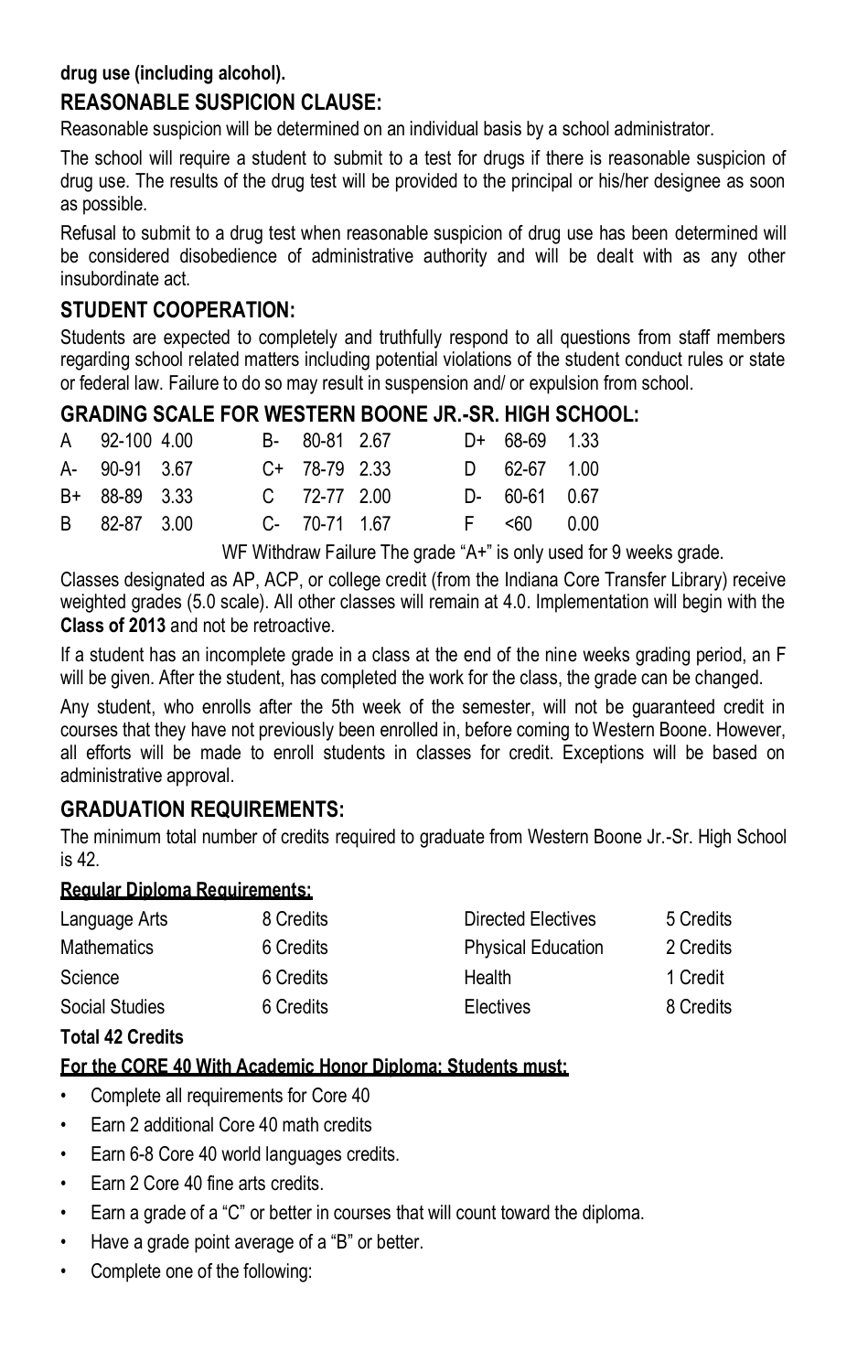Complete AP courses (4 credits) and corresponding AP Exams

Complete IB (higher Level) courses (credits) and corresponding IB exams

Earn a combined score of 1200 or higher on the SAT critical reading and mathematics

Score a 26 or higher composite on the Act

Complete dual high school/college credit courses from the Core Transfer Library (6 transferable college credits)

Complete a combination of AP course (2 credits) and corresponding AP exams and dual high school/college credits course(s) from the Core Transfer Library (3 transferable college credits).

#### **Total 47 Credits**

#### **For the CORE 40 With Technical Honors Diploma: Students must:**

- Complete all requirements for Core 40
- Complete a career-technical program (8 or more related credits)
- Earn a grade of "C" or better in courses that will count toward the diploma.
- Have a grade point average of a "B" or better.
- Complete two of the following, one must be a A or B:
	- A. Score at or above the following levels on the Work Keys: Reading for Information Level 6; Applied Mathematics - Level 6; Locating Information - Level 5
	- B. Complete dual high school/college credit courses in a technical area (6 college credits)
	- C. Complete a Professional Career Internship course or cooperative Education course (2 credits)
	- D. Complete an industry-based work experience as part of two-year technical education program (minimum 140 hours)
	- E. Earn a state-approved, industry-recognized certification

#### **Total 47 Credits**

# **NATIONAL HONOR SOCIETY SELECTION PROCESS:**

Western Boone's chapter abides by the Constitution of the National Honor Society. To be eligible for admission, students must have attended Western Boone Jr.-Sr. High School for at least one semester and have a 3.67 cumulative grade point average at the end of five and/or seven semesters. In addition, potential members must have taken or be taking two classes designated as honors, advanced, AP, or ACP. Eligible students will be asked to complete a Student Activity Information Form. These will be evaluated by the NHS faculty council. In addition to grade and course work, integrity, positive behaviors, cooperation, ethics, and leadership will be assessed. Invitations and or regrets will be sent to all eligible students applying for membership.

# **NATIONAL JUNIOR HONOR SOCIETY SELECTION PROCESS:**

To be eligible for membership, students must have attended Western Boone Jr.- Sr. High School for at least one semester and have a cumulative grade point average of at least 3.67 at the end of the first semester of the seventh or eighth grade year. In addition, students must have completed a minimum of one honors course to be considered for membership. Students meeting the academic eligibility will be invited to complete a candidate form and essay which will address the student's service, leadership, citizenship, and character. The Faculty Council will review the candidate forms, essays and faculty evaluations to determine the students who meet the selection criteria.

# **VOCATIONAL SCHOOL POLICY:**

Attending any vocational program either within the cooperative or outside our area is considered a privilege granted by the school board when the student is unable to receive the instruction within our facility. All students wishing to attend vocational programs must meet and maintain specified guidelines.

Students attending any of the vocational schools associated with Western Boone School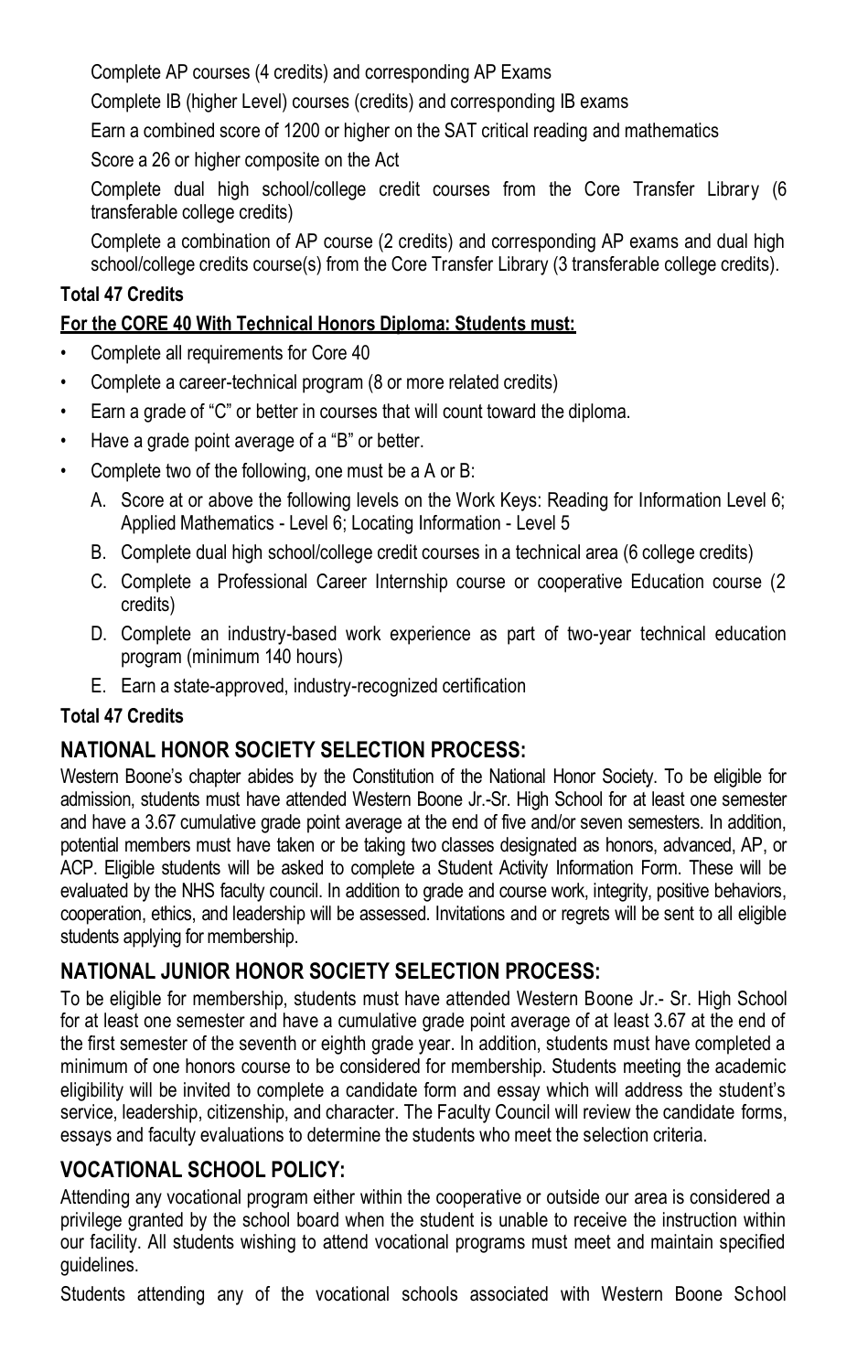Corporation must follow the host school's rules and regulations as well as Western Boone's rules and regulations. J. Everett Light Career Center and the Washington Township School District have adopted a student drug testing policy as of January 1998. A copy of the drug testing policy is available for viewing in the main office of Western Boone Jr.-Sr. High School.

#### **More information about vocational school may be obtained in the Guidance Office.**

# **HOMEWORK:**

Students at Western Boone are expected to put forth their best effort when working on school assignments, whether it is homework, test, quizzes, or projects. Students are expected to complete and hand in all assignments on the given due date. Students are responsible for obtaining, completing, and handing in all make-up work. This includes making arrangements to make up tests and quizzes that the student might have missed. The time guideline for making up missed work due to being absent is the number of days missed plus one day unless other arrangements are made with the teacher. End of the semester or nine week's deadlines may supersede this extension. Special class or end of the nine weeks projects may be exempt from the above policy. Students with serious illness may be assisted by a homebound teacher. A doctor's statement indicating at least forty (40) consecutive days of absence is necessary in this situation. Parents should contact the Superintendent's Office.

# **LATE HOMEWORK AND EXTRA CREDIT GUIDELINES:**

Students will be expected to turn in all homework on the day it is due. Late work will be subject to the following:

- 1 day late 50% off total points earned on graded assignment.
- 2 or more days late may be accepted at the teacher's discretion

Students will qualify for extra credit only if all homework assignments have been completed in a timely manner. Extra credit is not to exceed 5% of total points possible or 1/3 of a letter. Teachers may grant exceptions on a case by case basis.

# **PLAGIARISM:**

Plagiarism is the unaccredited use (both intentional and unintentional) of somebody else's words or ideas. As soon as you use more than three (3) words from a source, hard copy or online, you are guilty of plagiarism. If you look up ideas about a work of literature in other sources and then use any of those ideas without giving credit to the source, you are guilty of plagiarism. When writing a research paper, this is very important. A research paper requires the use of outside sources: however, as soon as you use **ideas** or **words** from a source **without credit**, you have committed plagiarism.

# **PHYSICAL EDUCATION DRESS POLICY:**

Each student in a physical education class is expected to dress and fully participate daily. Students are required to wear the Western Boone Physical Education uniform. Failure to meet class expectations will result in progressive discipline. Any student not dressing out in physical education that day will not be able to participate in extracurricular activities that evening (i.e. practices, games, rehearsal, etc.).

# **PROGRESS REPORTS:**

Progress reports will be available on Harmony to all parents/guardian at the completion of the fourth or fifth week of each nine-week grading period.

# **STUDENT WELLNESS POLICY:**

No commercially prepared / vendor prepared foods should be brought onto school property during the school day by students or parents without prior approval by the building principal. Meals brought from home, should be prepared for an individual student's consumption.

# **CAFETERIA CHARGING POLICY:**

No charging will be allowed to insufficient accounts. Parents may call the cafeteria to make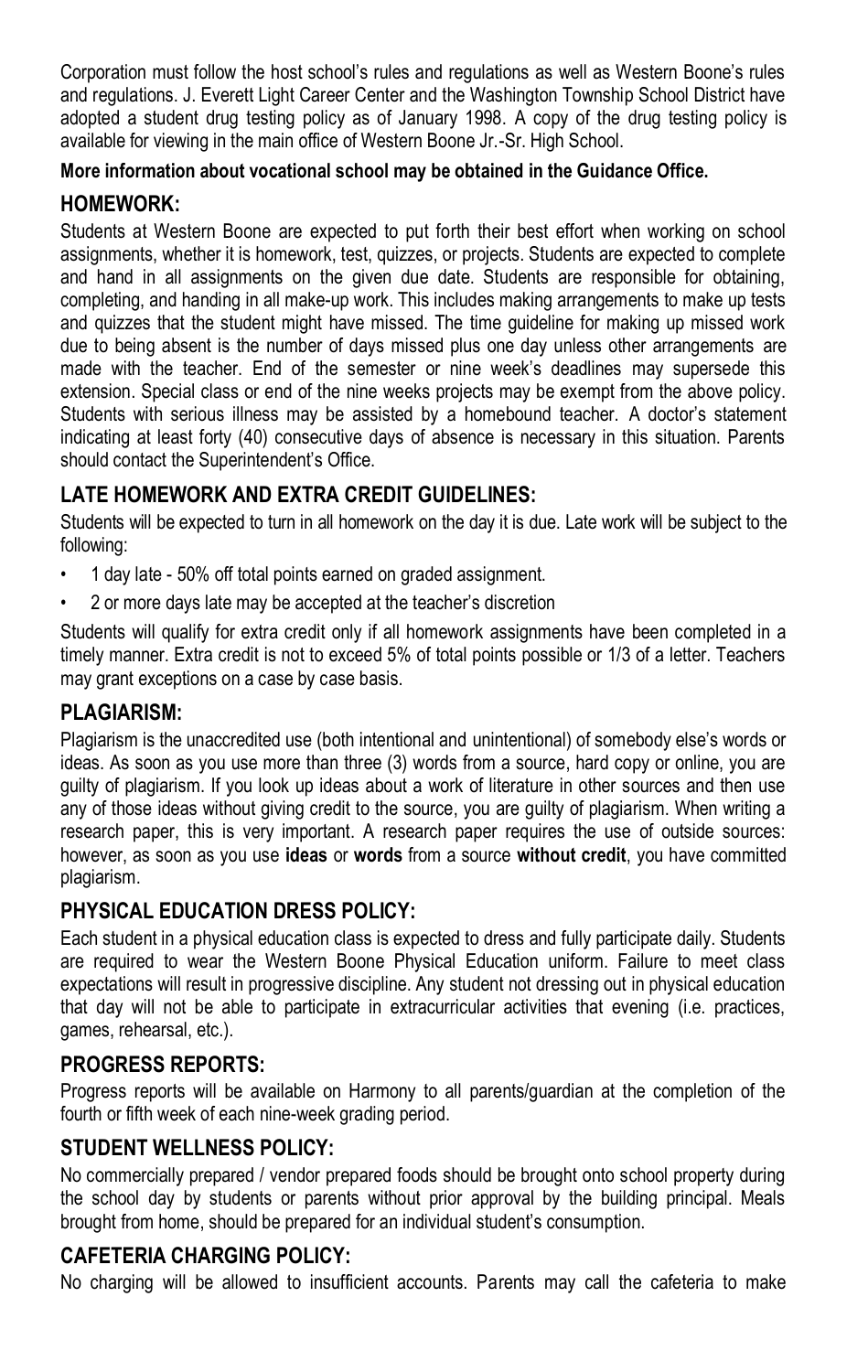arrangements for payment. If a student has insufficient funds, they will be offered a cheese sandwich and milk. Once funds are replenished, the account will then be charged. At least once a week a low-balance notification will be sent via email to parents.

**Based on financial criteria, parents may apply for free/reduced meals.**

#### **STAFF DIRECTORY:**

| <b>Last Name</b> | <b>First Name</b> | E-Mail @webo.k12.in.us | <b>Extension/Voice Mail</b> |
|------------------|-------------------|------------------------|-----------------------------|
| Alexander        | Megan             | Megan.Alexander        | 3226                        |
| <b>Baird</b>     | Ryan              | Ryan.Baird             | 3230                        |
| <b>Baker</b>     | Leslie            | Leslie.Baker           | 3127                        |
| Barr             | Bill              | <b>Bill.Barr</b>       | 3228                        |
| <b>Bayles</b>    | Jennifer          | Jennifer.Bayles        | 3102                        |
| <b>Birk</b>      | Nate              | Nate.Birk              | 3167                        |
| <b>Brunty</b>    | Jennifer          | Jennifer.Brunty        | 3043                        |
| <b>Brunty</b>    | John              | John.Brunty            | 3204                        |
| <b>Burkett</b>   | Josh              | Josh.Burkett           | 3202                        |
| <b>Butler</b>    | Holli             | Holli.Butler           | 3227                        |
| Caldwell         | Gennifer          | Gennifer.Caldwell      | 3040                        |
| Compton          | Jon               | Jon.Compton            | 2408                        |
| Cunningham       | Dustin            | Dustin.Cunningham      | 3232                        |
| Dale             | John              | John.Dale              | 3021                        |
| Dexter           | Jeremy            | Jeremy.Dexter          | 2410                        |
| Gillingham       | Samantha          | Samantha.Gillingham    | 3125                        |
| Foxworthy        | Jennifer          | Jennifer.Foxworthy     | 3233                        |
| Foxworthy        | Matt              | Matt.Foxworthy         | 3133                        |
| Gavin            | Terri             | Terri.Gavin            | 3257                        |
| George           | Katie             | Katie.George           | 3017                        |
| Gray             | Don               | Don.Gray               | 3034                        |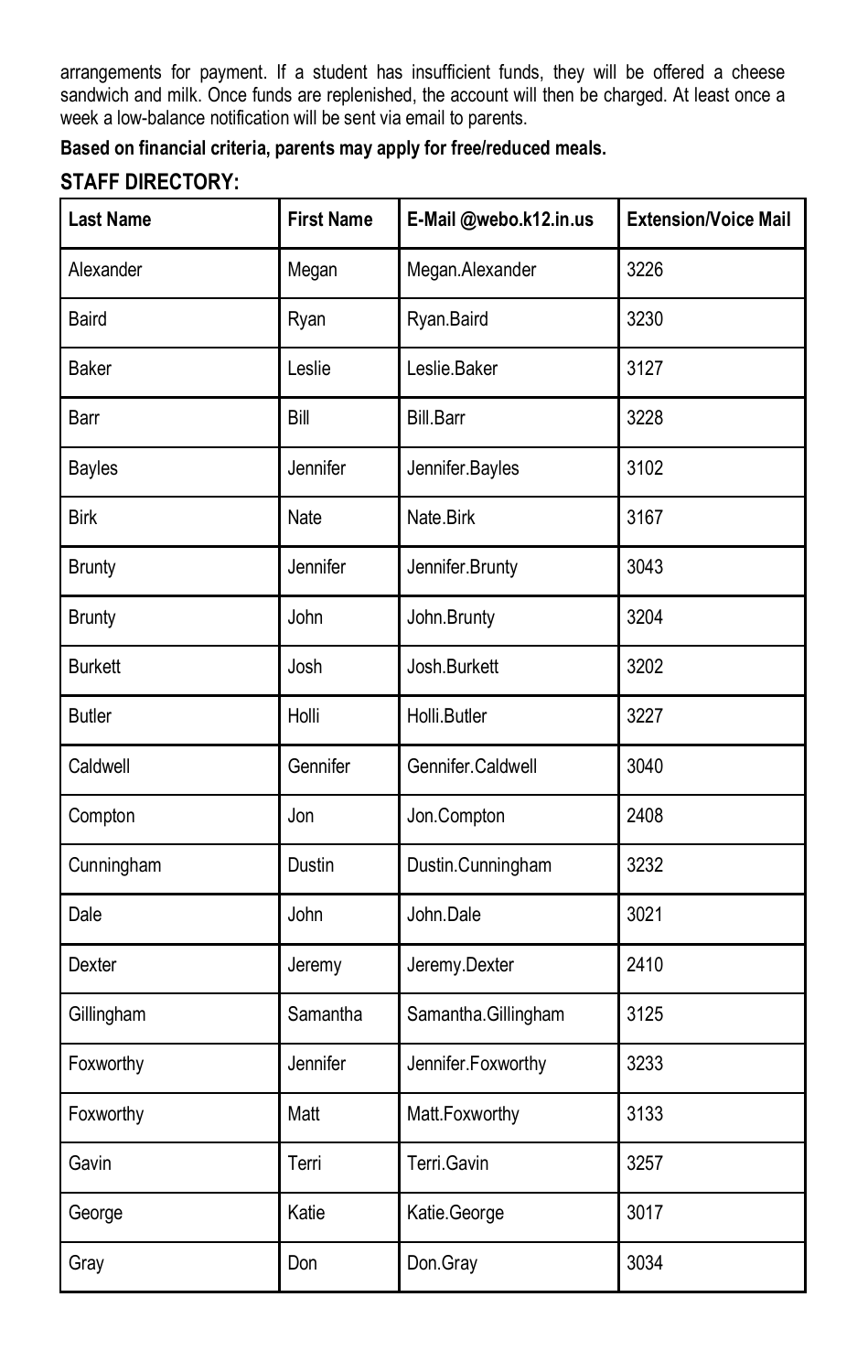| Gutierrez       | Katie        | Katie.Gutierrez     | 3200 |
|-----------------|--------------|---------------------|------|
| Oakley          | Dustin       | Dustin.Oakley       | 3248 |
| Haney           | Colin        | Colin.Haney         | 3019 |
| Harrison        | Dustin       | Dustin.Harrison     | 3023 |
| <b>Hawkins</b>  | Ryan         | Ryan.Hawkins        | 3211 |
| Hayden          | Janet        | Janet.Hayden        | 3020 |
| Hill            | Julie        | Julie.Hill          | 3160 |
| Houck           | Clayton      | Clayton.Houck       | 3215 |
| Hout            | Gena         | Gena.Hout           | 3241 |
| <b>Imbus</b>    | Melissa      | Melissa.Imbus       | 3207 |
| Credit Recovery |              |                     |      |
| Keppel          | Lori         | Lori.Keppel         | 3153 |
| Lerch           | Riley        | Riley.Lerch         | 3249 |
| Marconett       | Krista       | Krista.Marconett    | 3052 |
| Martin          | Hope         | Hope.Martin         | 3236 |
| McClaskey       | Julie        | Julie.McClaskey     | 3201 |
| Mercer          | Debbie       | Debbie.Mercer       | 3014 |
| Meyer           | Andrew       | Andrew.Meyer        | 3220 |
| Miller          | <b>Brent</b> | <b>Brent.Miller</b> | 2407 |
| Morrison        | Amy          | Amy.Morrison        | 3156 |
| Voils           | Ali          | Ali.Voils           | 3231 |
| Owens-Kaup      | Alison       | Alison.Owens-Kaup   | 3256 |
| Pelley          | Justin       | Justin.Pelley       | 3159 |
| Pierce          | Daniel       | Daniel.Pierce       | 3208 |
| Plunkett        | Amanda       | Amanda.Plunkett     | 3223 |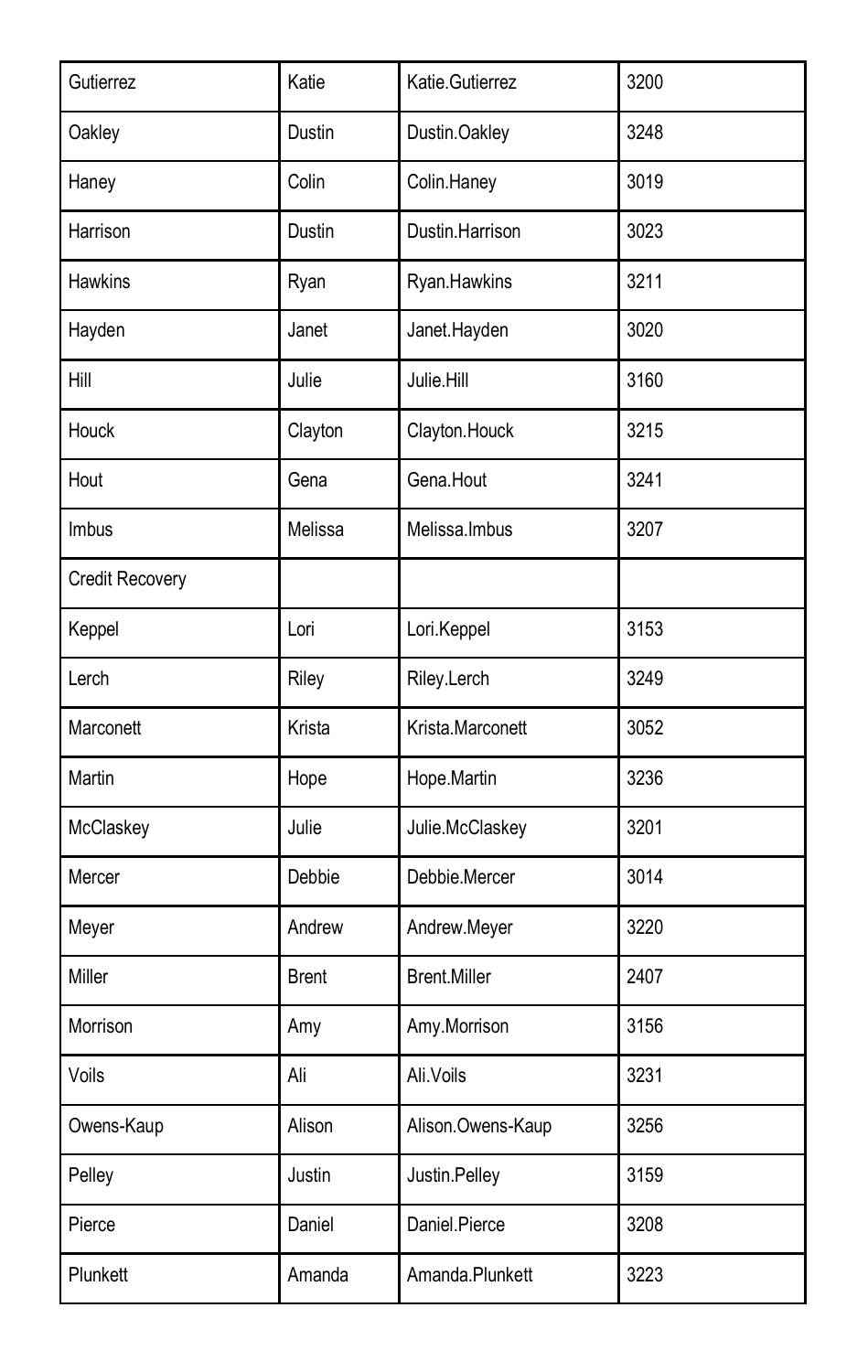| Query     | Terra         | Terra.Query    | 3161 |
|-----------|---------------|----------------|------|
| Resource  | Room          |                | 3207 |
| Riggins   | Mark          | Mark.Riggins   | 3022 |
| Sanders   | Ashley        | Ashley.Sanders | 3206 |
| Scott     | Sarah         | Sarah.Scott    | 3234 |
| Skibbe    | Tricia        | Tricia.Skibbe  | 3016 |
| Smith     | Willie        | Willie.Smith   | 3055 |
| Sparks    | Cami          | Cami.Sparks    | 3152 |
| Swisher   | Katie         | Katie.Swisher  | 3099 |
| Taylor    | Amanda        | Amanda.Taylor  | 3051 |
| Taylor    | Jane          | Jane.Taylor    | 2409 |
| Terharr   | <b>Travis</b> | Travis.Terharr | 3038 |
| Trent     | Amanda        | Amanda.Trent   | 3222 |
| Tucker    | Chris         | Chris.Tucker   | 2426 |
| Walker    | Beth          | Beth.Walker    | 3235 |
| Webb      | Phillip       | Phillip.Webb   | 3090 |
| Weber     | Whitney       | Whitney.Weber  | 3054 |
| Zimmerman | Jean          | Jean.Zimmerman | 3157 |
|           |               |                | 2412 |
|           |               |                | 3261 |

# **EXTRACURRICULAR ACTIVITIES:**

National Honor Society **Creative Writing Club** Spanish Club **Ecology Club** Fellowship of Christian Athletes FFA Silhouettes Dance Team High School Student Council Sunshine Society **Matter Student Council** Junior High Student Council Drama Club Cheerleading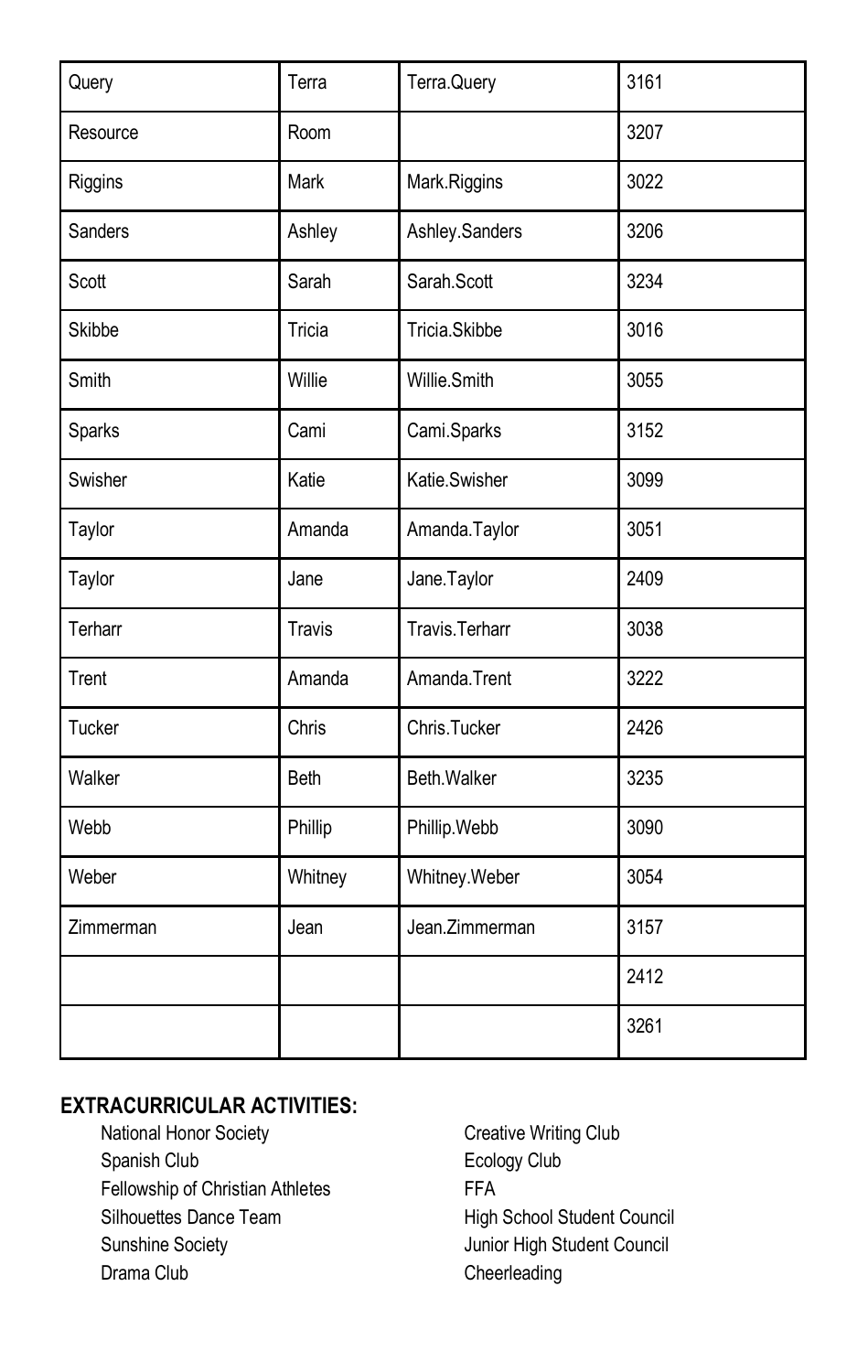FCCLA Key Club Academic Club **Pep Club** Pep Club Junior High National Honor Society National Art Honor Society

# **ATHLETICS**

All Athletic Event Dates Are Subject to Change.

**Girl's Athletics:** Volleyball, Cross Country, Basketball, Track, Tennis, Softball, Swimming, Golf, and **Soccer** 

**Boy's Athletics:** Football, Cross Country, Tennis, Basketball, Wrestling, Track, Baseball, Swimming, Golf, and Soccer

(For more information, contact the Athletic Office.)

### **LOCKERS:**

Lockers are issued for the convenience of our students. No students should have access to any other locker. **There should be no sharing of lockers**. They are not to be abused or damaged in any way or manner. The lockers are subject to inspection at any time by the authorities or school administration. Disciplinary action will be taken against students who vandalize lockers. In addition, Indiana Code 20-33-8-32 Search of school lockers states:

- (a) A student using a locker that is the property of the School Corporation is presumed to have no expectation of privacy in that locker or its contents.
- (b) A principal or other member of the administrative staff of a school designated in writing by the principal may, in accordance with rules of the governing body of that school corporation, search such locker and its contents at any time. The school corporation shall provide each student and the student's parents a written copy of all the rules of the governing body at that school corporation regarding searches of such lockers and their contents.
- (c) Other than a general search of lockers of all students, any search conducted under this section shall be, when possible, conducted in the presence of the student whose assigned locker is the subject of the search.
- (d) A law enforcement agency having jurisdiction over the geographic area in which is located the school facility containing such locker may, at the request of the school principal and in accordance with the rules of the governing body of that corporation, assist the administrators in searching such a locker and its contents.

#### **MEDIA CENTER:**

The Media Center primarily exists to assist all students and staff in meeting academic goals. To ensure fair use and availability of materials, patrons must observe loan period limits. Students who fail to return materials on time will be charged for each item for each school day the material is overdue. The fine accrual stops when a material is returned so it is to the patron's advantage to return overdue materials even if the fine is not paid immediately. Patrons who leave the Media Center without properly checking out materials will face disciplinary action.

Students coming to the Media Center during the school day must follow this procedure:

- 1. Come with a hall pass from the teacher whose room he/she departed.
- 2. Upon entering, sign-in at front desk and note time arrived and teacher who issued pass.
- 3. Before leaving, sign-out at front desk by noting time departed.
- 4. Students wanting to use the Media Center during lunch period, are to acquire a pass from Ms. Skibbe before their lunch period begins and stay in the Media Center until their lunch period is over.

# **The library catalog and research links can be accessed at weboschools.follettdestiny.com.**

# **STUDENT PROPERTY:**

All student property or personal items of any value should be left at home unless specific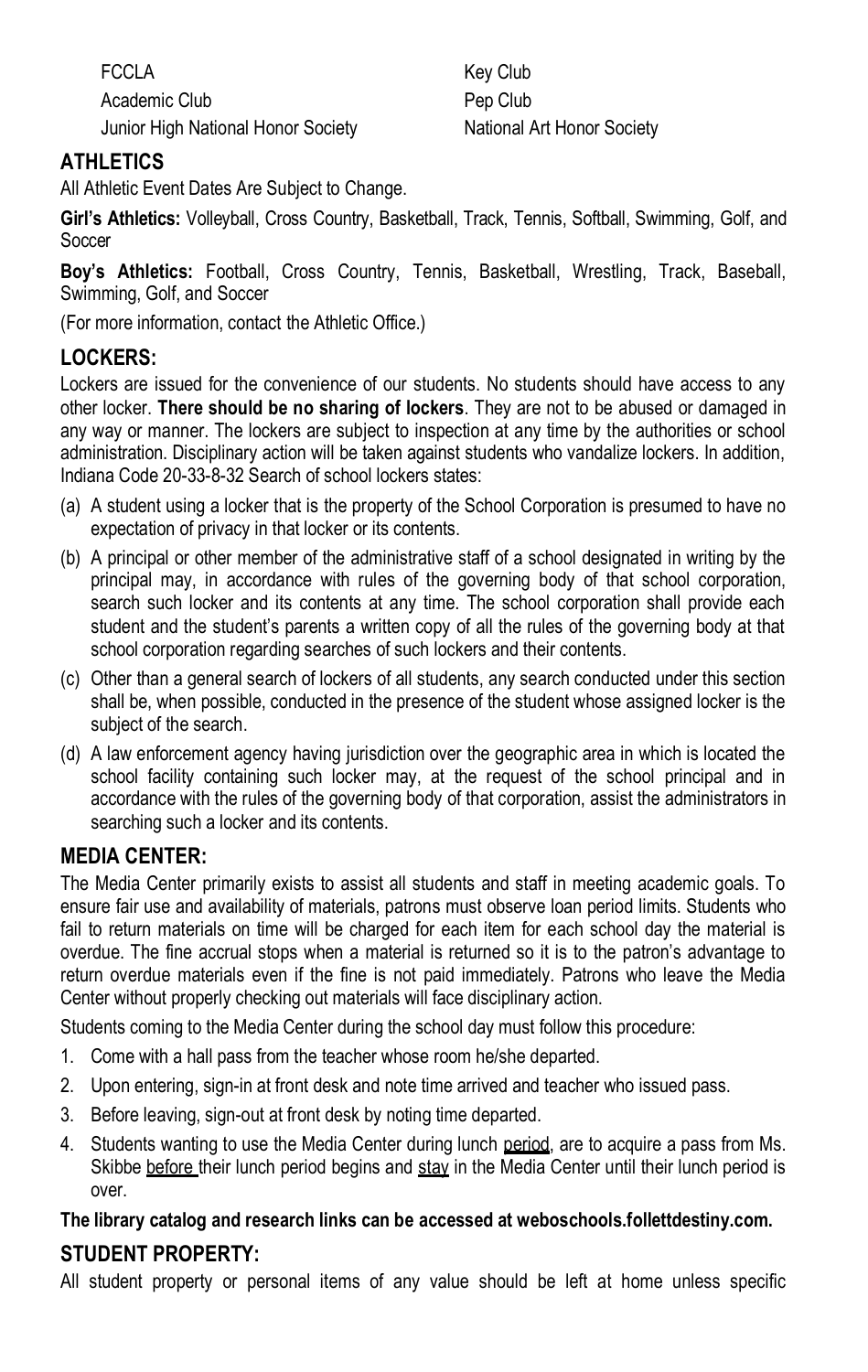permission is granted by a teacher or administrator for their safekeeping. **Students are not to leave any item unattended or not locked in a locker at any time. Western Boone Jr.-Sr. High School will assume no responsibility for items lost or stolen.**

# **TELEPHONE USAGE:**

Students must have permission to use any telephone in the school's offices or classrooms. A phone is provided at the main office during school hours for students who need to make a local phone call to their home.

#### **\*\* Improper use of phones - i.e. calling 911 - will result in appropriate discipline**

#### **VISITORS:**

**All parents, visitors, sales, and maintenance people must sign in at the main office. The visitor will then be issued the appropriate identification badge to be worn while he/she is in the building.** Parents are welcome and encouraged to visit the school at any time. For your convenience, it is recommended that appointments be made by calling the school in advance of your visit if you desire to have a conference with a teacher or group of teachers. Every person (parent, alumni, salesperson, etc.) must register in the main office before going anywhere else in the building.

# **WHERE TO GO TO SEEK HELP AND INFORMATION:**

| Main Office                  |
|------------------------------|
| Main Office                  |
| Guidance Office              |
| Guidance Office              |
| Guidance Office              |
| Main Office                  |
| Guidance Office              |
| Main Office                  |
| Guidance Office              |
| Assistant Principal's Office |
| Guidance Office              |
| Principal's Office           |
|                              |

# **WORK PERMIT:**

Students needing a work permit for employment may initiate the process for securing this permit in the Guidance Office. The application is then to be submitted to the Superintendent's Office where the permit will be issued.

# **POSITIVE BEHAVIORAL INTERVENTION AND SUPPORTS (PBIS)**

PBIS represents a radical change in thinking about behavior and discipline. Instead of allowing poor behavior to escalate into disciplinary measures, the focus is on teaching and promoting positive behaviors. By building on these positive behaviors, escalations into discipline are reduced.

# **WESTERN BOONE'S PBIS GUIDING BELIEFS**

- 1. We believe that all students deserve to be treated equally and with respect.
- 2. We believe establishing trust and positive relationships are essential for a positive learning community.
- 3. We believe that students should become individual thinkers, life-long learners, and productive citizens.
- 4. We believe Western Boone is committed to the success of all of its students, while also holding them to high standards.
- 5. We believe that we must teach students to understand that **they** are in charge of their goals,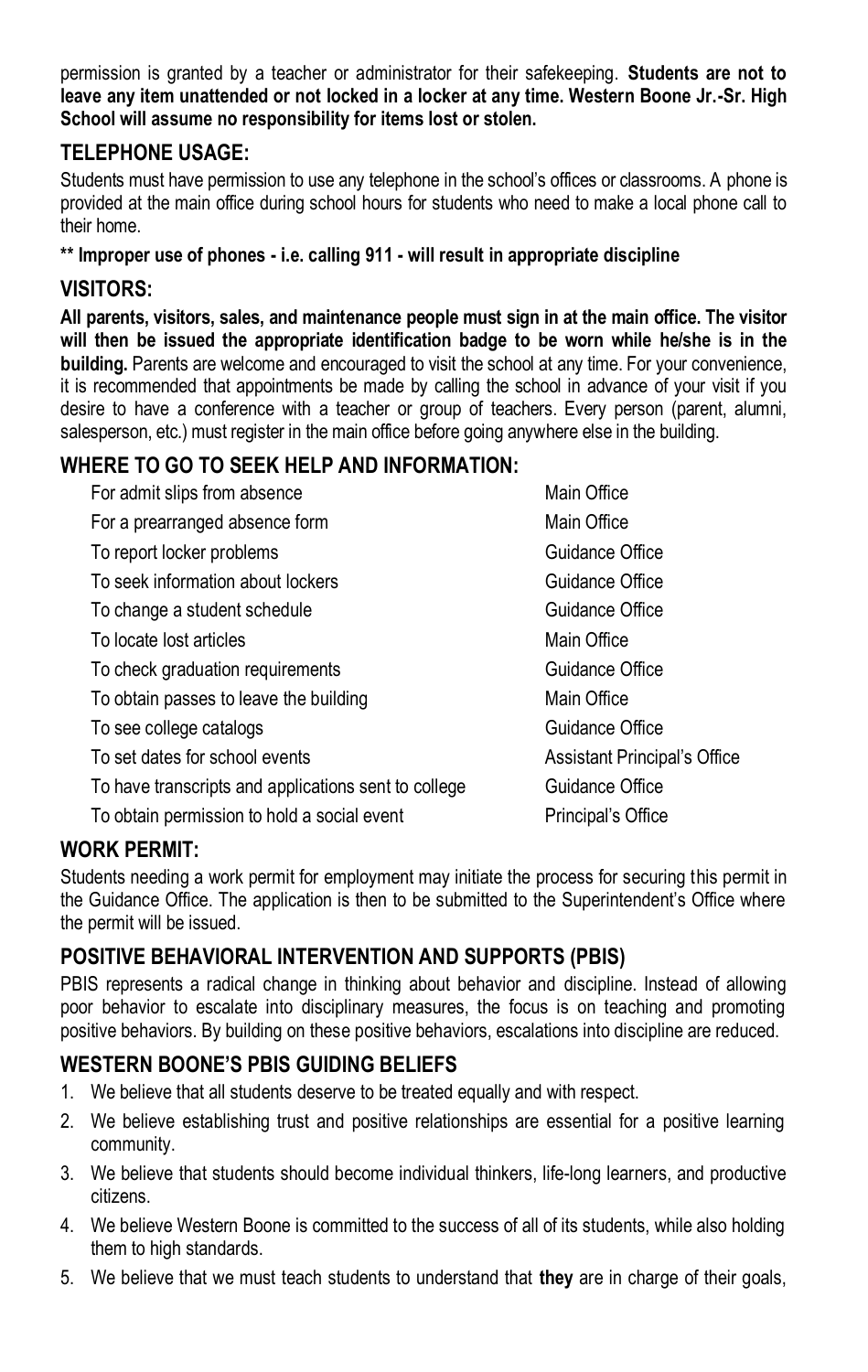thoughts and actions and that the work/deeds they do today will play an important role in who they become.

# PBIS BEHAVIOR MATRIX

| <b>Expectation</b><br>s | Cafeteria                                                                                     | <b>Hallway</b>                                                                                                                                    | <b>Restrooms</b>                                                                | <b>Classrooms</b>                                                                                                                                      | <b>Assemblie</b><br>s                                                                                                  | Arrival/Di<br>smissal                                                                                                     |
|-------------------------|-----------------------------------------------------------------------------------------------|---------------------------------------------------------------------------------------------------------------------------------------------------|---------------------------------------------------------------------------------|--------------------------------------------------------------------------------------------------------------------------------------------------------|------------------------------------------------------------------------------------------------------------------------|---------------------------------------------------------------------------------------------------------------------------|
| Safe                    | *Use<br>appropria<br>te voice<br>level<br>*Keep<br>aisles<br>clear                            | *Walk on<br>right side of<br>hallway<br>*Appropriate<br>voice level<br>*Keep hands<br>to self and<br>own<br>belongings<br>*Use your<br>own locker | *Get in, get<br>out<br>*Report<br>suspicious<br>behavior in<br>the<br>bathroom  | *Follow<br>classroom<br>rules<br>*Know<br>emergency<br>procedures<br>*Listen to<br>instructions<br>and stay calm<br>during<br>emergency<br>drills      | *Respect<br>personal<br>boundaries<br>*Walk<br>*Enter and<br>exit in an<br>orderly<br>fashion                          | *Walk to<br>and from<br>busses<br>*Use<br>caution on<br>the stairs                                                        |
| <b>Team Player</b>      | *Help<br>others<br>clean up<br>their<br>space<br>*Pick one<br>seat for<br>the lunch<br>period | *Help others<br>if they drop<br>items<br>*Pick up<br>trash in<br>hallways<br>*Respect<br>everyone's<br>space in the<br>hallway                    | *Report<br>equipment/<br>behavioral<br>issues<br>*Clean up<br>after<br>vourself | *Collaborate<br>with others<br>*Work with<br>others during<br>appropriate<br>time<br>*Respect<br>classmates<br>*Participate in<br>class<br>discussions | *Appropriat<br>ely<br>participate<br>*Model<br>positive<br>behavior<br>*Make<br>room for<br>everyone to<br>have a seat | *Watch<br>out for<br>younger<br>students<br>comina<br>into<br>building<br>*Drivers<br>only take<br>one<br>parking<br>spot |
| Accountable             | *Clean<br>up after<br>yourself<br>*Follow<br>staff<br>instructio<br>ns                        | *Keep<br>lockers clean<br>*Take pride<br>in keeping<br>our hallways<br>clean<br>*Follow staff<br>instructions                                     | *Wash your<br>hands<br>*Throw<br>away trash                                     | *Arrive on<br>time<br>*Turn in<br>assignments<br>(on time)<br>*Communicati<br>on<br>*Clean up<br>after yourself                                        | *Arrive on<br>time<br>*Clean up<br>after<br>yourself<br>*Be<br>attentive to<br>the speaker                             | *Be on<br>time<br>*Plan<br>ahead<br>*Take<br>home<br>computers<br>and<br>homework<br>material                             |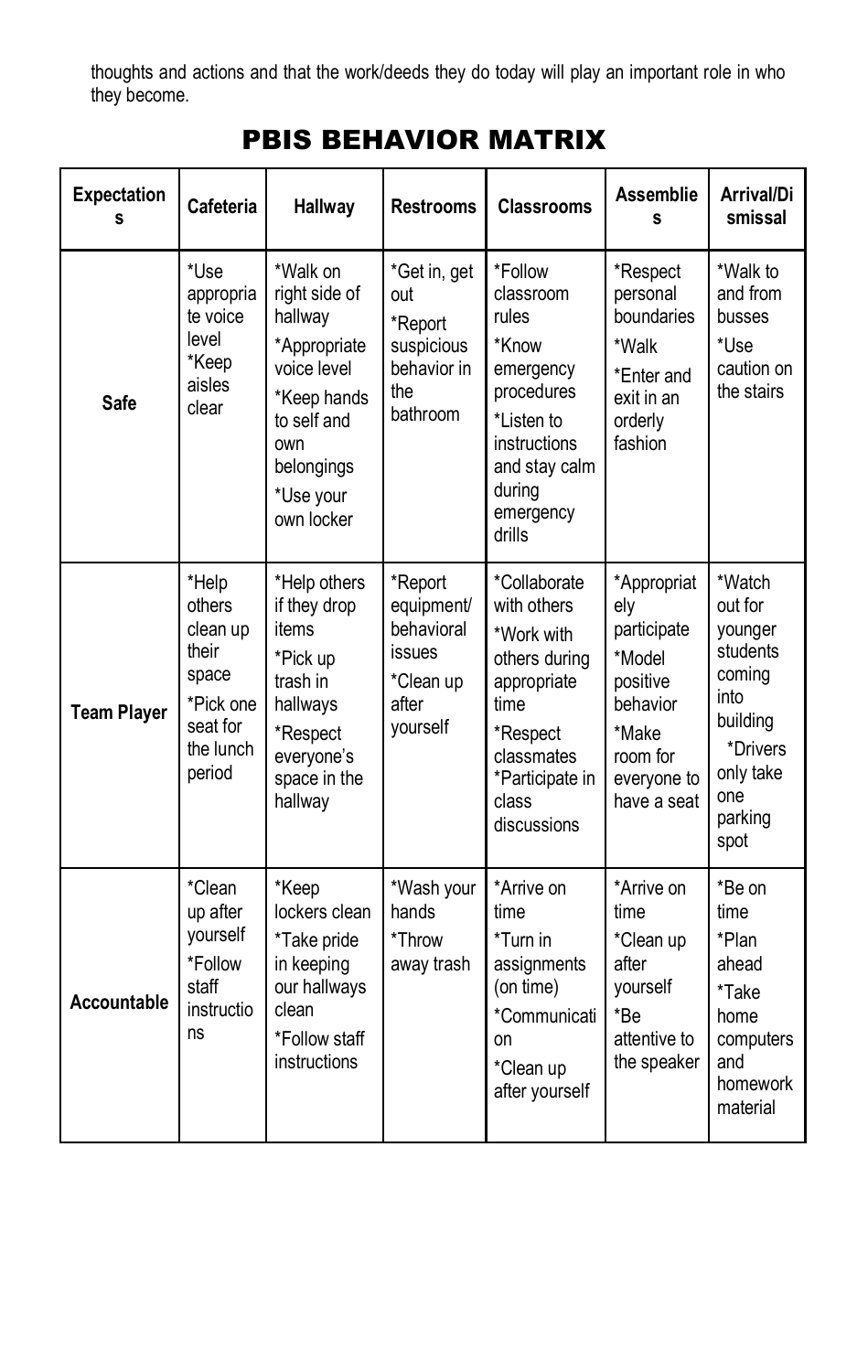| Respectful | *Be sure<br>your<br>table is<br>clean | *Say excuse<br>me if you run<br>into someone<br>*Follow<br>teacher's<br>instructions<br>*Allow others<br>to access<br>their locker<br>*Clean up<br>after yourself<br>*Follow staff<br>instructions | *Respect<br>personal<br>boundaries<br>*Report<br>misconduct<br>& bullying<br>episodes | *Talk only at<br>appropriate<br>times<br>*Respect<br>other<br>people's<br>property<br>*Be respectful<br>to classmates<br>and teachers<br>*Respect<br>differing<br>opinions<br>*Follow staff<br>instructions | *Be<br>respectful<br>to quest<br>speakers<br>and<br>classmates<br>*Be an<br>engaged<br>listener<br>*Follow<br>staff<br>instructions | *Follow<br>instruction<br>s<br>*Allow<br>others to<br>reach their<br>lockers so<br>they can<br>get to their<br>bus |
|------------|---------------------------------------|----------------------------------------------------------------------------------------------------------------------------------------------------------------------------------------------------|---------------------------------------------------------------------------------------|-------------------------------------------------------------------------------------------------------------------------------------------------------------------------------------------------------------|-------------------------------------------------------------------------------------------------------------------------------------|--------------------------------------------------------------------------------------------------------------------|
|------------|---------------------------------------|----------------------------------------------------------------------------------------------------------------------------------------------------------------------------------------------------|---------------------------------------------------------------------------------------|-------------------------------------------------------------------------------------------------------------------------------------------------------------------------------------------------------------|-------------------------------------------------------------------------------------------------------------------------------------|--------------------------------------------------------------------------------------------------------------------|

### **VALEDICTORIAN/SALUTATORIAN:**

Effective with the Class of 1994, a revised procedure was announced for selecting a single valedictorian and a single salutatorian.

- 1. The single valedictorian is the senior who ranks first in scholarship at the end of the eight (8) semester.
- 2. The single salutatorian is the senior who ranks second in scholarship at the end of the eight (8) semester.
- 3. Additional qualifications for the valedictorian and salutatorian:
	- a. Each of the students shall have been enrolled at Western Boone Jr.-Sr. High School for three (3) full semesters. These three (3) semesters must be used in establishing GPA.
	- b. Each of the students shall be currently enrolled in Western Boone at the time the recognition is received.
	- c. Each of the students shall be a member of the current graduating class.
- 4. If there is a tie for valedictorian, the single valedictorian will be determined as follows:
	- a. The first tiebreaker will be the student with the most high school credits earned in honors courses. Honors courses are defined as any course in English, math, science, social studies or world language which is designated Honors or dual credit, or a course in any subject area which is designated as Advanced Placement (AP).
	- b. If a tie remains, then the total number of A+'s earned by the end of eight semesters will be the deciding factor.
	- c. If a. and b. do not identify a single valedictorian, then the total number of credits earned by the end of eight semester will be the deciding factor.
	- d. If a, b, and c do not identify a single valedictorian, then the principal will appoint a committee to determine which of those tied will be declared the single valedictorian. The committee will take into consideration the number of academic courses and the attendance record of each of these students as of the end of eight semesters.
- 5. If there is a tie for valedictorian, the single salutatorian will be the student who ranks second and who meets the above criteria.
- 6. If there is a tie for salutatorian but not for valedictorian the above criteria will be employed to select a single salutatorian.
- 7. All of the above criteria does not affect the student's rank in class. For example: even though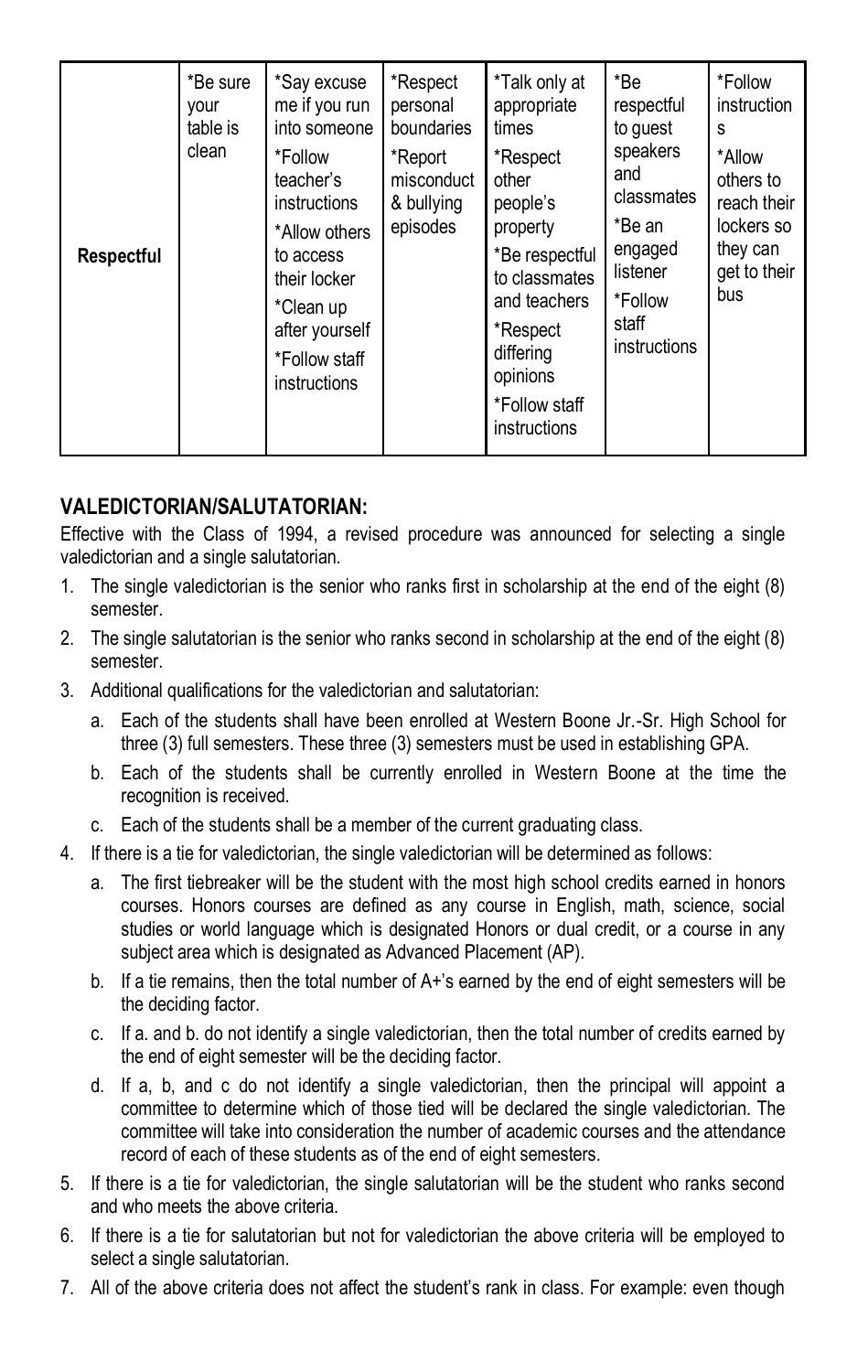only 1 student is chosen as valedictorian, there may be more than one student with a number 1 ranking.

# **SKATING ACTIVITIES PROHIBITED:**

Roller skating, skate boarding and other skating activities, including the use of **"Heelys"** are prohibited on school grounds.

Students violating this rule shall receive the following consequences:

First Occurrence-Recorded oral warning and reprimand with parent notification.

Second Occurrence-Assignment to one (1) day of In School Suspension with parent notification. Notation of student violation of insubordination rule.

Third Occurrence-Three (3) days out of school suspension and assignment to Alternative School for violating the skating rule and the insubordination rule.

Fourth Occurrence-Ten (10) days out of school suspension with recommendation for a one-semester expulsion from school for violating the skating rule and the insubordination rule.

Non-students, adults or others violating this rule shall receive the following consequences:

First Occurrence-Recorded oral warning and direction to vacate the activity and the grounds.

Second Occurrence-Oral warning and notification of appropriate law enforcement agencies.

# **NOTIFICATION OF RIGHTS UNDER THE PROTECTION OF PUPIL RIGHTSAMENDMENT (PPRA):**

PPRA affords parents and students who are 18 or emancipated minors ("eligible students") certain rights regarding our conduct of surveys, collection and use of information for marketing purposes, and certain physical exams. There include the rights to:

- Consent before students are required to submit to a survey that concerns one or more of the following protected areas ("protected information survey") if the survey is funded in whole or in part by a program of the U.S. Department of Education (ED)-
	- 1. Political affiliations of beliefs of the student of the student's parent;
	- 2. Mental or psychological problems of the student or student's family;
	- 3. Sex behavior or attitudes;
	- 4. Illegal, anti-social, self-incriminating, or demeaning behavior;
	- 5. Critical appraisals of other with whom respondents have close family relationships;
	- 6. Legally recognized privileged relationships, such as with lawyers, doctors, or ministers;
	- 7. Religious practices, affiliations, or beliefs of the student or parents; or
	- 8. Income, other than as required by law to determine program eligibility.
- Receive notice and an opportunity to opt a student out of
	- 1. Any other protected information survey, regardless of the funding;
	- 2. Any non-emergency, invasive physical exam or screening required as a condition of attendance, administrated by the school or its agent, and not necessary to protect the immediate health and safety of a student, except for hearing, vision, or scoliosis screenings, or any physical exam or screening permitted or required under State law; and
	- 3. Activities involving collection, disclosure, or use of personal information obtained from students for marketing or to sell or otherwise distribute information to others.
- Inspect, upon request and before administration or use
	- 1. Protected information surveys of student;
	- 2. Instruments used to collect personal information from students for any of the above marketing, sales, or other distribution purposes; and
	- 3. Instructional material used as parent of the educational curriculum.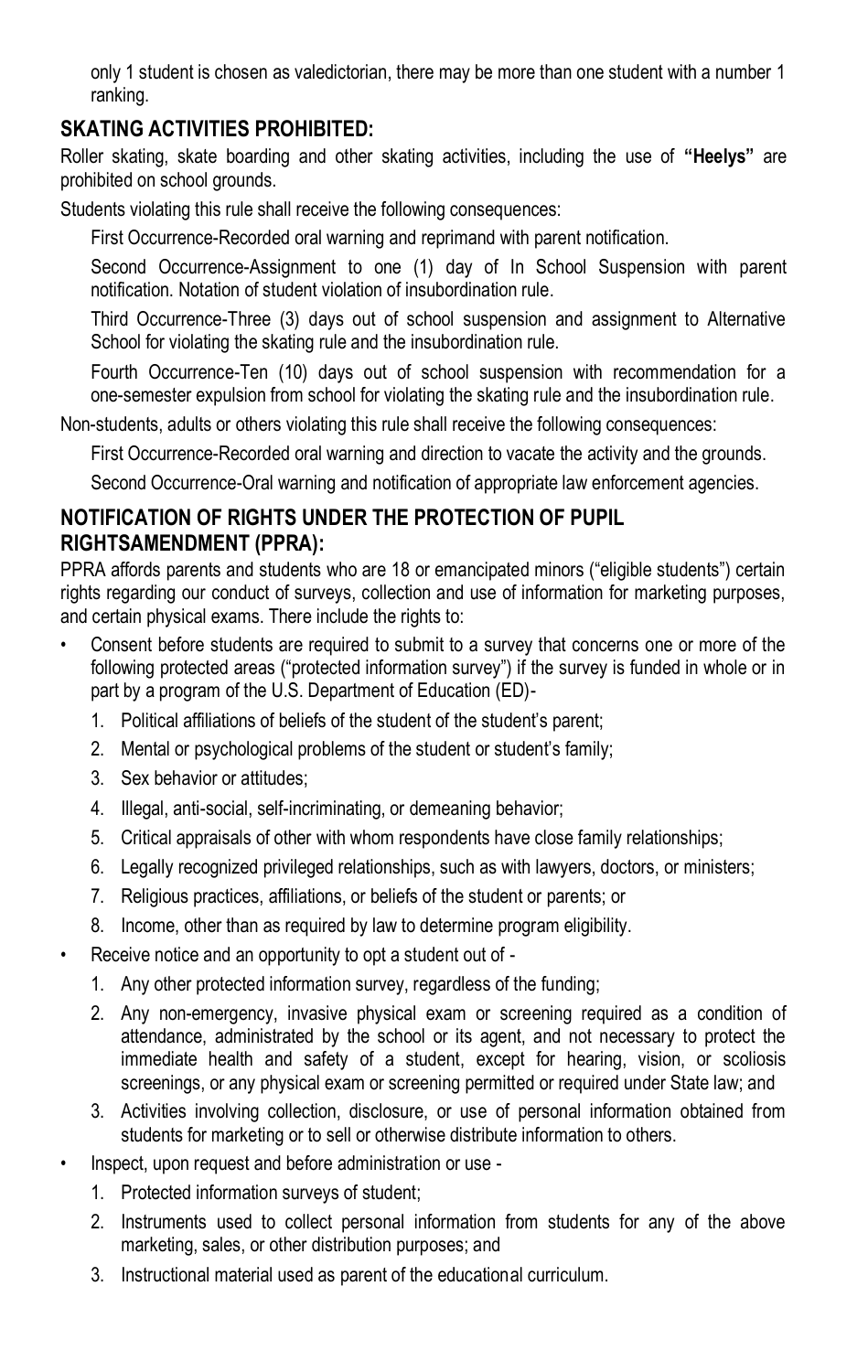Western Boone County Community School Corporation has developed and adopted policies, in consultation with parents, regarding these rights, as well as arrangements to protect student privacy in the administration of protected surveys and the collection, disclosure, or use of personal information for marketing, sales, or other distribution, purposes. Western Boone County Community School Corporation will directly notify parents and eligible students of these policies at least annually at the start of each school year and after any substantive changes. Western Boone County Community School Corporation will also directly notify parents and eligible students, such as through U.S. Mail or email, at least annually at the start of each school year or the specific or approximate dates of the following activities and provide an opportunity to opt a student out of participating in: Collection, disclosure, or use of personal information for marketing, sales, or other distribution; administration of any protected information survey not funded in whole or in pare by ED. Any non-emergency, invasive physical examination or screening as described above.

Parents/eligible students who believe their rights have been violated may file a complaint with:

# **Family Policy Compliance Office U.S. Department of Education 400 Maryland Avenue, SW Washington, D.C. 20202-4605**

# **NOTIFICATION OF RIGHTS UNDER THE FAMILY EDUCATION RIGHTS AND PRIVACY ACT (FERPA):**

#### **For Elementary and Secondary Schools**

The Family Education Rights and Privacy Act (FERPA) affords parents and students over 18 years of age ("Eligible students") certain rights with respect to the student's education records. These rights are:

(1) The right to inspect and review the student's education records within 45 days of the day the school receives a request for access.

Parents of eligible students should submit to the school principal a written request that identifies the record(s) they wish to inspect. The school official will make arrangements for access and notify the parents or eligible students of the time and place where the record maybe inspected.

(2) The right to request the amendment of the student's education records that the parents or eligible student believe are inaccurate.

Parents or eligible students may ask the school to amend a record that they believe is inaccurate. They should write the school principal, clearly identify the part of the record they want changed, and specify why it is in accurate. If the school decides not to amend the record as requested by the parent or eligible student, the school will notify the parent or eligible students of the decision and advise them of their right to hearing regarding the request for amendment. Additional information regarding the hearing procedures will be provided to the parent or eligible student when notified of the right to a hearing.

(3) The right to consent to disclosures of personally identifiable information contained in the student's education records, except to the extent that FERPA authorizes disclosure without consent.

One exception, which permits disclosure without consent, is disclosure to school official with legitimate education interests. A school official is a person employed by the school as an administrator, supervisor, instructor, or support staff member (including health or medial staff and law enforcement unit personnel); a person serving on the school board; a person or company with whom the school has contacted to perform a special task (such as an attorney, auditor, medical consultant, or therapist); or a parent or student serving on an official committee, such as a disciplinary or grievance committee, or assisting another school official in performing his or her tasks.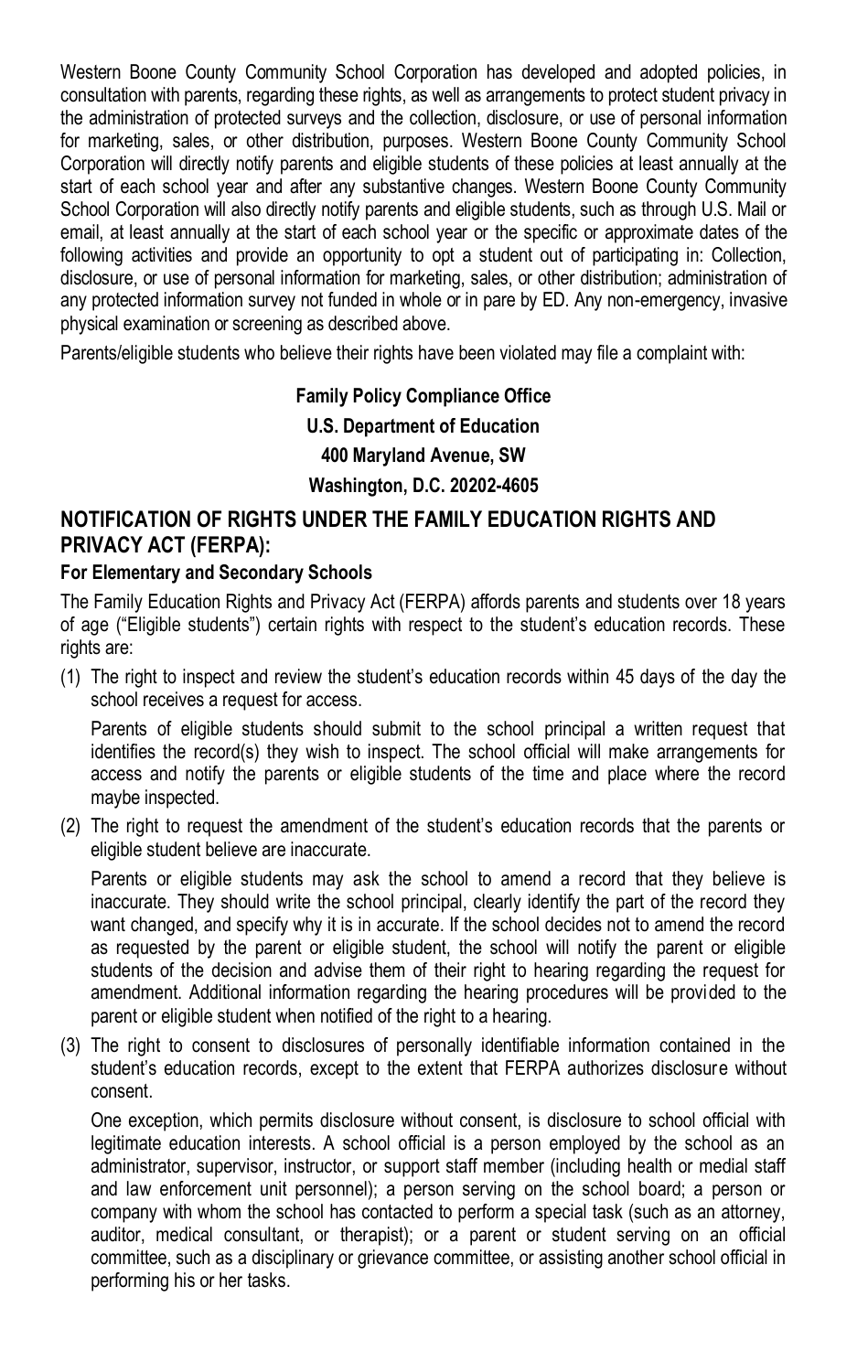A school official has a legitimate education interest if the official needs to review an education record in order to fulfill his or her professional responsibility.

Upon request, the school discloses education records without consent to officials of another school district in which a student seeks or intends to enroll.

(4) The right to file a complaint with the U.S. Department of Education concerning alleged failures by Western Boone County Community School Corporation to comply with the requirements of FERPA. The name address of the office that administers FERPA is:

> **Family Policy Compliance Office U.S. Department of Education 400 Maryland Avenue, SW Washington, DC 20202-4605**

### **ISTEP+/ II FARN INFORMATION**

Section 1111(b) (2) (l) (ii) of the federal No Child Left Behind Act requires all students be assessed academically in mathematics and reading. In Indiana, the statewide test that meets the NCLB requirement is ISTEP+/ILEARN. Every student attending a public, charter or accredited nonpublic school in Indiana must take the required Indiana assessments to graduate or, in the case of IREAD-3, avoid being retained. Furthermore, it is a violation of Indiana's compulsory school attendance laws for a parent to refuse to send his or her child to school for the purpose of avoiding tests, including assessments (See IC 20-33-2). The Indiana Administrative Code enforces this requirement by requiring that points be deducted from a school's performance and improvement category scores if the school fails to assess at least 95 percent of its students. The score determines a school's performance and improvement grade. Thus, students' failure to take Indiana's assessments may result in a lower A-F accountability grade.

As with any test, a student who is absent from school on the day (or time) he or she is scheduled to participate in required statewide testing will take the test upon their return to school. Absences for the purpose of abstaining from testing will be marked as unexcused, and class work missed during the student's absence, will not be accepted for credit. Students who are absent during an entire test window for the purpose of abstaining from required statewide testing will be unexcused and may be subject to retention, expulsion, additional disciplinary consequences as deemed appropriate by the school principal or his/ her designee. Teachers will not send make up work or spend class time remediating students whose absences are unexcused.

Parents of students who are absent for the purpose of abstaining from testing are subject to consequences under Indiana's Compulsory School Attendance Laws, Ind. Code 20-33-2. Parents of students who are absent during the entire test window will be reported to the Boone County Sheriff's Office for habitual truancy and violation of Compulsory Attendance Laws and will subject to actions taken by the Boone County Court.

#### **USE OF METAL DETECTORS**

#### BP-6235

#### (Reasonable Suspicion)

When the school administration has reasonable suspicion to believe that weapons are in the possession of an identified student, the administration is authorized to use a mobile metal detector to search the student. Any search of a student's person as a result of the activation of the detector will be conducted in private and in accordance with the policy on personal searches. Only school personnel who have been trained in the usage of metal detectors, law enforcement officers assigned to the school corporation, or school resource officers shall operate the metal detectors under the direction of the administration.

#### (Administrative Search)

In view of the escalating school violence, the potential presence of weapons in our schools, and the school corporation's duty to maintain a safe learning environment, the Board of School Trustees authorizes the use of metal detectors to check a student's person or personal effects. Only school personnel who have been trained in the usage of metal detectors, law enforcement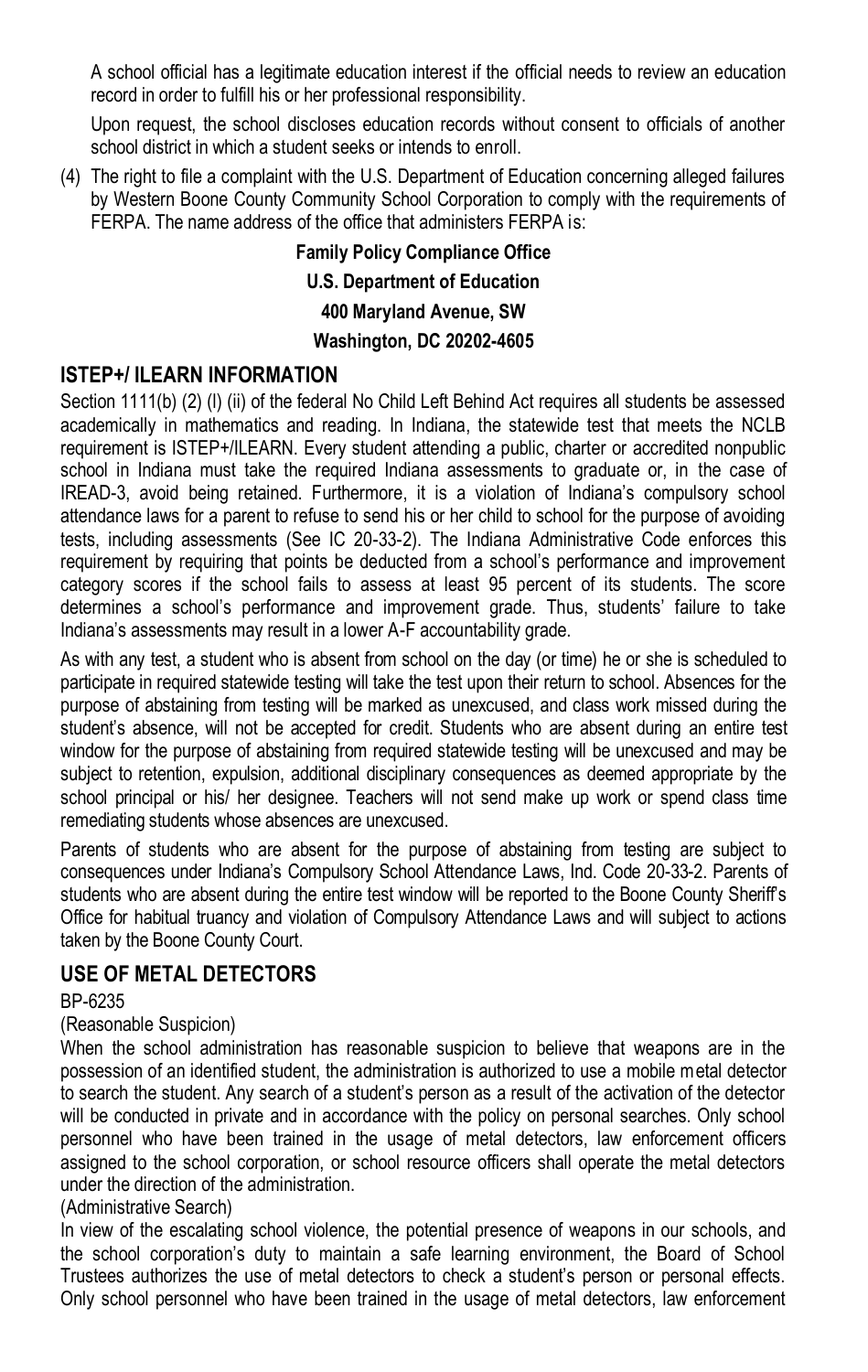officers assigned to the school corporation, or school resource officers shall operate the metal detectors under the direction of the administration.

School officials or law enforcement officers may conduct metal detector checks of groups of individuals if the checks are done in a minimally-intrusive, nondiscriminatory manner. Metal detector checks of groups of individuals may not be used to single out a particular individual or category of individuals.

If a school official or a law enforcement officer has reasonable suspicion to believe that a particular student is in possession of an illegal or unauthorized metal-containing object or weapon, he or she may conduct a metal detector check of the student's person and personal effects.

Notice of the Board policy and procedures on the use of metal detectors will be sent to parents and students and posted on the websites of the school corporation and of each middle and high school.

The Superintendent shall develop procedures for implementing this policy. The metal detector checks will be done only in accordance with the provisions of the Board policy and procedures by school personnel or law enforcement officers under the supervision of the school administrator. USE OF METAL DETECTORS -- PROCEDURES

The following procedures for the use of metal detectors in the schools are developed pursuant to Board policy on the Use of Metal Detectors. The Superintendent may modify or expand these procedures in any manner consistent with the Board's policy.

A notice will be posted in a central location at each middle and high school stating that weapons are not permitted at school and that students may be required to submit to a metal detector check. In addition, the metal detector policy and these procedures will be included in the student handbooks for each middle and high school. Notice of the Board policy and procedures on the use of metal detectors will be sent to parents and students of each middle and high school on a regular basis throughout the school year. A notice must be sent out before the beginning of school and at least once per semester during the school year. The superintendent will determine the specific dates when the notice will be sent out throughout the school year.

Metal Detector Random Checks

- A. A principal may decide to conduct a random metal detector check on all students before entering the school at the beginning of the school day, or he or she may select a group of students to be checked at random on a neutral, nondiscriminatory basis. The group selected for a random check may be a classroom(s), a bus(es), or any other group of students determined by the principal in accordance with these procedures and board policy. Metal detector checks of groups of individuals may not be used to single out a particular individual or category of individuals.
- B. Before conducting the metal detector checks, the participating administrator or law enforcement officer ("officer") will explain the scanning process to students, emphasizing that the checks are intended to maintain safe schools.
- C. An administrator or officer will escort each student with his or her personal effects into a designated area to proceed with the metal detector check. An adult will closely observe students to make sure no objects are removed from pockets or personal effects.
- D. The administrator or officer will ask the student to remove all metal-containing objects from his or her clothing and personal effects. The administrator or officer will then scan the student without touching his or her body and scan the outside of the student's personal effects. The metal detector scan of the student's person will be done by an adult who is the same sex as the student. If the student refuses to cooperate, the administrator or officer may proceed with the check in the presence of another adult.
- E. If the metal detector is activated during the scanning of the student's effects, the administrator or officer will ask the student to open the bag, purse, etc., and the officer will proceed to look for weapons. If the metal detector is activated during the scanning of the student's person, the student will be given a second opportunity to remove any metal-containing object from his person. A second scan will be conducted and if the metal detector is activated again, an administrator or officer of the same sex will conduct a pat-down search of the student's outer clothing in the area where the metal detector was activated. The pat-down search will be done in a private room or area and in the presence of an adult witness, when feasible. If the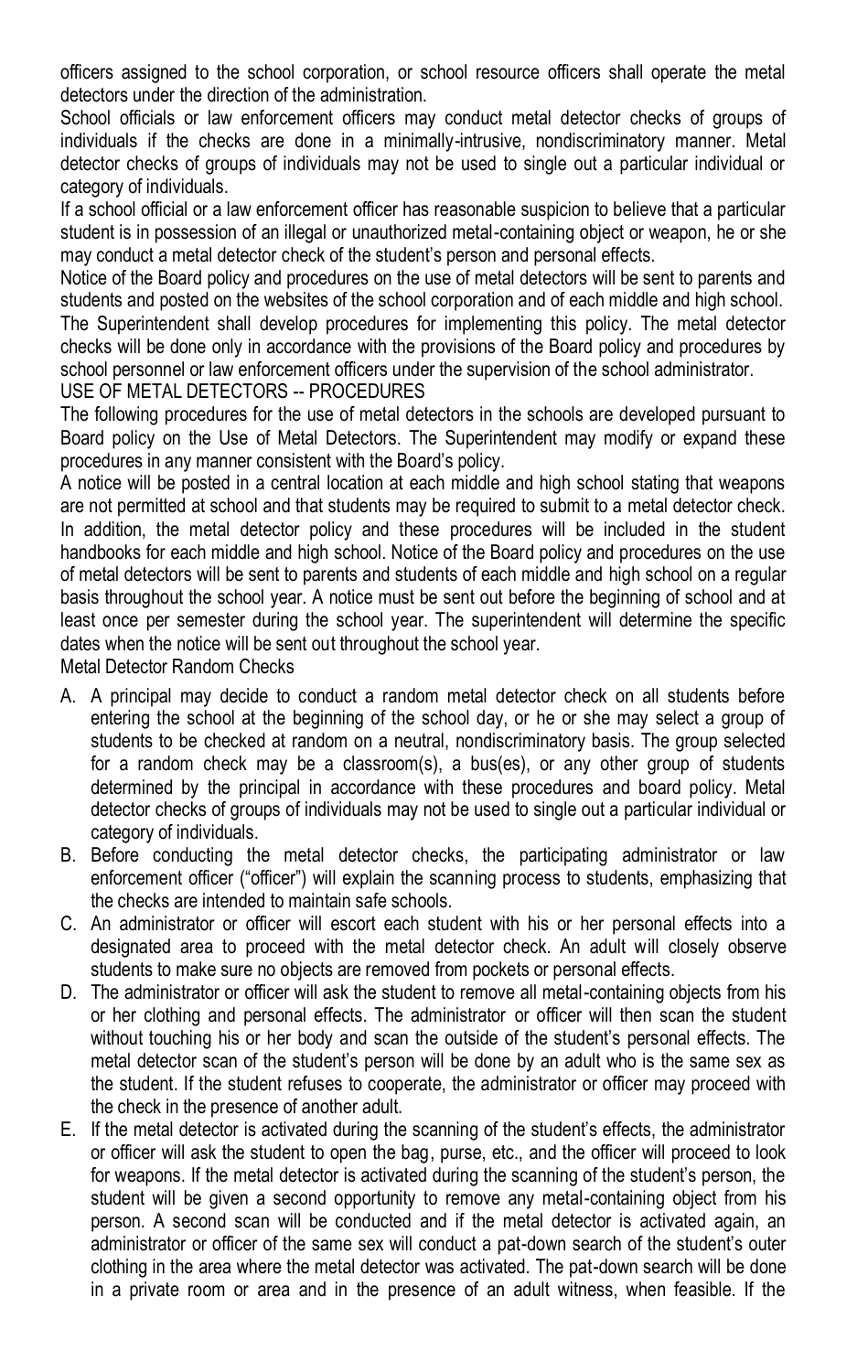administrator or officer feels an object on the student's person, the student will be given an opportunity to remove the object. If he or she refuses, the administrator or officer will remove the object from the student in the presence of an adult witness of the same sex.

Metal Detector Checks of Individual Students

Before conducting a metal detector check of an individual student, the administrator or officer must have individualized reasonable suspicion that the student is in possession of an illegal or unauthorized metal-containing object or weapon. The provisions of the Board Policy regarding personal searches and the use of metal detectors shall be followed under these circumstances.

If a properly conducted search yields a weapon or any other illegal material, it shall be turned over to the proper legal authorities for disposition.

Date Adopted: 8/13/18

# ATHLETIC HANDBOOK FOR STUDENT-ATHLETES

# **ATHLETIC STATEMENT**

This athletic handbook is designed to inform athletes and their parents or guardians of the rules, regulations and information that helped develop the tradition of competition at Western Boone Jr.-Sr. High School.

Participation in Western Boone athletics is a privilege which carries with it varying degrees of honor, responsibility and sacrifice. Since athletic competition of Western Boone teams is a privilege and not a right, those who choose to participate will be expected to follow the Code of Conduct established by the administration and other specific coach's rules for their sport. Athletes represent their school and student body. Athletes are to conduct themselves in a manner that is becoming to their family, Western Boone Schools and the community.

# **ATHLETIC VISION / MISSION**

The vision of the Western Boone Athletic Department is to provide the finest opportunities for student-athletes to excel in teamwork, sportsmanship, self-discipline and moral character, while supporting the educational goals of Western Boone Jr.-Sr. High School through an athletic department built on essential core values. Core values that include; being coachable, competitive, fundamental, honorable, respectable, selfless, poised, patient, credible, optimist, kind, life-balanced, honest, motivated, ambitious and hard working. Our mission is to build upon the tradition of excellence within Western Boone athletics and to produce opportunities for physical, social, and emotional growth for Western Boone student-athlete, while providing each participant with experiences that will be positive and memorable. Western Boone seeks to help the athlete develop the capacity for commitment to a cause, to persevere through adversity, accept responsibility and develop loyalty towards a chosen endeavor.

# **ATHLETE DEFINED**

The Western Boone athlete is defined as and includes all young men and women who represent a team that engages in interscholastic competition and further includes cheerleaders, student managers, trainers and statisticians affiliated with a team.

# **ATHLETIC PROGRAM PROFILE**

Western Boone supports 19 sports and cheerleading to students in grades 6 -12. Student-athletes participate in over 500 contests per year. Western Boone is a member of the Sagamore Athletic Conference (SAC). The SAC was formed to promote athletics, academics, activities and information exchange between our eight schools. Members are Crawfordsville, Danville, Frankfort, Lebanon, North Montgomery, Southmont, Tri-West and Western Boone.

# **SIXTH GRADE PARTICIPATION**

Western Boone Junior High School fields athletic interscholastic teams in football, cross country, volleyball, tennis, soccer, basketball, wrestling, swimming, track, baseball, softball, and golf. Football, volleyball, and basketball are considered to be grade level specific sports. Students only compete on and against participants at the same academic grade level. Cross country, tennis, soccer, wrestling, swimming, track, baseball, softball and golf are not considered to be grade level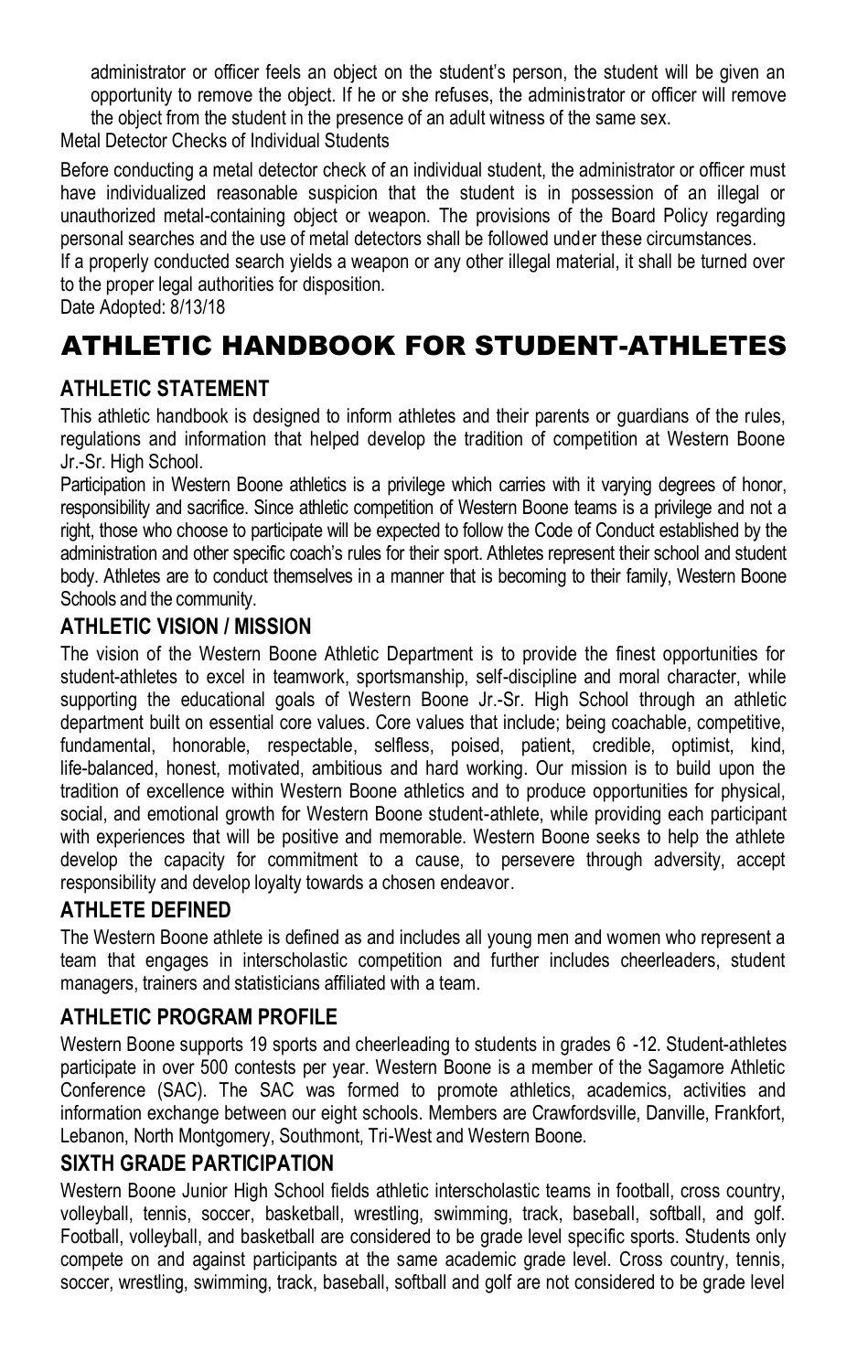specific and allow competition across grade levels.

A majority of the schools with whom Western Boone Junior High School competes are comprised of students in grades six through eight. In an effort to increase participation in the sports which are not considered to be grade level specific, participation is open to Western Boone School Corporation students in grade six. Sixth grade students participating on Junior High School teams shall meet all participation guidelines regarding physicals, insurance coverage and academic eligibility that are in place at both their elementary school and the junior high school. All sixth-grade athletes need to be registered in FinalForms for participation.

The administration of Western Boone Junior / Senior High School reserves the right to limit the participation of any and all sixth-grade students in their interscholastic teams' dependent upon the participation level at the seventh and eighth grade levels.

# **ELIGIBILITY**

# **ACADEMIC/ATHLETIC ELIGIBILITY AT WESTERN BOONE**

Student-athletes must be enrolled at Western Boone and pass five full credits (IHSAA standard) each 9-week grading period in order to continue to participate as a team member. Semester-ending grades take precedence. Coaches and sponsors can check progress of students by talking with teachers, issuing periodic grade checks and checking grade cards at the end of grading periods. It is the policy of the athletic department to work closely with the academic progress of each participant. Students with failing grades will attend practices or study at the coaches' discretion during periods of academic difficulty.

# **RANDOM DRUG TESTING PROGRAM**

Western Boone Jr. Sr. High School implemented a random drug testing policy in the spring of 2005. To be eligible to participate in athletics at Western Boone a student athlete must enroll in the random drug testing pool. The random drug testing policy is outlined in our student handbook. The athletic code of conduct, specifically the consequences for substance abuse violations of the code, is aligned with the random drug testing policy.

#### **PHYSICAL EXAMINATIONS**

Every student-athlete is required by Western Boone and the IHSAA to have a yearly physical examination completed and on file with the athletic office before the first day of official tryouts/practices in any sport. Physical exams are the responsibility of the athlete and his/her parents. Exams are in effect for the next school year if taken after April 1st. Physical exams are offered at Witham Hospital in April.

# **WHAT MUST BE DONE BEFORE YOUR FIRST PRACTICE**

The following items are to be completed by the athlete and parent/guardian before the first practice with any team:

- Take and pass physical examination and have supporting student, parent and doctor signatures
- · Meet academic eligibility requirements
- Attend team meeting and AD meeting before the start of the season
- · Have athletic transfer filed (Transfer students new to Western Boone cannot compete in interscholastic contests until an athletic transfer is completed)
- Have insurance waiver/handbook acknowledgment signed and on file in FinalForms
- Have emergency medical information entered into FinalForms
- Have consent to athletic training services form signed and on file FinalForms
- Register for teams on FinalForms sign off on all electronic documents turn physical into athletic office.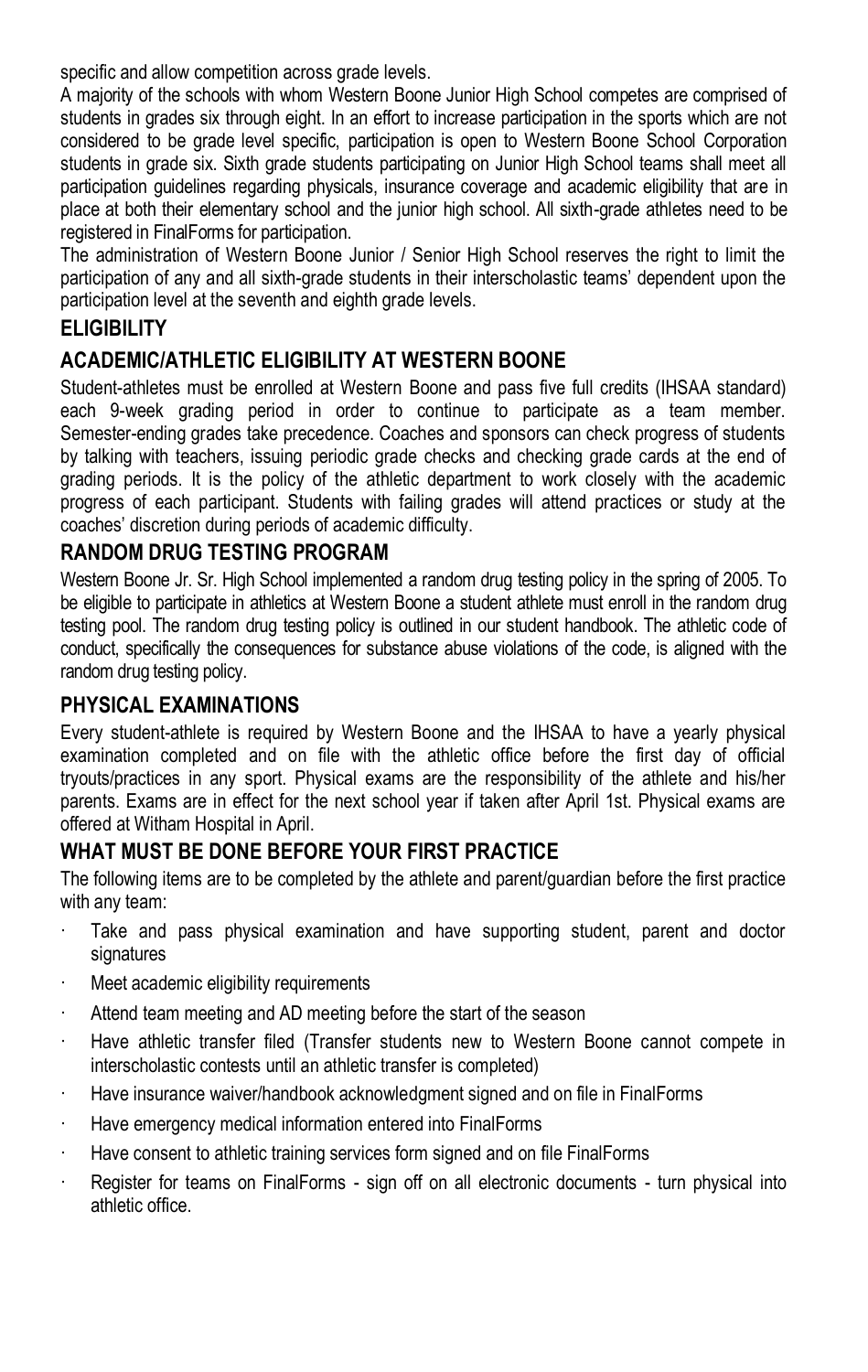# CODE OF CONDUCT

# **STATEMENT**

The following Western Boone Athletic rules are in accordance with the Indiana High School Athletic Association Constitution. An athlete is defined as a participant on an athletic team, cheerleaders, managers, trainers, and athletic assistants.

The conduct of participants in athletics at Western Boone, in or out of school, year-round, shall be:

1.) Not to reflect discredit upon our school and 2.) Not to create a disruptive influence on the discipline, good order, moral or educational environment in our school. Any such misconduct violating these principles shall be subject to disciplinary measures.

# **ENFORCEMENT OF THE CODE OF CONDUCT**

The Principal or his/her designee shall enforce all rules and regulations as described in the Code of Conduct (hereafter the Code) for athletes. All rules regarding behavior and/or training as outlined in IHSAA regulations apply. The Code will be reinforced by the coach of each sport during the year. Parents/Guardians and athletes are required to sign the consent document stating that they understand the Code and the athlete is subject to disciplinary measure should he/she violate the Code.

Any alleged violation of the Code shall be reported first to the Principal or his/her designee and then is to be followed by an investigation by any or all of the following people; coach, sponsor, athletic director, principal or his/her designee.

### *THE CODE IS ENFORCED TWELVE (12) MONTHS A YEAR, GRADES 6-12*

# **EXPECTED STANDARDS OF CONDUCT FOR ATHLETES.**

- · The good of the team is first and foremost. Once a team is eliminated the individual becomes the most important.
- · No player(s) will ever employ illegal tactics to gain an undeserved advantage. All players will devote themselves to sportsmanship.
- · All athletes will care for all equipment as though it was their own personal property. If equipment is destroyed through practice it will be replaced by the school. If equipment is lost the athlete(s) will fulfill their responsibility by paying for replacement of items(s). Athletes will turn in school owned equipment and uniforms before being eligible in their next sport season.
- All athletes will obey the specific training and practice rules of their team as given to them by the coaching staff.
- Athletes should not engage in doing negative things. Drinking alcohol, taking controlled drug substances, using tobacco, E-cigs, e-liquids, vapor devices, using profanity and being disobedient are harmful to athletes and their team, and are punishable under the Code of Conduct.
- · Athletes and support students of the team must pass five (5) credits each grading period to be eligible to participate in athletics. Team members should plan their time so that they devote energy to their studies to insure passing grades which represent their true abilities.
- Athletes should be a positive influence in all they attempt to do. They are to work for the betterment of Western Boone and set a good example by doing what is right and good.
- · Officials deserve courteous respect. All athletes must realize that officials do not lose a game or contest. They are there to ensure a fair contest.
- · Athletes should appreciate that coaches, teachers and school officials have the best interests of all athletes in mind as they equip, schedule and conduct the athletic program.
- · All Western Boone athletes must comply with the standards of our athletic code of conduct and school rules or be subject to disciplinary action or dismissal from a team as determined by the rules, coaching staff, athletic director and/or principal of Western Boone Schools

# **IMPORTANT**

Western Boone is not asking athletes to make sacrifices. Sacrifice implies giving up good things. We are asking our athletes to do the opposite. Live clean, think clean and do those things that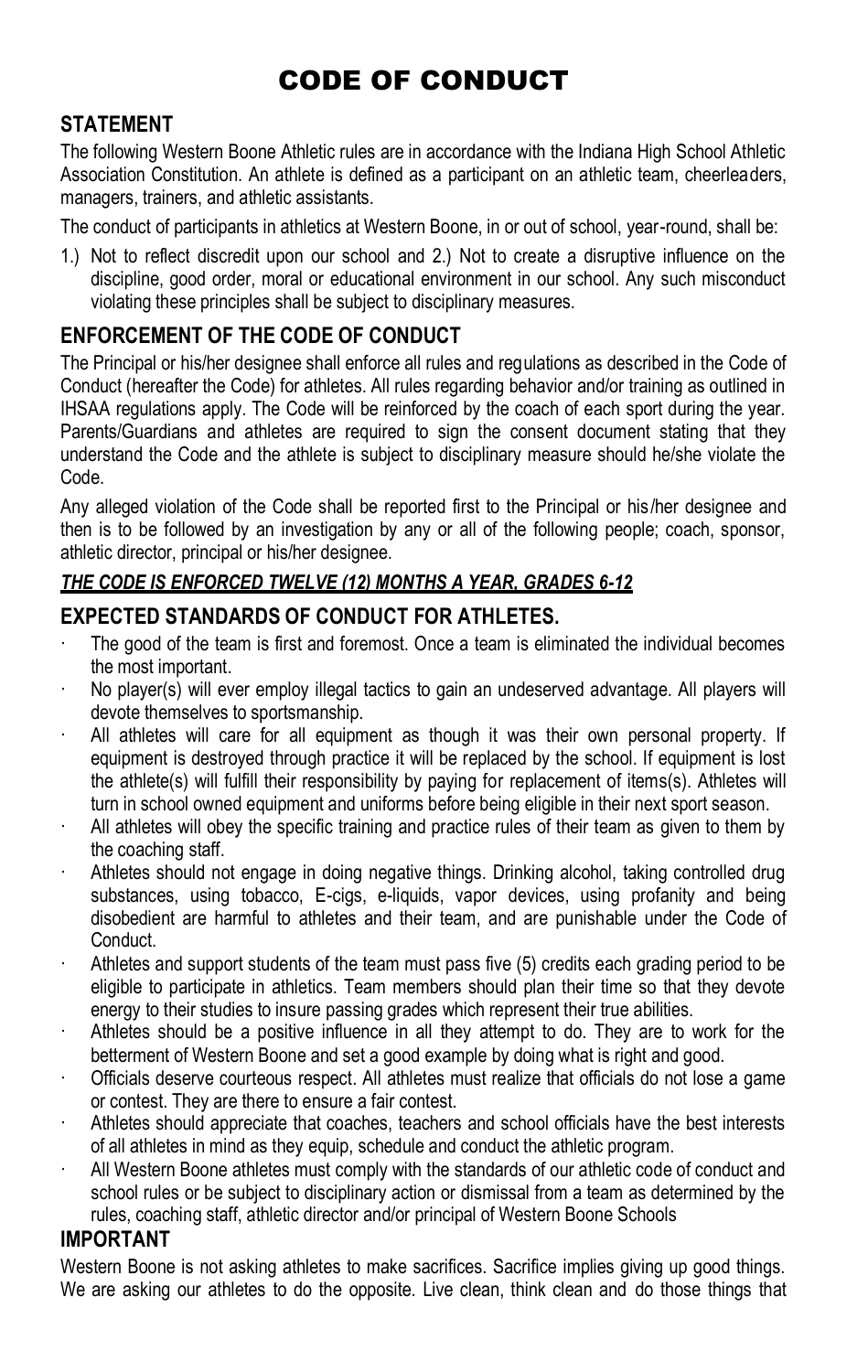make them keener, finer and more competent individuals and team members. Participating in athletics is a privilege.

# **ANTI-HAZING POLICY**

Western Boone High School is committed to providing the best learning atmosphere for our students. Hazing activities are inconsistent with our educational mission and will not be tolerated in the athletic department. The Indiana Code defines hazing as "forcing or requiring another person-(1.) With or without the consent of the other person and (2.) as a condition of association with a group or organization; to perform an act that creates a substantial risk of bodily injury." The American Heritage Dictionary, Fourth Edition, defines hazing as: "To persecute or harass with meaningless, difficult, or humiliating tasks. To initiate by exacting humiliating performances from or playing rough practical jokes upon." The Western Boone Athletic Department will not tolerate actions by athletes that recklessly or intentionally endanger the mental or physical health or safety of a student. Disciplinary actions will be taken against students who plan, encourage, or engage in hazing activities. Athletic department employees who permit, encourage, condone or tolerate hazing will be subject to discipline.

# **RULES OF CONDUCT (GRADES 6-12)**

The following rules are specific examples of conduct that would violate the Code of Conduct set forth above. Conduct that is not covered by these specific examples but that violate the principles of the Code of Conduct is subject to disciplinary measures at the discretion of the principal or his/her designee. Multiple offenses of any combinations of the Code of Conduct Rules 1-5 may result in further disciplinary measures at the discretion of the principal or his/her designee.

**RULE 1:** Athletes shall not possess, use, transmit or be under the influence of any narcotic drug, hallucinogenic drug, amphetamine, barbiturate, alcohol, tobacco, E-cigs, e-liquids, vapor devices, stimulant, depressant, anabolic steroids, marijuana, counterfeit caffeine pills; or possess, use or transmit paraphernalia for use of such substances. (Use of an authorized drug as prescribed by a registered physician shall not constitute a violation of this rule).

#### **CONSEQUENCE: First Offense**

Suspension from contests for a minimum of 30% of a regular season from the time the infraction was discovered by the administration that occur within the 180 days that make up the school year. Student-athletes will be allowed to practice and attend contests in street clothes. The Carry Over Rule will be used in instances where needed.

- Carry Over Rule: If the offense is committed during the school year, when the student is not participating in his/her sport season, the consequence will start on the first official contest day of his/her next sport. If the student commits the offense during summer break (not within the school year), the consequence will start on the first official contest day of the next athletic season the student athlete participates in. Should a student be suspended from participation in the middle of the athletic season and the suspension of contests is not able to be fully completed during the current athletic season due to not enough contest remaining, he/she will finish out the remainder of the suspension when they participate in their next sport.
- · Opportunity to Lower First Offense Suspension: Student-Athletes will have the opportunity to lower his/her first offense suspension from 30% of regular season contests within an athletic season to 20% of regular season contests within an athletic season. This is done by student-athletes volunteering 8 hours for the athletic department. These volunteer hours will be assigned and recorded by the Athletic Director or his/her designee. The 8 hours will need to be completed prior to the 20% of contests with the regular season mark.

#### **Second Offense**

Suspension from athletics for 365 calendar days from the time infraction was discovered by the administration. Student-athletes will not be allowed to practice, compete, and/or try-out for any sport that falls within the time frame that the suspension is being served, unless the try-out or practice falls within the last 30 calendar days of the suspension. If the try-out or practice falls within the last 30 calendar days of the suspension, the student-athlete may try out for and practice with the team.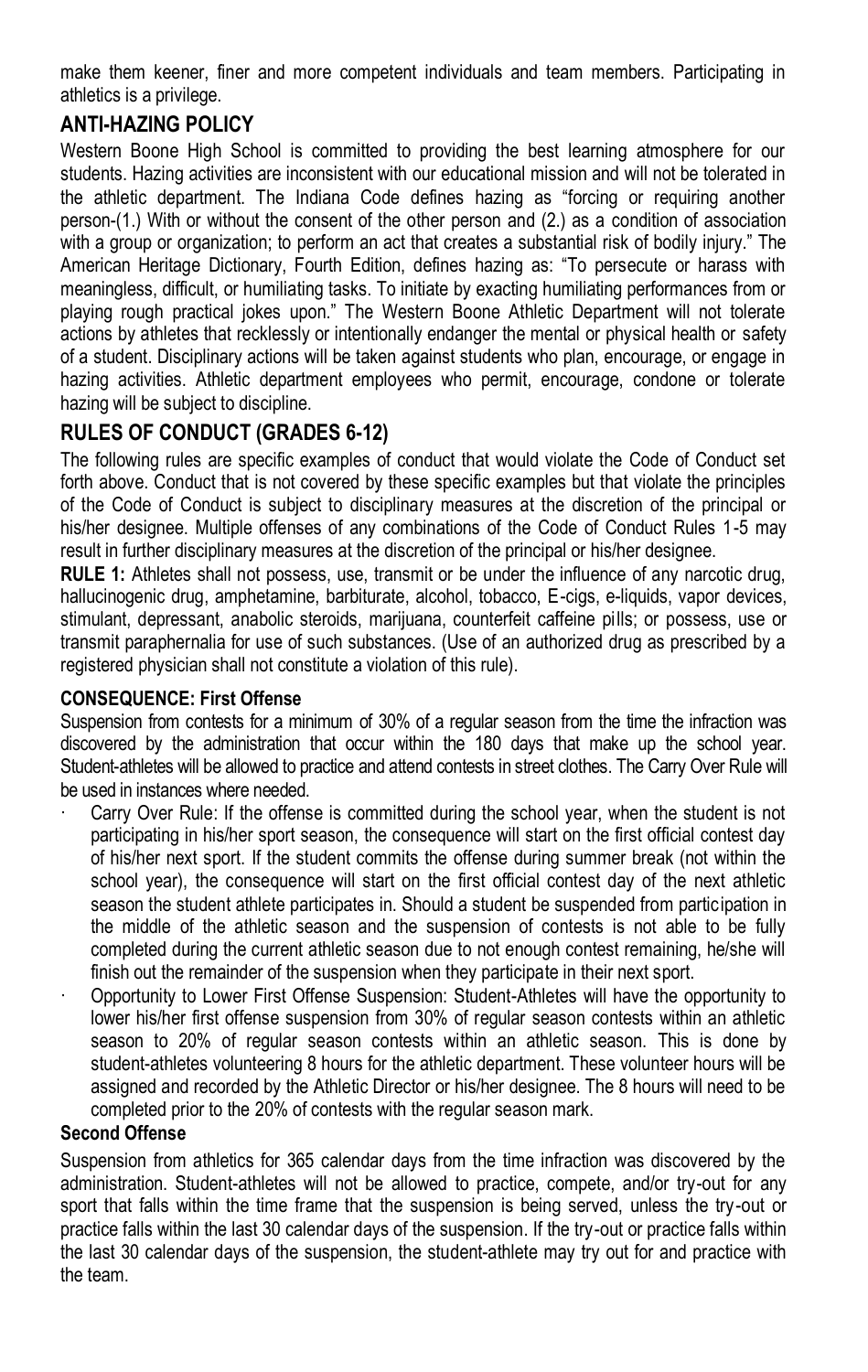#### **Third Offense**

Suspension from participation in athletics for the remaining time they are a student at Western Boone Jr.-Sr. High School. Any student who is under the penalty for the third violation of the substance abuse policy may request a review after 2 years by a committee composed of the principal, assistant principal(s), high school athletic director, junior high school athletic director, and guidance counselor. The student will present just -cause for reinstatement. The decision of the committee must be a majority vote for reinstatement to occur. Students who are reinstated will submit to testing for drugs, alcohol, and nicotine at their personal expense per the school's request. If a positive test is obtained, the student-athlete will be banned from athletics for the remainder of their school career.

#### **RULE 2: Conduct**

A student may be suspended from athletics for the use of violence, force, noise, coercion, threat, intimidation, fear, passive resistance, or conduct constituting an interference with the athletic program. He/She may also be suspended for urging other students to engage in the above activity. Furthermore, damage or theft involving school and/or private property, intentionally causing bodily harm to fellow students or school employees, intimidating any student with the intent of obtaining money, possessing weapons, and failing in a substantial number of instances to comply with the directives of coaches and/or rules of the athletic program and/or school are all grounds for suspension

**CONSEQUENCE:** The athlete will suffer consequences at the discretion of the Athletic Department.

**RULE 3:** Athletes shall not be in violation of school rules such as truancy, classroom disruption, or other punishable acts.

**CONSEQUENCE:** The athlete will be disciplined by already-established school rules. He/she may further be dealt with within the structure of each coach's rules for their sport.

**RULE 4:** Athletes shall not be suspended out-of–school for any reason.

**CONSEQUENCE:** The athlete will be ineligible for all contests and practices during the term of his/her suspension.

**RULE 5:** Specific team rules may be set forth by the coach of each sport. These rules and the penalties for breaking them will be given to the athletes by the coach of that sport. These written rules will be on file with the Athletic Director.

# **ATHLETIC SEASON DEFINED**

The athletic season is defined as commencing with the first practice and ending with the final event for that sport. Penalties for violations take effect immediately upon verification of any violation and will include games in succession- i.e. season schedule, tournament and state series, in order of competition.

# **FORFEITURE OF AWARDS**

If an athlete is not in good standing at the end of the sports season that athlete forfeits all letters and awards for that sport.

# **CARRY-OVER SUSPENSION**

If the violation of the Code occurs in the last part of a sport and the violator cannot fulfill the terms of his/her violation in that sport the suspension does carry-over until the suspension is fulfilled. If a typically one-sport athlete elects to participate in a new sport to serve a suspension, he/she will be required to complete that new season in good standing.

# **COMPLETING A SUSPENSION**

When serving a suspension, the athlete is expected to be present at all athletic contests and practices involving his/her team. The athlete is a member of the team and is expected to fulfill this responsibility. If the athlete does not attend the contest, credit will not be given toward fulfilling the requirements of the suspension. It is the coach's discretion to excuse the athlete from attending a contest.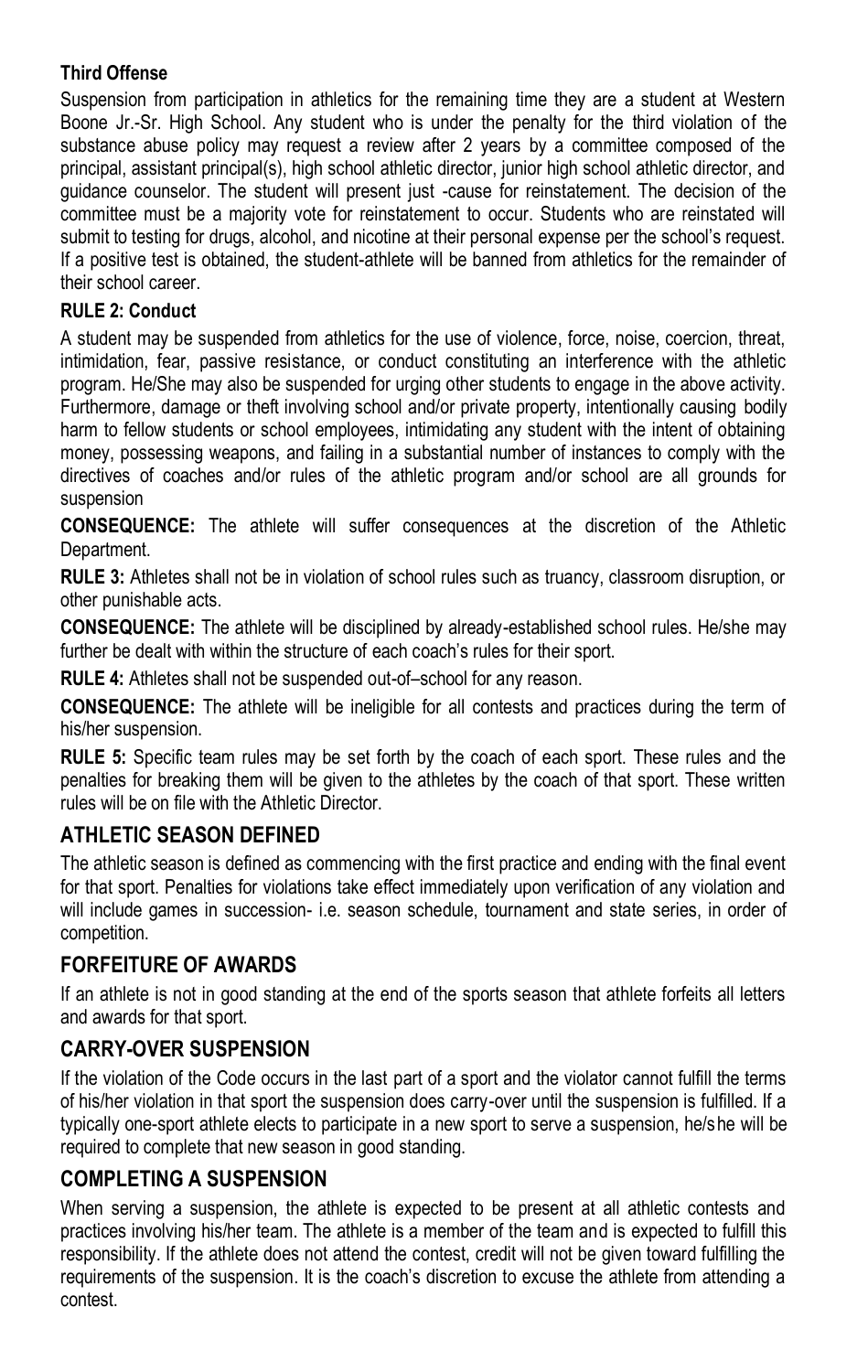# AWARDS

# **AWARDS INFORMATION FOR ATHLETES**

The following information indicates the general guidelines and normal progression for awards. Athletes will receive the appropriate awards for each year as listed and explained below. New athletes to Western Boone (move-ins) cannot exchange awards from their previous school. Athletes cannot buy, substitute or make up for awards not previously won.

### **DESCRIPTION OF AWARDS**

#### **INITIAL AWARD**

Junior High students at Western Boone who participate in and complete four sports or more will receive their numerals during their 8th grade year.

#### **CHAMPIONSHIP PATCHES**

Individual champions or varsity team champions will receive victory patches for winning the Sectional, Regional, Semi-State or State title(s). Regional, Semi-State and State qualifier patches will also be awarded when warranted.

### **SAC INDIVIDUAL OR TEAM CHAMPIONSHIP PATCHES**

Team members or individual champions winning a SAC event will receive this patch.

#### **CAPTAINS AWARD**

Captains pin awarded to each varsity team captain.

#### **LETTER JACKETS**

In order to purchase a Western Boone Letter Jacket, an athlete must earn at least one varsity letter. To receive a varsity letter, an athlete must be in good standing at the conclusion of the sport season.

Criteria for earning varsity letters:

**BASKETBALL:** Participate in 1/2 the varsity quarters and be a member of the sectional team.

**CROSS COUNTRY:** Finish in the top seven for the team in at least 1/2 the varsity meets and be a member of the sectional team or conference team.

**FOOTBALL:** Participate in 1/2 of the varsity quarters and be a member of the sectional roster. Win scout team player of the year award.

**GOLF:** Participate in 1/2 of the varsity matches played.

**BASEBALL & SOFTBALL:** Participate in 1/2 of the varsity games played and be a member of the sectional team.

**TENNIS:** Participate in 1/2 of the varsity matches.

**TRACK:** Average 2 points per meet or compete in the conference or sectional meets.

**SOCCER:** Participate in 1/2 of the halves played and be a member of the sectional team.

**SWIMMING:** Place in the top 8 of the finals of the conference meet or sectional meet or have a scoring average of 4 points a meet.

**VOLLEYBALL:** Participate in 1/2 of the varsity matches and be a member of the sectional team.

**WRESTLING:** Participate in 1/2 of the varsity meets and win 1/4 of your bouts.

**CHEERLEADING:** Participate in all scheduled home varsity B/G basketball games, all varsity football games, all home or away Sagamore Conference or Boone County B/G basketball games. They must also participate in IHSAA Championship events for B/G basketball and football.

The coach of any sport may use his/her discretion when awarding varsity letters to members of his/her team.

**MANAGERS/TRAINERS:** Managers/trainers can only receive a participation certificate until they have been with a program at least three (3) years at which time they may receive a varsity letter.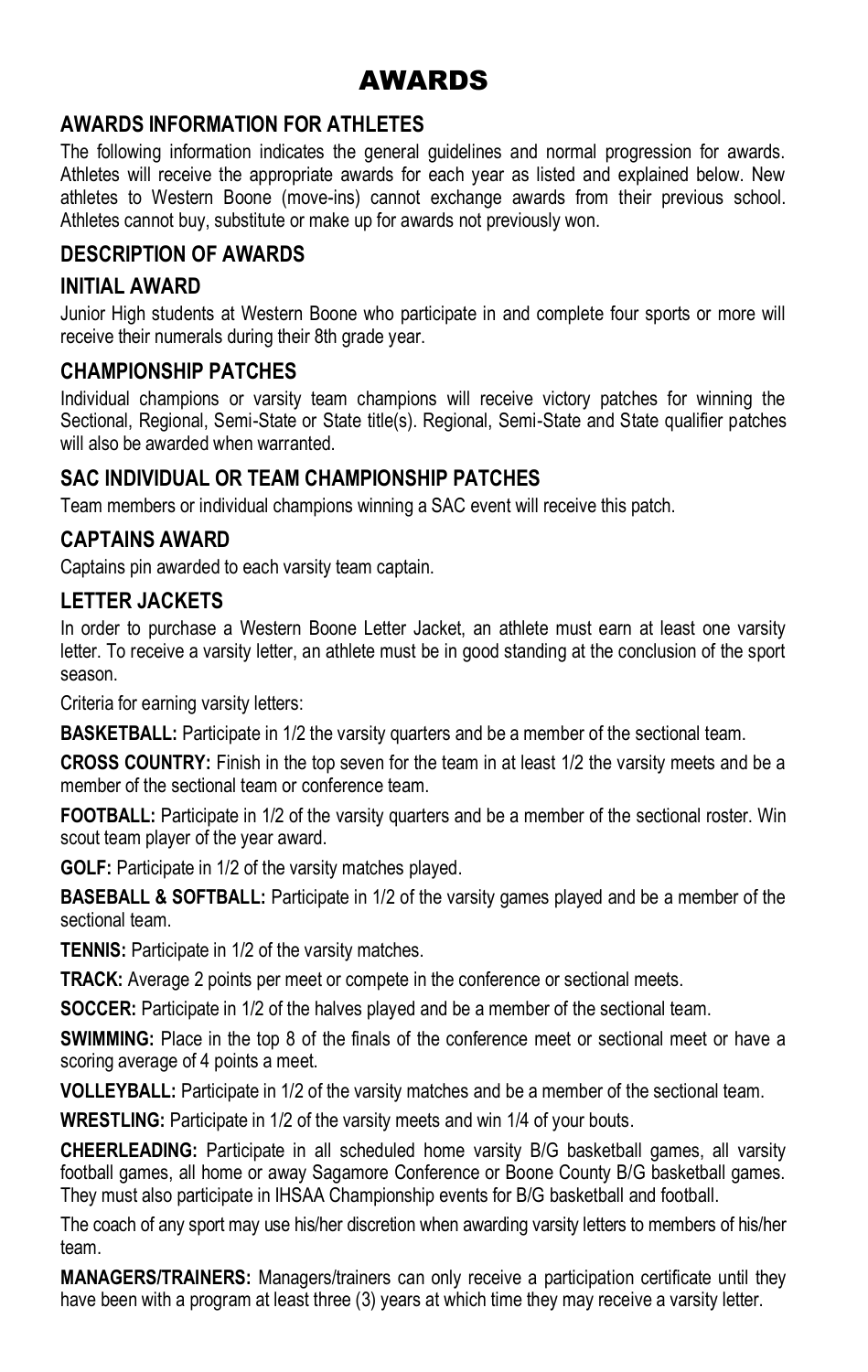**INJURED ATHLETES:** An athlete who is injured during the season will receive consideration for a varsity letter according to the athlete's status and involvement with the team before, during, and after injury.

**SENIORS:** Any senior who has been a part of the program for four years and has not met the above requirements may receive a letter at the coach's discretion.

# **SPORT SPECIFIC AWARDS:**

These awards are given on a limited basis and only to athletes for outstanding performances in their sport. The criteria for these awards is set by the coaches prior to the start of each season.

#### **BASEBALL**

Varsity-3 Awards of coach's choice

Reserve-2 Awards of coach's choice

JR High- 2 awards of coach's choice

### **BASKETBALL (BOY'S)**

Varsity-3 Awards of coach's choice

Reserve-1 Award of coach's choice

Freshman-1 Award of coach's choice

Eighth-3 Awards of coach's choice

Seventh-3 Awards of coach's choice

Sixth-3 Awards of coach's choice

### **BASKETBALL (GIRL'S)**

Varsity-3 Awards of coach's choice. Reserve- 1 Award of coach's choice

Eighth-3 Awards of coach's choice

Seventh-3 Awards of coach's choice

Sixth-3 Awards of coach's choice

#### **CROSS COUNTRY**

Varsity-3 Awards of coach's choice

Jr. High-Most valuable runner

Jr. High-Most improved

# **FOOTBALL**

Varsity-Helmet plaques to 4 year players or members that have made first team all-conference.

Eighth-3 Awards of coach's choice

Seventh-3 Awards of coach's choice

# **GOLF**

Varsity-3 Awards of coach's choice Reserve-1 Award of coach's choice Jr. High-3 Awards of coach's choice **SOCCER**

# Varsity-3 Awards of coach's choice Reserve-1 Award of coach's choice Jr. High-3 Awards of coach's choice

# **SOFTBALL**

Varsity-3 Awards of coach's choice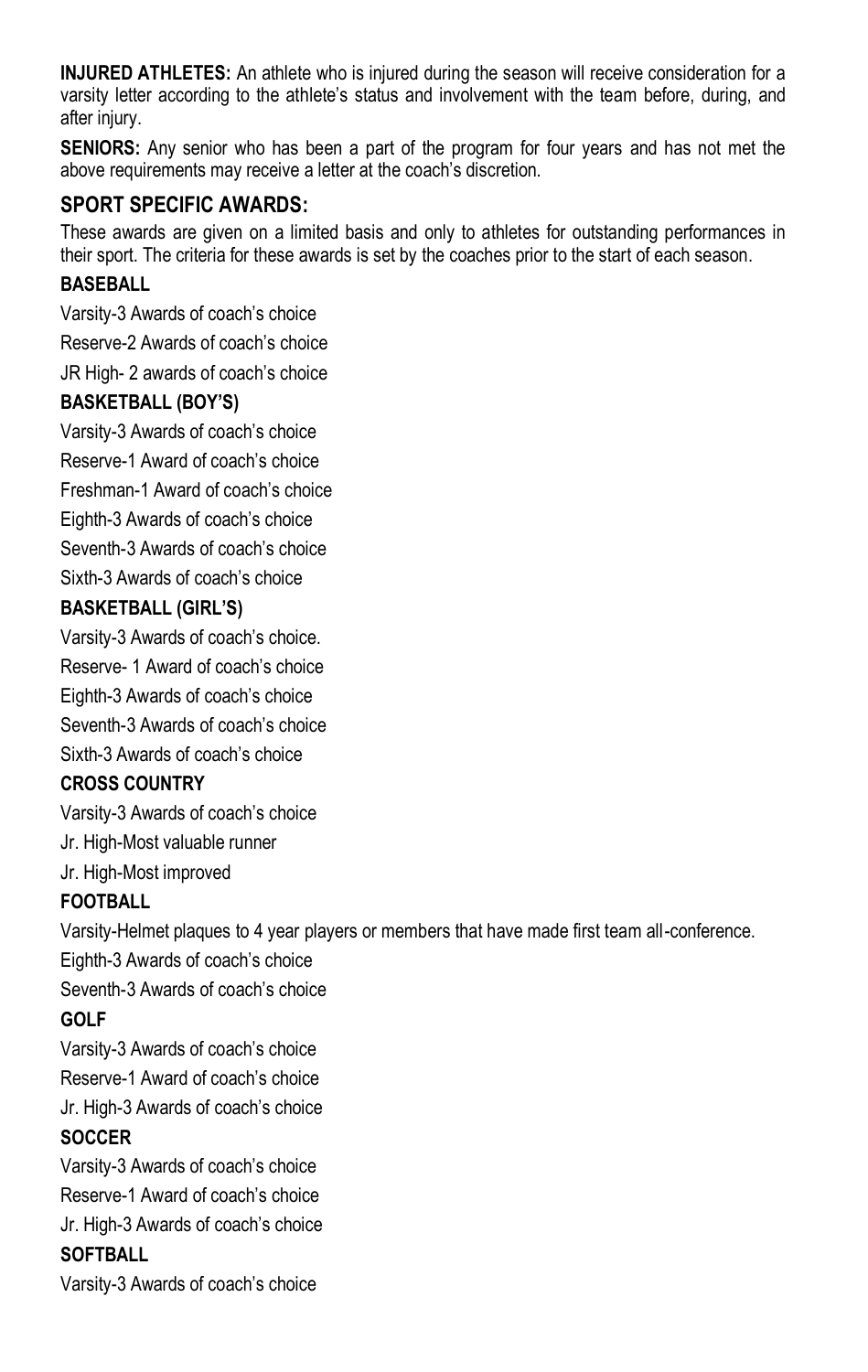Reserve-1 Award of coach's choice Jr. High – 2 awards of coach's choice

### **SWIMMING (BOY'S & GIRL'S)**

Varsity-Most valuable swimmer Varsity-Mental attitude Varsity-Most improved

Jr. High- 3 Awards of coach's choice

#### **TENNIS (BOY'S & GIRL'S)**

Varsity-3 Awards of coach's choice Jr. High-3 Awards of coach's choice

### **TRACK (BOY'S & GIRL'S)**

Varsity-3 Awards of coach's choice

Freshman-Most improved

Jr. High-3 Awards of coach's choice

### **VOLLEYBALL**

Varsity-3 Awards of coaches Reserve-1 Award of coach's choice Freshman-1 Award of coach's choice

Eighth-3 Awards of coach's choice

Seventh-3 Awards of coach's choice

Sixth-3 Awards of coach's choice

### **WRESTI ING**

Varsity-3 Awards of coach's choice Jr. High-3 Awards of coach's choice

# **SENIOR AND INDIVIDUAL AWARDS**

The following awards are voted on by the Athletic Council (Principal, Athletic Director, & Head Coaches)

Paul Brackemyre Senior Boy Athlete of the year WEBO Senior Girl Athlete of the Year Senior Scholar Boy Athlete of the Year Senior Scholar Girl Athlete of the Year Boys Team Player of the Year Girls Team Player of the Year

# INFORMATION FOR ATHLETES AND PARENTS

# **ACCIDENTS/INJURIES**

All accidents or injuries, home or away, are to be reported to the trainer and/or coach immediately.

# **ATTENDANCE (ABSENCE) SCHOOL & GAME DAY**

Daily attendance to school and practice is very important and expected. A Student-athlete must be signed in by 10:45 A.M. in order to participate/attend his/her athletic event or practice. Approved field trips or school activities constitute attending school. Any exemptions (funeral, dental, doctor) must be approved through the principal's office and/or athletic office.

# **CHANGING A SPORT**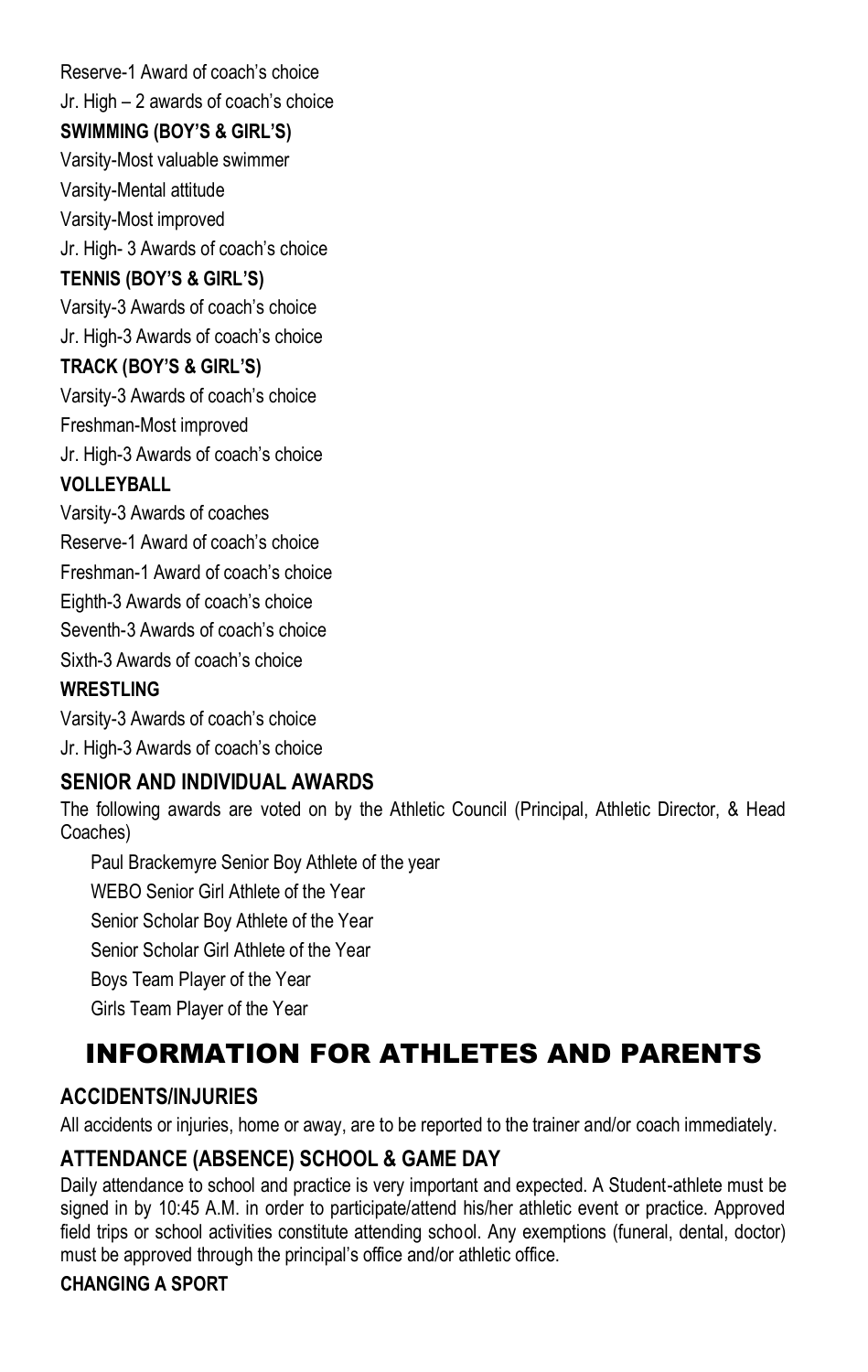#### **-PARTICIPATION IN TWO SPORTS AT THE SAME TIME**

Athletes may NOT participate in more than one sport at the same time.

# **-TRANSITIONING FROM ONE SPORT TO THE NEXT**

An athlete cannot quit one sport to join another sport until that sport season has concluded. For example, the athlete cannot quit football to go out for basketball until football season is completed. If two sports occur in the same season and overlap, an athlete must complete the first sport's season prior to starting practice with the second sport. For example, the athlete must complete junior high boys' basketball season before starting wrestling practice.

#### **-TRANSERRING TEAMS**

If an athlete is cut from a team, he/she may join another team or program in that sport season. If an athlete wishes to transfer from one sport to another during a sport contest season, he/she must first receive permission in writing from the sport coach that the student is presently participating in. Any transfer would be for the benefit of all parties involved. Any such transfer must be approved by the Athletic Director.

### **CLASS RELEASE**

There are few times or reasons why a student-athlete should ever miss class. State series practices, all-county/state dinners and rain-outs are examples of excusable releases by the school. Excused release from a class is handled through the principal's office.

### **COLLEGE-BOUND ATHLETES & RECRUITING**

If your student athlete plans to enroll in college following high school and wishes to participate in collegiate athletics, his/her initial eligibility status must be determined by the NCAA and or NAIA Initial Eligibility Center. To be certified by the Eligibility Center to participate in NCAA athletics the prospective student-athlete must:

- 1. Complete the high school requirements for NCAA Division I or Division II participation.
- 2. Complete the online application process at www.eligibilitycenter.org (preferred to be done after the student's high school junior year)
- 3. Complete the high school requirements for participation if interested in an NAIA institution.
- 4. Complete the online application process at http://www.playnaia.org/index.php (preferred to be done after the student's high school junior year).

Note: All high school certification requirements are online at the NCAA or NAIA eligibility center websites.

It is the prospective student-athlete's responsibility to make sure the Eligibility Center has the necessary documents to be certified. You may access your high school's list of approved core courses through the online NCAA or NAIA eligibility center or obtain the list from your guidance counselor. You should work closely with your guidance counselor as soon as your freshman year is completed; to be sure you are taking the required core curriculum courses for eligibility. Also, you should communicate with your coach your desire to participate in collegiate sports, as they can help you prepare for and search for an appropriate college opportunity.

College recruiters may visit Western Boone to talk with our athletes. Students and parents interested in pursuing athletic scholarships should start their searches by asking their individual coaches for information and advice concerning this matter. The guidance office will have additional information about the school or area of interest. NCAA Eligibility Clearinghouse rules determine who is eligible for scholarships. Basically, a student-athlete must be a 'C' student in college prep classes as determined by the NCAA, score well on the Scholastics Aptitude Test or the American College Test and have the recommendation of his/her coaches. These rules are available from the athletic office and your coach. There is time set aside for recruiter-athlete visitation. Your coach and guidance counselor will set this up. Transcripts will be provided to the university through the guidance office.

#### **COMMUNICATION**

As an athlete involved in your choice of sports at Western Boone you will experience rewarding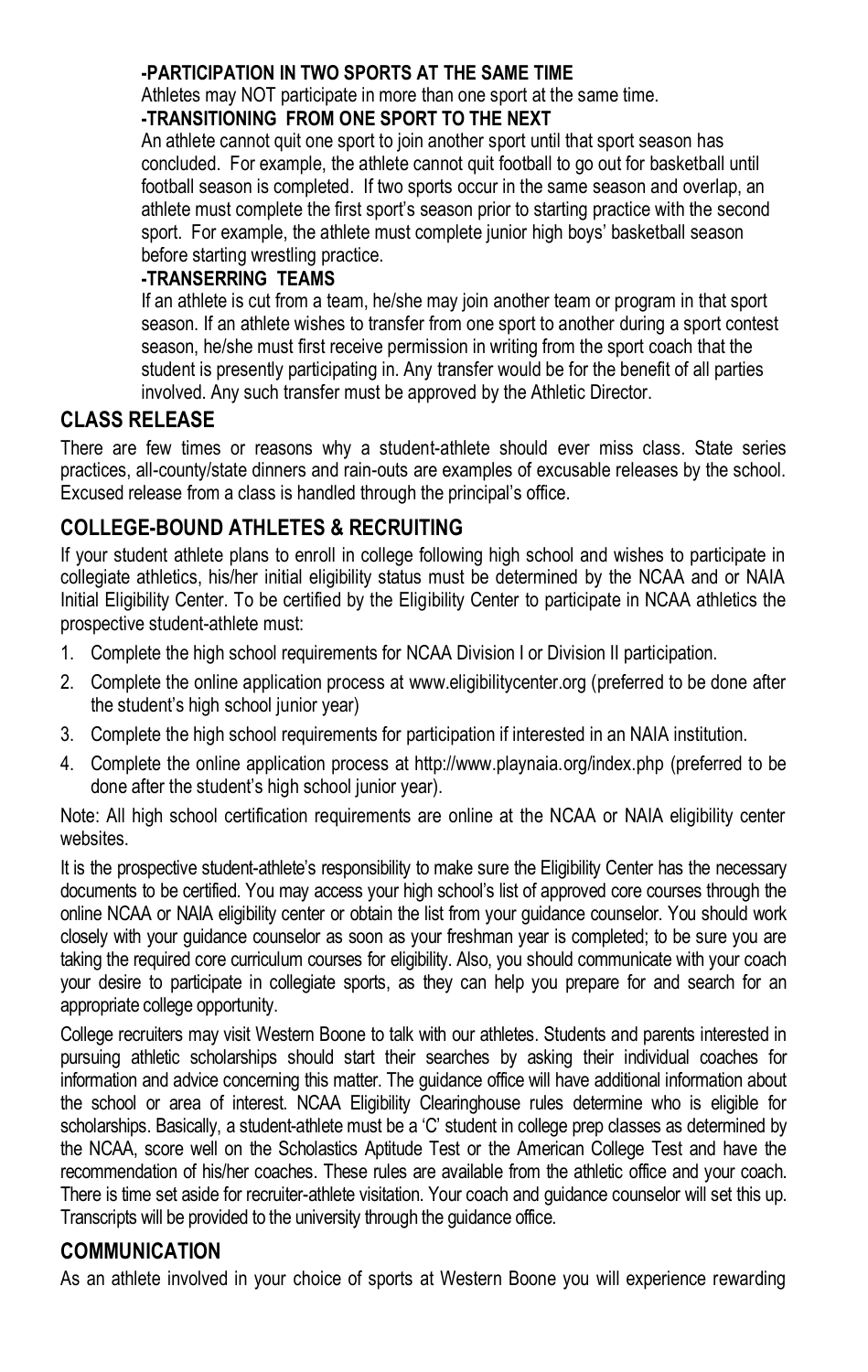moments and times when things do not go the way you wish. At these times, your best choice is to express directly to the coach your concerns. It is always appropriate for the athlete to discuss position, consideration for future play, treatment, behavior and ways to improve. Also, it is important for each athlete to inform his/her parent(s) that they are encouraged to discuss treatment, improvement and behavior with the coach. However, it is never appropriate for athletes or parents to discuss other student-athletes with the coach.

The Western Boone Athletic Department suggests that you go through the following steps when you have a concern.

- 1. The athlete should address the problem with the coach one on one.
- 2. If the problem is not resolved, the parent should contact the coach.
- 3. If the problem still exists, contact the athletic director and set up a meeting privately or with the coach present.
- 4. It is always the prerogative of the parent to contact the principal, if the issue is still a problem after meeting with the athletic director and the coach.

# **DRESS**

Coaches may ask their players to dress according to team rules.

#### EQUIPMENT

All athletes will care for all equipment as though it were their own personal property. If equipment is destroyed through practice it will be replaced by the school. If equipment is lost or stolen the athlete(s) will fulfill their responsibility by paying for replacement of item(s). Remember that stealing or wearing stolen equipment is a violation of the Code of Conduct and punishable by suspension from athletics. Equipment may not be worn during the school day, at home or on the streets without approval of the coach of that sport.

#### **ALL ISSUED EQUIPMENT AND UNIFORMS REMAIN THE PROPERTY OF WESTERN BOONE AND MUST BE RETURNED AT THE CONCLUSION OF THE SEASON. ANY MISSING ITEMS WILL BE CHARGED TO THE STUDENT-ATHLETE. PARTICIPATION IN NEXT SPORT SEASON, COMMENCEMENT OR NEXT YEAR'S REGISTRATION WILL BE AFFECTED UNTIL ALL FEES ARE PAID.**

#### **IHSAA INDIVIDUAL ELIGIBILITY RULES (Grades 9-12)**

ATTENTION ATHLETE: TO BE ELIGIBLE TO REPRESENT WESTERN BOONE IN INTERSCHOOL ATHLETICS YOU:

- 1) Must be a bona fide student in good standing; must be enrolled not later than the 15th day of the current semester.
- 2) Must have completed 10 separate days of organized practice in one sport under the direct supervision of the high school coaching staff.
- 3) Must have received passing grades in at least five full credit subjects during your last grading period; semester grades take precedence; and must be currently enrolled in at least five full credit subjects.
- 4) Must not have reached your 20th birthday prior to or on the scheduled date of the IHSAA state finals in a sport.
- 5) Must have been enrolled in your present high school last semester or at one of the junior highs.
- 6) Must not have been enrolled in more than eight consecutive semesters beginning in grade 9.
- 7) Must be an amateur (have not participated under an assumed name, have not accepted money or merchandise directly or indirectly for athletic participation, have not accepted awards, gifts, or honors from colleges or their alumni, have not signed a professional contract.)
- 8) Must have had physical exam between April 1st and your first practice.
- 9) Must not have transferred from one school to another for athletic reasons as a result of undue influence by any person or group.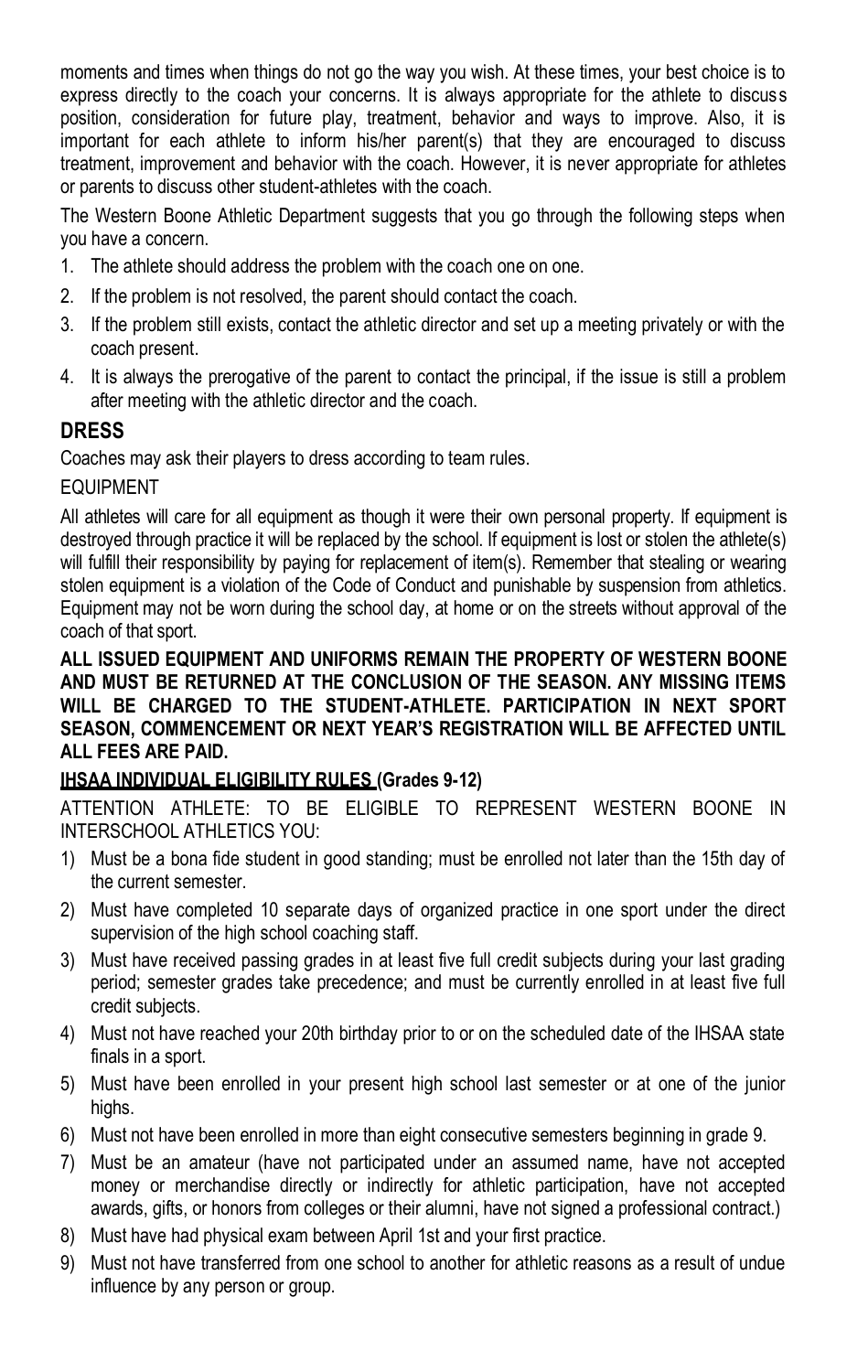- 10) Must not have received any award from your athletic ability not approved by your principal or IHSAA.
- 11) Must not accept awards in the form of merchandise, meals, cash, etc.
- 12) Must not participate in an athletic contest during the IHSAA authorized contest season for that sport as an individual or on any team other than your school team.
- 13) Must not reflect discredit upon your school.
- 14) Students with remaining eligibility must not participate in tryouts or demonstrations of athletic ability in that sport.
- 15) Must, if absent 5 or more days due to illness or injury, present written verification from a physician stating you may participate again.
- 16) Must not participate in camps, clinics or schools during the IHSAA authorized contest season.
- 17) Girls shall not be permitted to participate in an IHSAA tournament program for boys where an IHSAA tournament program is offered for girls in that sport.

# **INSURANCE**

Western Boone Athletic Department does not provide insurance coverage for student-athletes. Western Boone administrators, coaches and trainers are safety conscious and are trained to instruct athletes in the safe and proper techniques of their individual sport(s). Due to the nature of athletic activity, however, injury may occur. Parents must carry the responsibility for providing medical care and insurance coverage for their son or daughter. Parents are encouraged to have a family insurance policy to cover athletic injuries and the cost of treatment. IT SHOULD BE NOTED THAT NEITHER THE IHSAA NOR WESTERN BOONE JUNIOR-SENIOR HIGH SCHOOL CARRY ANY KIND OF FIRST DOLLAR MEDICAL INSURANCE FOR ATHLETIC INJURIES.

# **PRACTICES (REGULAR, VACATION, SCHOOL CLOSING)**

All team members are expected to attend all practices. Practice scheduled during school vacations are set by the coach and only the coach can excuse an athlete from practice. Practice during a school closing time (snow, etc.) is not permitted without permission from the Corporation Office.

# **TEAM CUTTING POLICIES**

Coaches of the 19 varsity sports at Western Boone have their own policy on how they will choose their teams. In some sports "cutting" a team down to a manageable size is a necessity.

-Every athlete trying out for a squad will be given a fair chance to make the team.

Generally, this means that the athlete should be given at least **2 days** of tryout.

-It is at the discretion of each sport's coaching staff to decide who will be on their team.

-Coaches will explain their policy to candidates for their team at the first meeting.

-An athlete may be cut from a team anytime during a season.

#### **TRAINER**

Witham Health Services provides athletic training services for Western Boone Junior-Senior High School. The trainer is present at all high school practices and home events. The trainer also covers home JH High football and wrestling events.

#### **TRAINING ROOM**

The training room is located at the East end of the building. Student-athletes are not permitted in this room without adult supervision. Training rooms are for treatment and rehabilitation. Space is limited, therefore only athletes needing treatment are allowed in these rooms.

#### **WEATHER**

If the Western Boone School Corporation is on a delay, all morning practices are canceled. A decision by the school will be made by 6:00 A.M. If school is closed or we have an early dismissal, all afternoon and evening practices and games will be canceled unless the Superintendent makes an exception.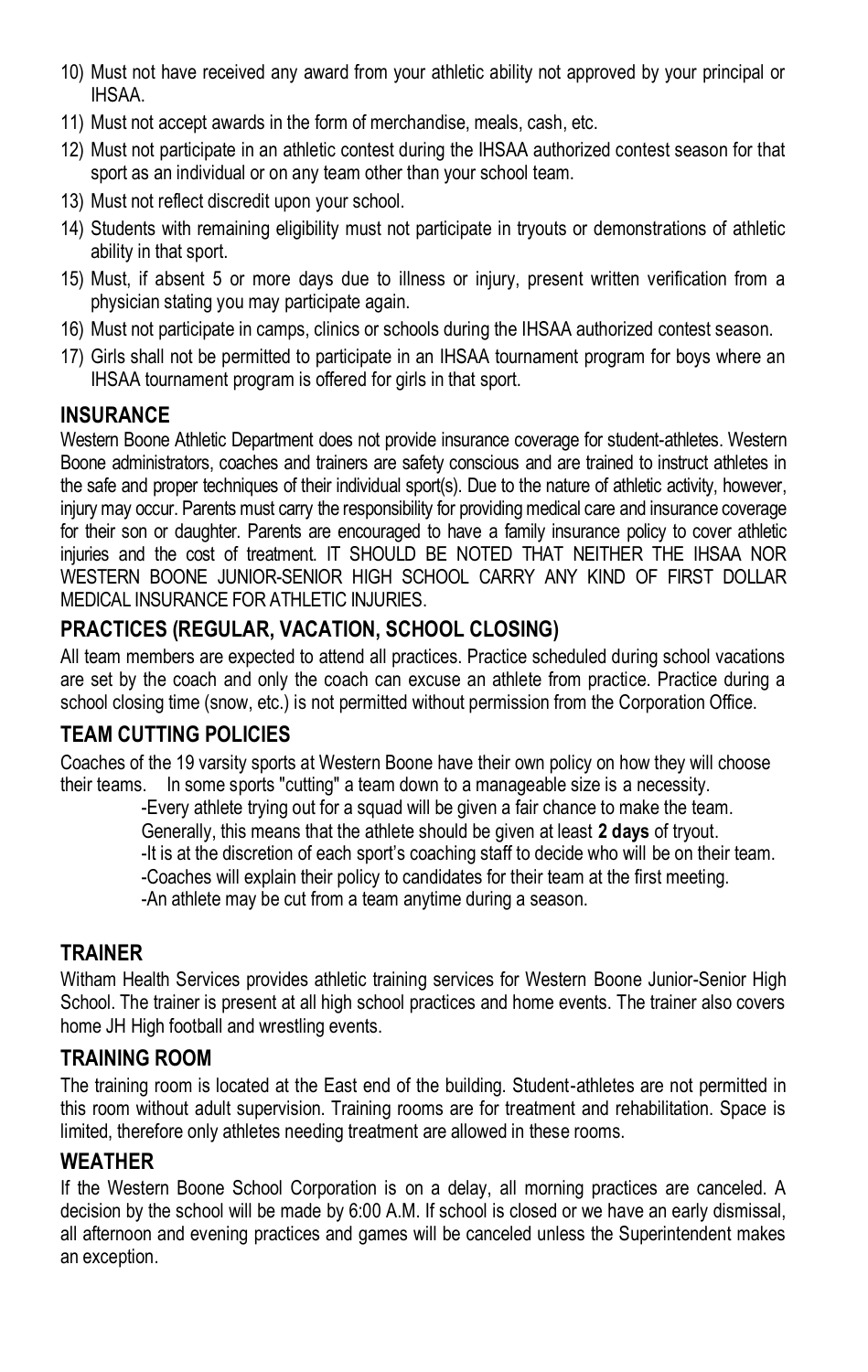#### **WEIGHT ROOM**

The weight room is available for use by teams before and after school. There is a full program of weight training offered during the school year and summer under the guidance of our strength coach. No student shall use the weight room without adult supervision or without having a physical exam on file in the athletic office.

# **CELL PHONES & SOCIAL NETWORKING SITES**

- 1. Cell phones and cameras may not be used inside a locker room for any purpose. This means no texting, no calling and no pictures. The use of cell phones, is not permitted in the locker room at any time. NO EXCEPTIONS TO THE RULE. This rule applies to all players, managers and coaches (coaches may use a cell phone in their office, not the locker room). A violation of this rule will result in immediate penalty, which could include dismissal from the team. If a photograph is taken, the matter may be turned over to legal authorities for possible prosecution. Should an athlete receive a call or text while in the locker room, he/she should take the phone (still in backpack, book bag, gym bag, etc.) out to the hall or outside the building before use. CAMERAS AND PHONES MAY NOT BE IN USE OR OUT IN VIEW IN THE LOCKER ROOM FOR ANY REASON.
- 2. SOCIAL NETWORKING SITES: Student-athletes are responsible for information contained in written or electronic transmissions (i.e. e-mail) and any information posted on a public domain (i.e. Twitter, Facebook, SnapChat, Vine, chat room, Instagram, You Tube, etc.). Inappropriate or embarrassing information or pictures should not be posted in any public domain. Student-athletes are not prohibited from participation in such online social networks; however, student-athletes should be reminded that they serve as representatives of their team, the athletic program and the Western Boone Community School Corporation. Texting, tweeting, posting and uses of other social networks to disparage or criticize the team, other students, opponents, coaches or other school personnel is inappropriate behavior and conduct unbecoming of a Western Boone student-athlete. Any individual identified on a social networking site which depicts illegal or inappropriate behavior, will be considered in violation and subject to athletic discipline which could include suspension or dismissal from the program. Length of suspension will be determined by the athletic director with coach's involve

#### **CONSENT FORM: WESTERN BOONE ATHLETIC DEPARTMENT**

**This consent form is valid for the following school year, if signed after April 1st.**

**STUDENT CERTIFICATION FOR ATHLETIC PARTICIPATION** I hereby certify that I have read the Western Boone Athletic Handbook and understand the eligibility and conduct guidelines as printed. I also understand the risks involved in athletic participation. To the best of my knowledge, I have suffered no injury or illness in the past that would hinder my participation in athletics at Western Boone Junior-Senior High School.

| Signature: | <b>Jalu</b> |  |
|------------|-------------|--|
|            |             |  |

Printed: \_\_\_\_\_\_\_\_\_\_\_\_\_\_\_\_\_\_\_\_\_\_\_\_\_\_\_\_\_\_\_\_\_\_\_\_\_\_\_\_\_\_\_\_\_\_\_\_\_\_\_\_\_ Grade: \_\_\_\_\_\_\_\_\_\_\_\_

**PARENT/GUARDIAN CONSENT FORM** (to be completed by parent or legal guardian; where divorce or separation, parent with legal custody must sign)

- A. In accordance with the rules of the IHSAA and Western Boone Junior Senior High School, I hereby consent for the above student to participate in all athletics at Western Boone Junior Senior High School.
- B. I understand that participation may necessitate an early dismissal from classes. I also understand that travel is necessary and an accident causing injury is a possibility.
- C. I know of and acknowledge that my son/daughter knows of the risks involved in athletic participation, understands that serious injury and even death may be possible in such participation, and chooses to accept any and all responsibility for his/her safety and welfare